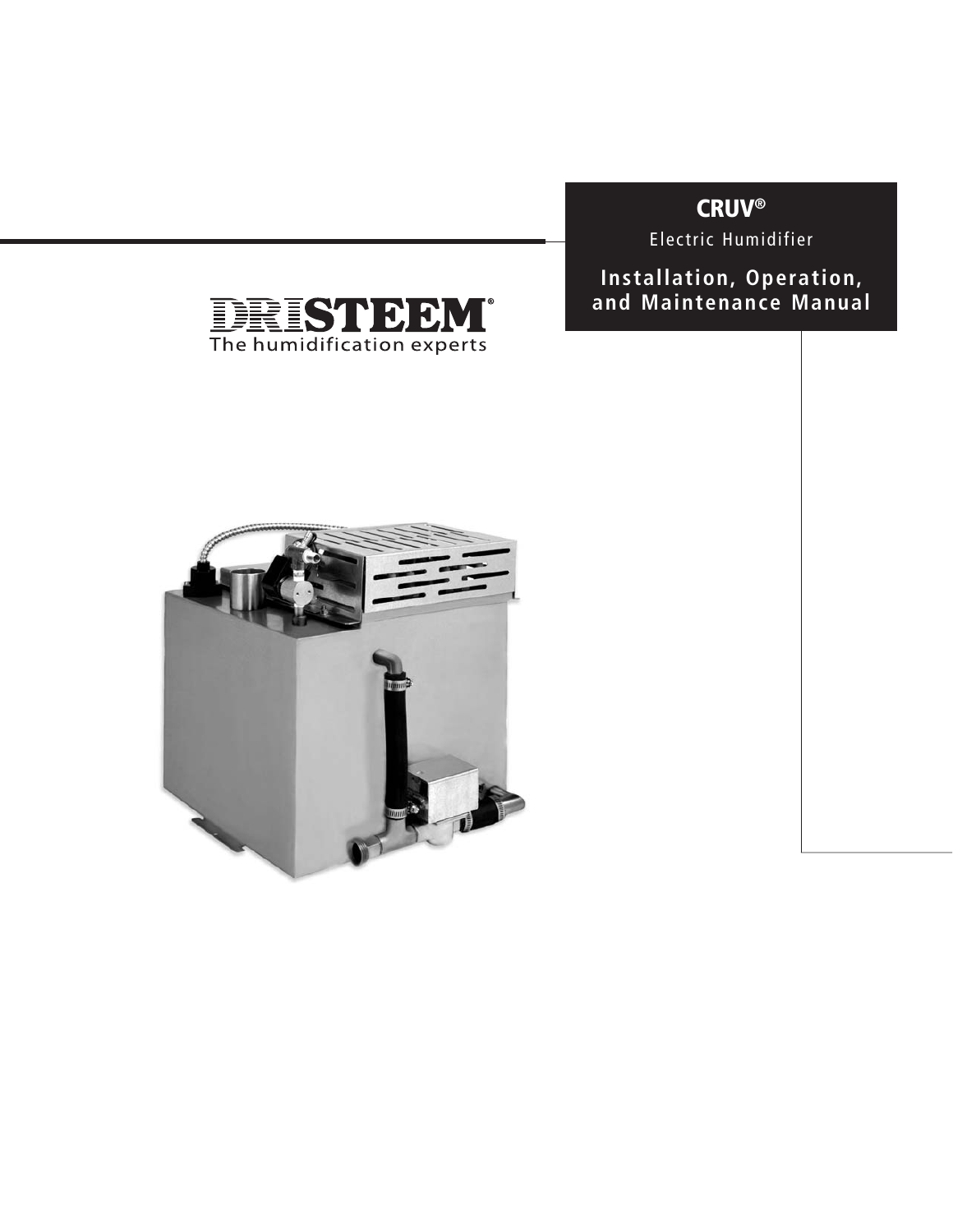#### **ATTENTION INSTALLER**

Read this manual before installing. Leave manual with product owner.

**DRI-STEEM**® **technical support**

800-328-4447

### **W A R N I N G !**

Disconnect electrical power before installing supply wiring. Contact with energized circuits can cause severe personal injury or death as a result of electrical shock.

This product must be installed by qualified HVAC and electrical contractors and in compliance with local, state, federal, and governing codes. Improper installation can cause property damage, severe personal injury, or death as a result of electric shock, burns, and/or fire.

The humidifier tank, dispersion assembly, and all connected hose or piping can contain or discharge hot steam and/or hot water at 212 °F (100 °C). Discharged steam is not visible. Contact with hot surfaces, discharged hot water, or air into which steam has been discharged can cause severe personal injury.

Failure to follow the instructions in this manual can cause moisture to accumulate, which can cause bacteria and mold growth or dripping water into building spaces. Dripping water can cause property damage; bacteria and mold growth can cause illness.

Supply water pressure greater than 80 psi (550 kPa) can cause the humidifier to overflow.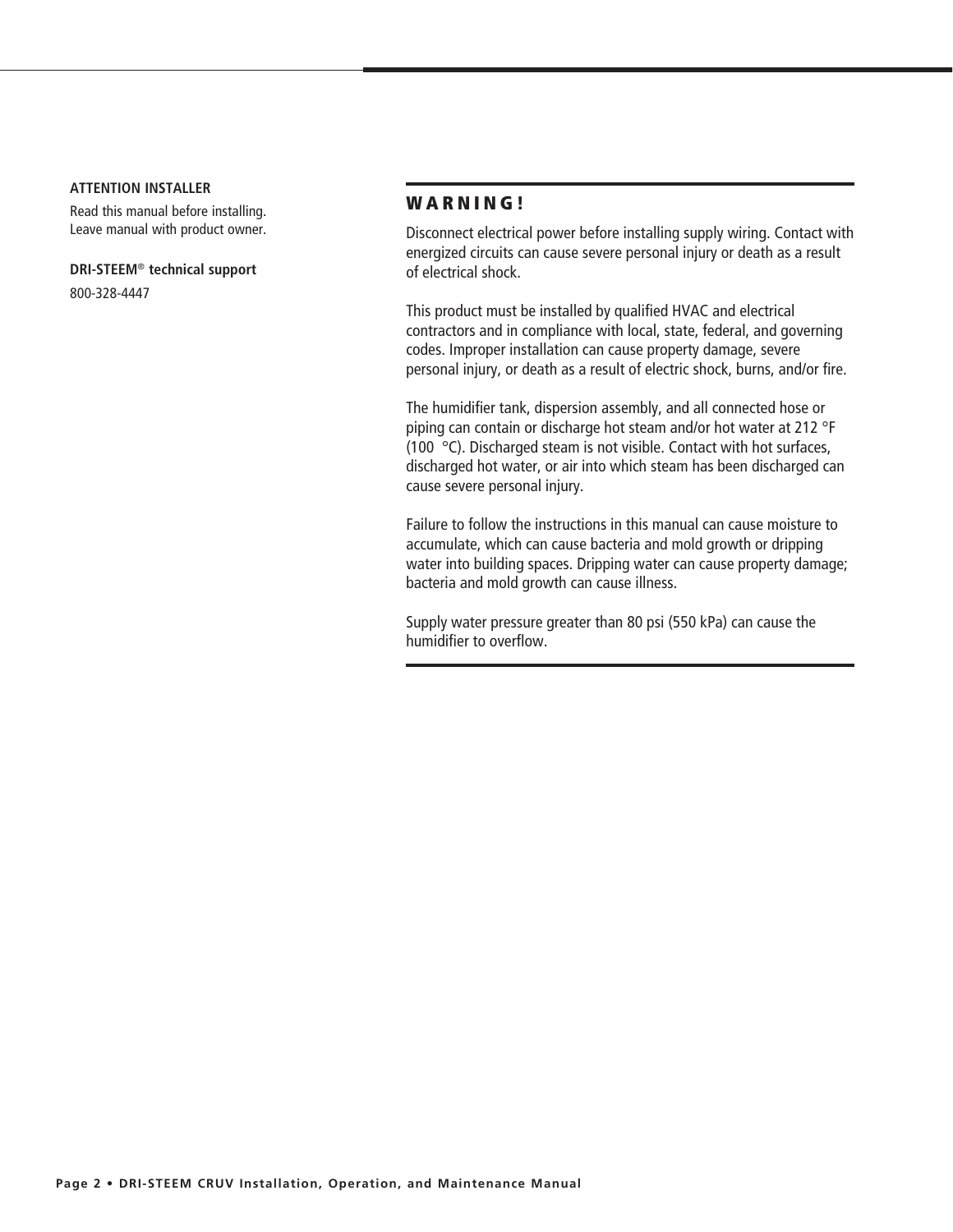### **Table of contents**

### **Overview**

### **Installation**

| Supply water and drain piping 13        |
|-----------------------------------------|
|                                         |
| Humidistat and transmitter placement 15 |
| Dispersion                              |
| Interconnecting piping requirements 17  |
|                                         |
|                                         |
|                                         |

### **Operation**

### **Maintenance**

| Replacement parts |
|-------------------|
|                   |
|                   |
|                   |
|                   |

### **Warranty**

........................................... back cover

#### **Note:**

The Vapor-logic®3 Installation and Operation Manual is a comprehensive operation manual. Refer to it for information regarding the following features:

- $\bullet$  Keypad display setup and menu information
- Control input signals and functions
- Drain, flush, and skim features
- Safety features
- Alarm screens and fault messages

The Vapor-logic3 manual was shipped with your humidifier. Additional copies can be viewed, printed, or ordered at www.dristeem.com

### **Download DRI-STEEM literature**

Most DRI-STEEM product manuals can be downloaded, printed, and ordered from our web site: www.dristeem.com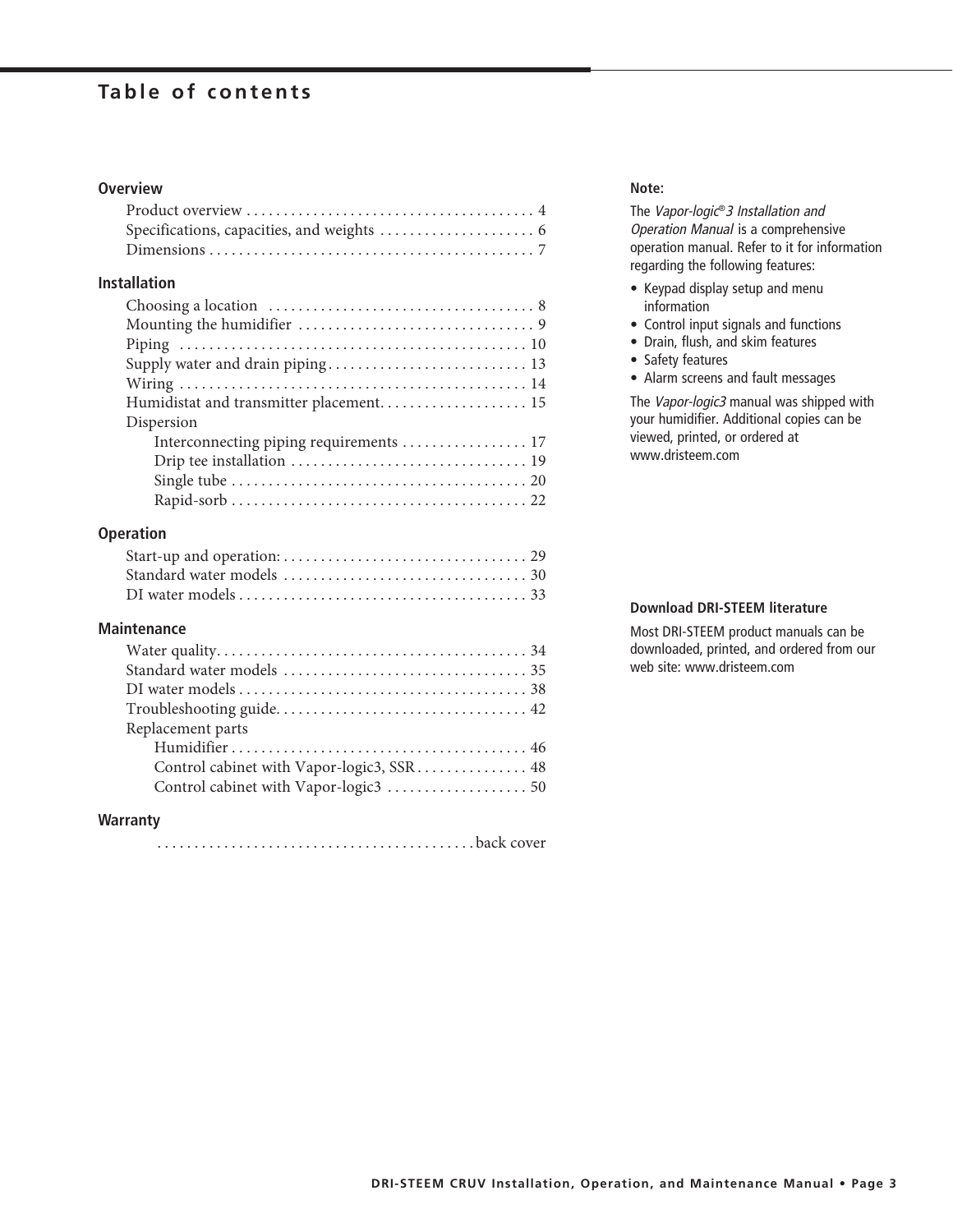### **Product overview**

#### **Notes:**

Damage caused by chloride corrosion is not covered by your DRI-STEEM warranty.

### **CRUV® standard water models control water levels with an electronic probe**

CRUV standard water models (shown below) require supply water conductivity to be least 100 μS/cm to operate. These models use an electronic probe to monitor water levels (see Figure 5-4). Standard water models will not operate with water treated by reverse osmosis (RO) or deionization (DI) processes.

### **CRUV-DI models control water levels with a float valve**

CRUV-DI models are designed specifically for use with DI/RO water. These models use a float valve to control water levels (see Figure 5-5). CRUV-DI models will not operate with standard (potable) water.

#### **Convert to a different water type in the field**

CRUV standard water models can be converted in the field for use with DI/RO water. CRUV-DI models can be converted in the field for use with potable or softened water. Contact your DRI-STEEM representative or distributor for parts and instructions.

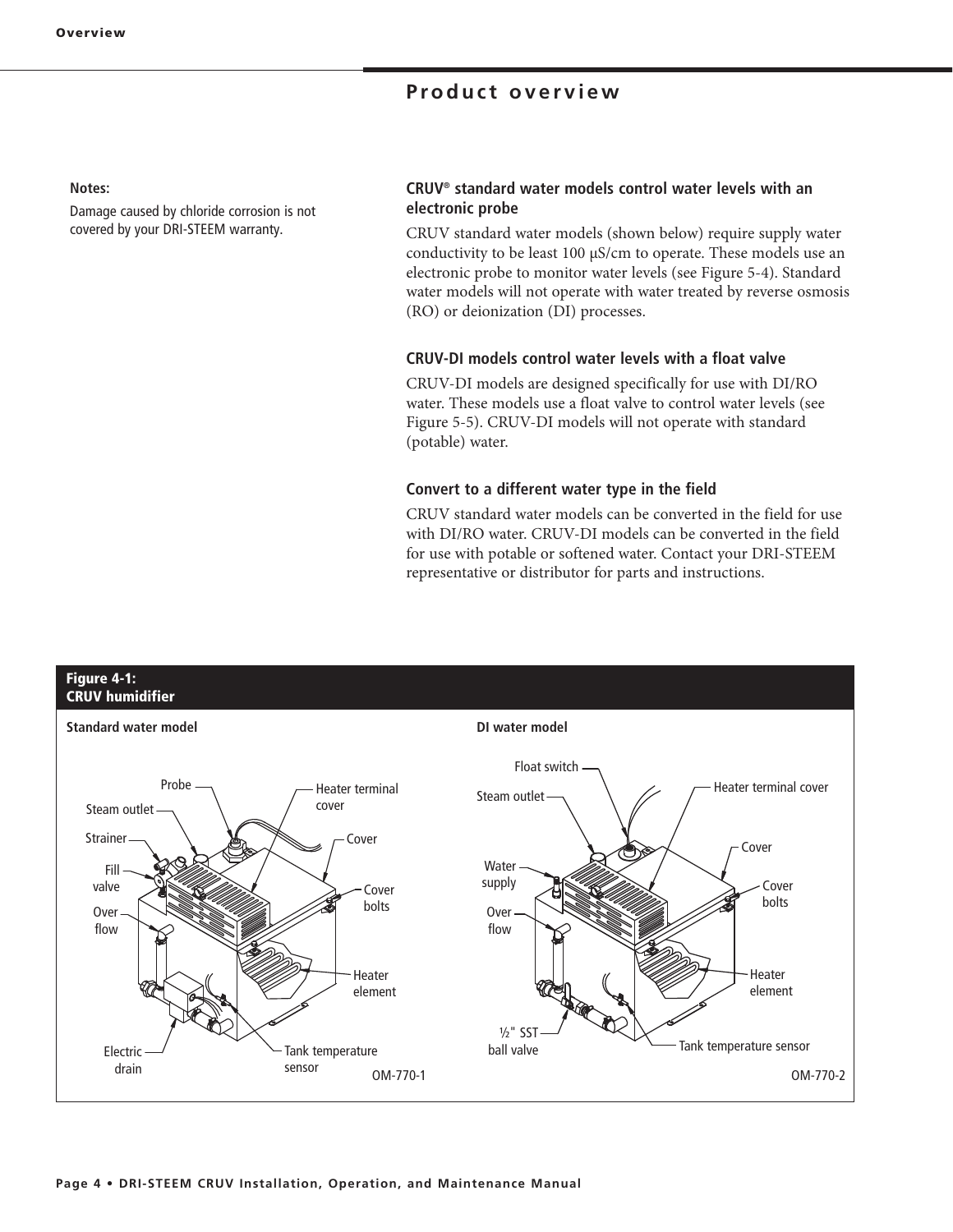### **Product overview**







### **Figure 5-4: Water level control for standard water systems**



Systems using tap or softened water control water levels electronically using a three-rod probe. The controller responds with the above actions when the water level reaches each rod. VLC-OM-030



OM-7396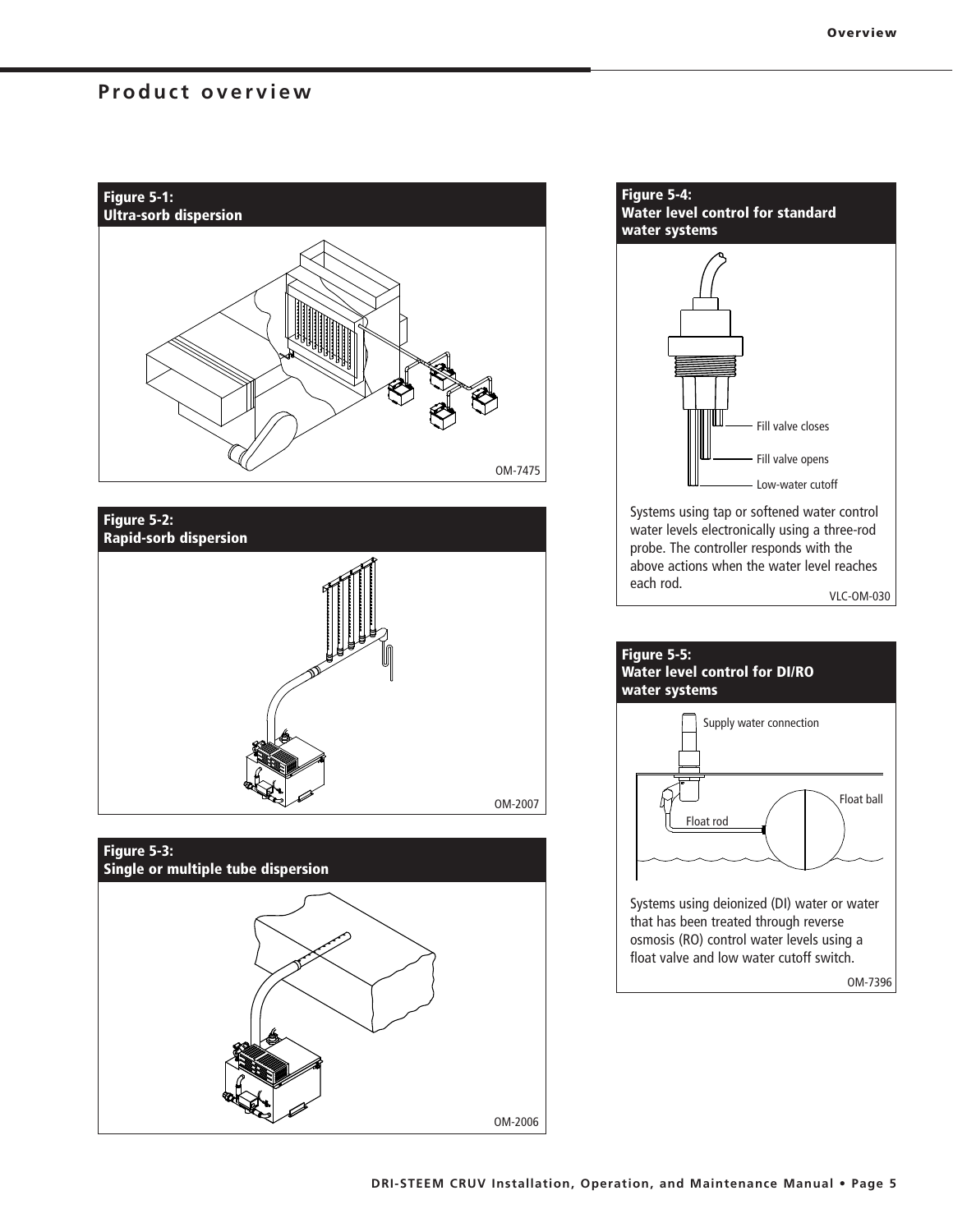## Specifications, capacities, and  $\overline{w}$ eights

| <b>Table 6-1:</b><br><b>CRUV specifications</b> |                         |            |                          |      |                                 |                 |                               |                                 |                               |           |                          |                 |    |                  |    |
|-------------------------------------------------|-------------------------|------------|--------------------------|------|---------------------------------|-----------------|-------------------------------|---------------------------------|-------------------------------|-----------|--------------------------|-----------------|----|------------------|----|
| <b>CRUV</b>                                     | <b>Maximum</b><br>steam |            |                          |      |                                 |                 | Current draw (amps)           |                                 |                               |           |                          | <b>Shipping</b> |    | <b>Operating</b> |    |
| <b>CRUV-DI</b><br>model                         |                         | capacity** | Single-phase             |      |                                 | Three-phase     |                               |                                 |                               | weight*** |                          | weight***       |    |                  |    |
| (kW)                                            | lbs/hr                  | kg/h       | <b>120V</b>              | 208V | 240V                            | 480V            | 600V                          | 208V                            | 240V                          | 480V      | 600V                     | lbs             | kg | Ibs              | kg |
| $\overline{2}$                                  | 6                       | 2.7        | 16.7                     | 9.6  | 8.3                             | 4.2             | 3.3                           | —                               |                               |           | $\overline{\phantom{0}}$ | 25              | 11 | 45               | 20 |
| 4                                               | 12                      | 5.4        | 33.3                     | 19.2 | 16.7                            | 8.3             | 6.7                           | $16.7*$                         | $14.4*$                       | $7.2*$    | $5.8*$                   | 27              | 12 | 47               | 21 |
| 6                                               | 18                      | 8.2        | $\overline{\phantom{0}}$ | 28.8 | 25.0                            | 12.5            | 10.0                          | $25.0*$                         | $21.7*$                       | $10.8*$   | $8.7*$                   | 37              | 17 | 75               | 34 |
| 8                                               | 24                      | 10.9       | $\overline{\phantom{0}}$ | 38.5 | 33.3                            | 16.7            | 13.3                          | $33.3*$                         | 28.9*                         | $14.4*$   | $11.5*$                  | 37              | 17 | 75               | 34 |
| 10                                              | 30                      | 13.6       |                          |      | 41.7                            | 20.8            | 16.7                          | $29.1*$                         | $25.3*$                       | $12.6*$   | $10.1*$                  | 39              | 18 | 90               | 41 |
| 12                                              | 36                      | 16.3       | —                        | -    | $\hspace{0.05cm}$               | 25.0            | 20.0                          | 33.3                            | 28.9                          | 14.4      | 11.5                     | 39              | 18 | 90               | 41 |
| 14                                              | 42                      | 19.1       |                          |      | $\hspace{0.05cm}$               | 29.2            | 23.3                          | 38.9                            | 33.7                          | 16.8      | 13.5                     | 39              | 18 | 90               | 41 |
| 16                                              | 48                      | 21.8       | $\overline{\phantom{0}}$ |      |                                 | 33.3            | 26.7                          | 44.4                            | 38.5                          | 19.2      | 15.4                     | 39              | 18 | 90               | 41 |
| 21                                              | 63                      | 28.6       |                          |      | $\hspace{0.1mm}-\hspace{0.1mm}$ | 43.8            | 35.0                          | $\hspace{0.1mm}-\hspace{0.1mm}$ | $\overbrace{\phantom{12332}}$ | 25.3      | 20.2                     | 43              | 20 | 104              | 47 |
| 25                                              | 75                      | 34.0       |                          |      |                                 | $\qquad \qquad$ | 41.7                          |                                 | —                             | 30.1      | 24.1                     | 43              | 20 | 104              | 47 |
| 30                                              | 90                      | 40.9       | —                        | –    |                                 |                 | $\overbrace{\phantom{12332}}$ |                                 | $\overbrace{\phantom{12332}}$ | 36.1      | 28.9                     | 48              | 22 | 109              | 49 |
| 34                                              | 102                     | 46.3       |                          |      |                                 |                 |                               |                                 |                               | 40.9      | 32.7                     | 48              | 22 | 109              | 49 |

**Notes:**

\* For wire sizing, the highest leg draw is shown due to current imbalance.

\*\* Total humidifier load = load to meet design conditions + load to compensate for steam loss from the dispersion assembly and interconnecting piping. If total humidifier load is more than the humidifier's maximum capacity, design conditions will not be met. For steam loss data see the DRI-STEEM Design Guide available for downloading and printing at www.dristeem.com

\*\*\* Depending on configuration, add up to 28 lbs (13 kg) for weight of control cabinet, subpanel, and other electrical control components.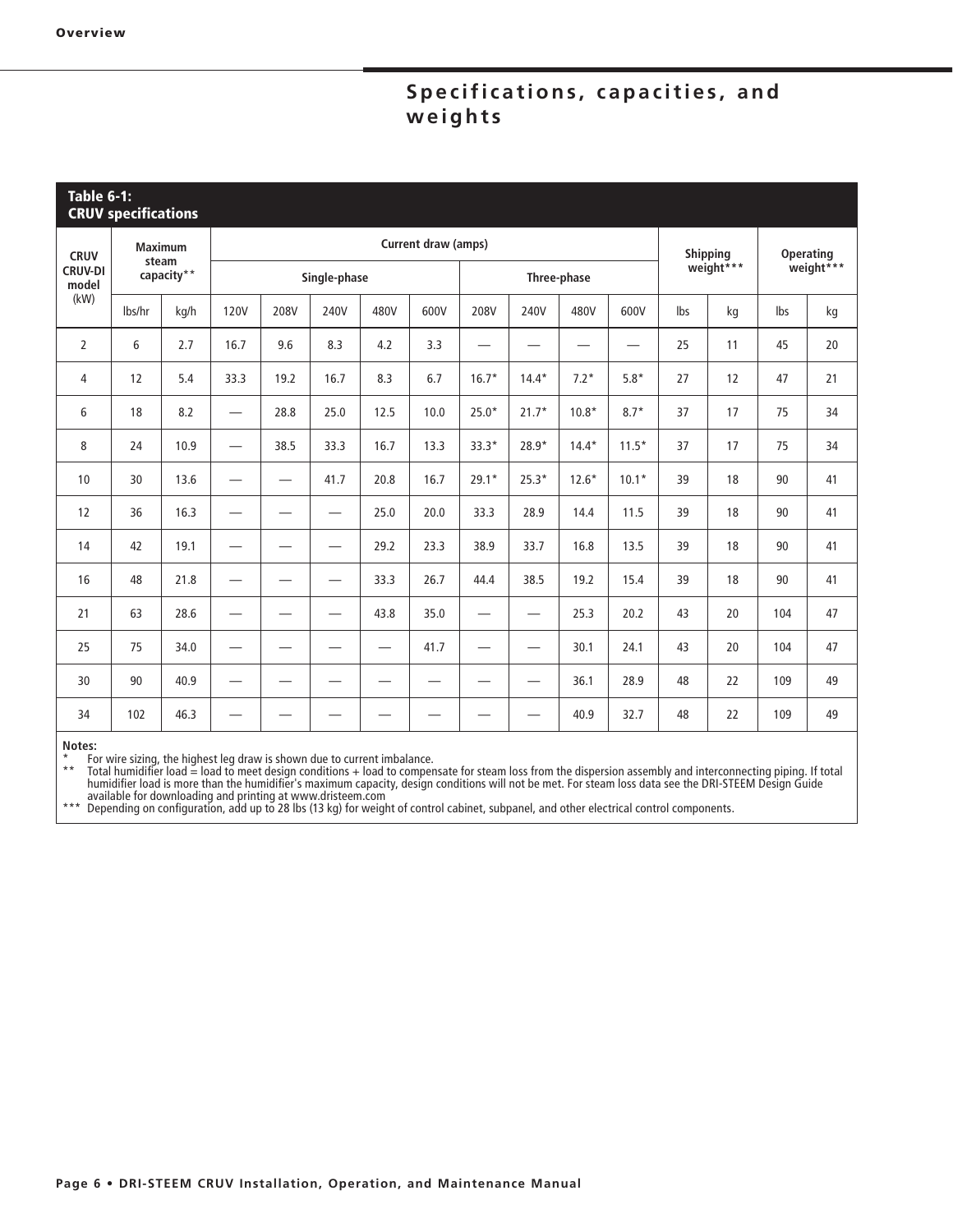## **Dimensions**



| <b>Table 7-1:</b><br><b>CRUV dimensions</b> |        |     |        |     |        |     |        |     |        |     |        |     |
|---------------------------------------------|--------|-----|--------|-----|--------|-----|--------|-----|--------|-----|--------|-----|
| <b>CRUV/CRUV-DI</b><br>model number         | А      |     | В      |     | C      |     | D      |     | E      |     | F      |     |
|                                             | inches | mm  | inches | mm  | inches | mm  | inches | mm  | inches | mm  | inches | mm  |
| 2, 4                                        | 4.50   | 114 | 15.50  | 394 | 12.50  | 318 | 9.00   | 229 | 9.00   | 229 | 12.13  | 308 |
| 6, 8                                        | 7.18   | 183 | 16.00  | 406 | 16.88  | 429 | 10.00  | 254 | 14.34  | 369 | 13.25  | 337 |
| 10, 12, 14, 16                              | 7.18   | 183 | 16.00  | 406 | 16.88  | 429 | 11.75  | 199 | 14.34  | 364 | 14.88  | 378 |
| 21, 25, 30, 34                              | 7.18   | 183 | 16.00  | 406 | 16.88  | 429 | 13.25  | 337 | 14.34  | 364 | 16.38  | 416 |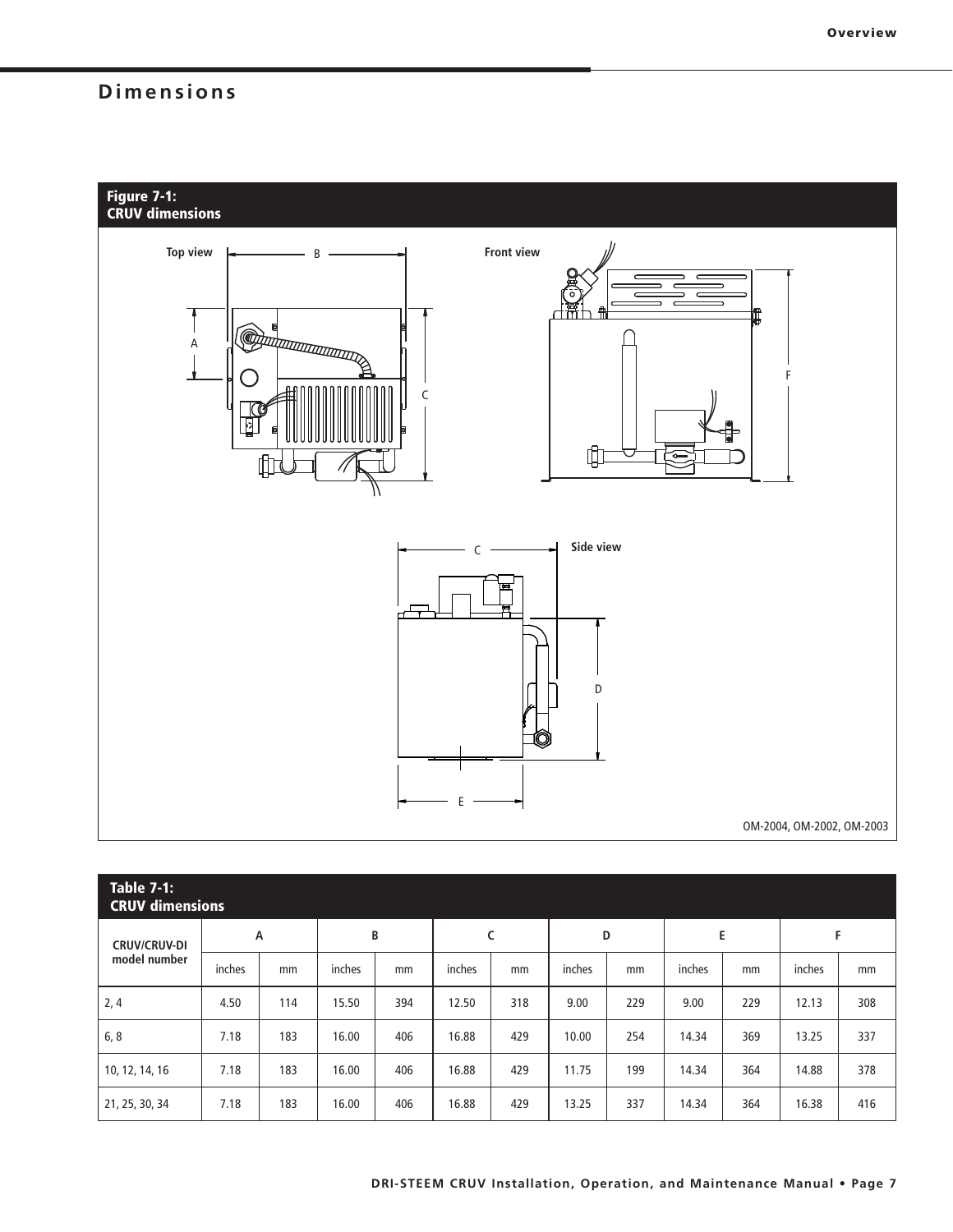## **Choosing a location**





Locate the CRUV humidifier near an electric power source, water supply and a drain. Verify that sufficient room is provided for a water seal in the drain piping (see Figure 10-1).

### **In an air conditioning unit**

When installing a humidifier inside an air conditioning unit, provide adequate support; allow easy access for removing and servicing the evaporating chamber, and provide adequate clearance to install the vapor hose and dispersion tube (see Figure 4-1) and water seal. See Figure 7-1 for mounting hole locations.

### **In a duct**

When installing the dispersion tube in a duct, allow for a continuous pitch of the vapor hose back to the evaporating chamber. Otherwise, use a water seal and drain (see Figures 8-2 and 9-1). The dispersion tube can also be placed vertically in the duct with some models (see Figure 9-3).

Place the control cabinet or electrical sub-panel in a grounded protective metal enclosure and mount in a dry and accessible location.

If draining the evaporating chamber by gravity is not possible, use a OM-2008 small condensate lift pump, rated to pump 212 °F/100 °C water.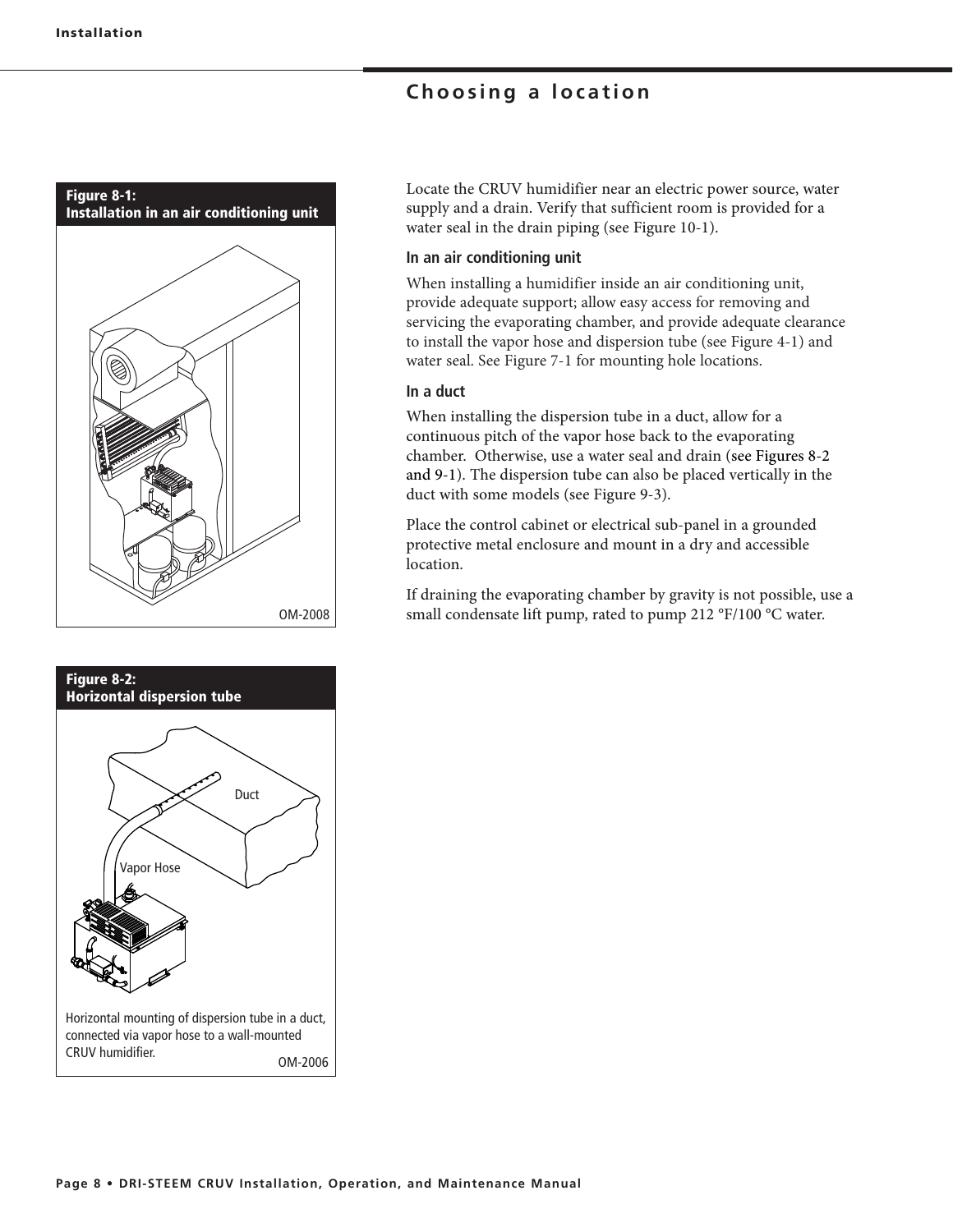### **Mounting the humidifier**

When horizontally mounting the dispersion tube in an air stream that is located lower than the CRUV humidifier a water seal (to prevent steam from escaping at the open drain) must be provided in the drain line and line extended to open drain, as shown in Figure 9-1, to drain the condensate.

The dispersion tube can be mounted vertically in the duct. Note: When dispersion tube is more than 10' (3 m) from unit, insulated, 1½" (38 mm) diameter minimum rigid tubing or pipe should be used instead of vapor hose. This application is not recommended for CRUV-10 through CRUV-34.

When rapid absorption is extremely critical, a Rapid-sorb can provide 100% steam absorption within three feet or less - at any duct temperature. A multiple tube or Rapid-sorb is required for CRUV-30 or CRUV-34 because of their high output. See Figure 9-2 and the "Rapid-sorb" section beginning on Page 22.





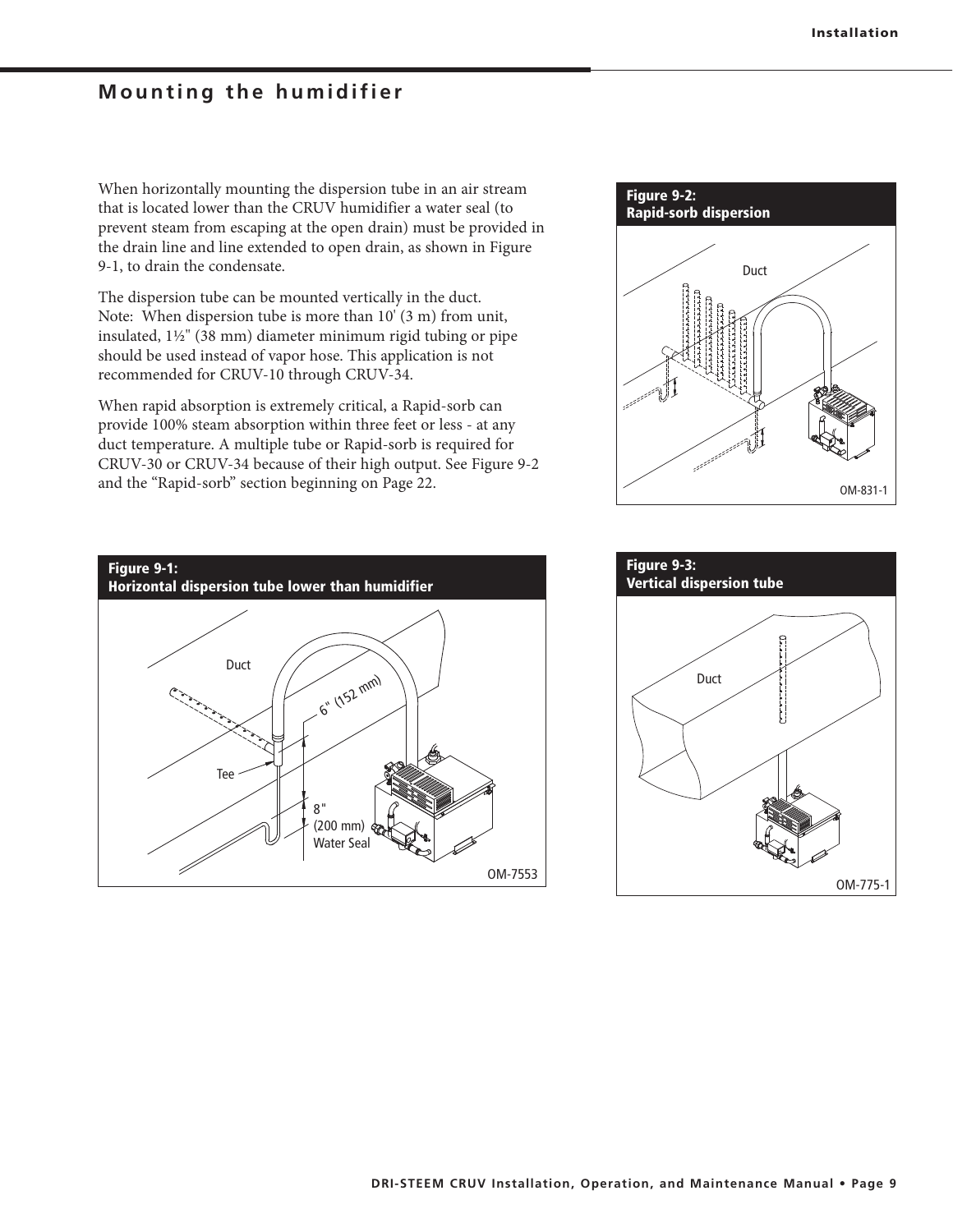### **Piping**

For complete information on calculating the number of dispersion tubes required to satisfy steam absorption distance requirements, consult your local DRI-STEEM representative, the DRI-STEEM factory, or use DRI-STEEM's Dri-calc® selection software.

Water make-up piping should be of corrosion-resistant, codeapproved material (copper, steel, or plastic). The final connection size is ¼" pipe thread. In cases where water hammer is possible, a shock arrestor should be considered.

Drain piping should be of code approved material (copper, steel, or plastic rated for 212°F/100°C minimum). See Figure 10-1. The ¾" O.D. copper sweat connection should not be reduced in size.

If there is no sewer available for drainage, the unit can be piped for manual drainage. Consult factory for instructions.

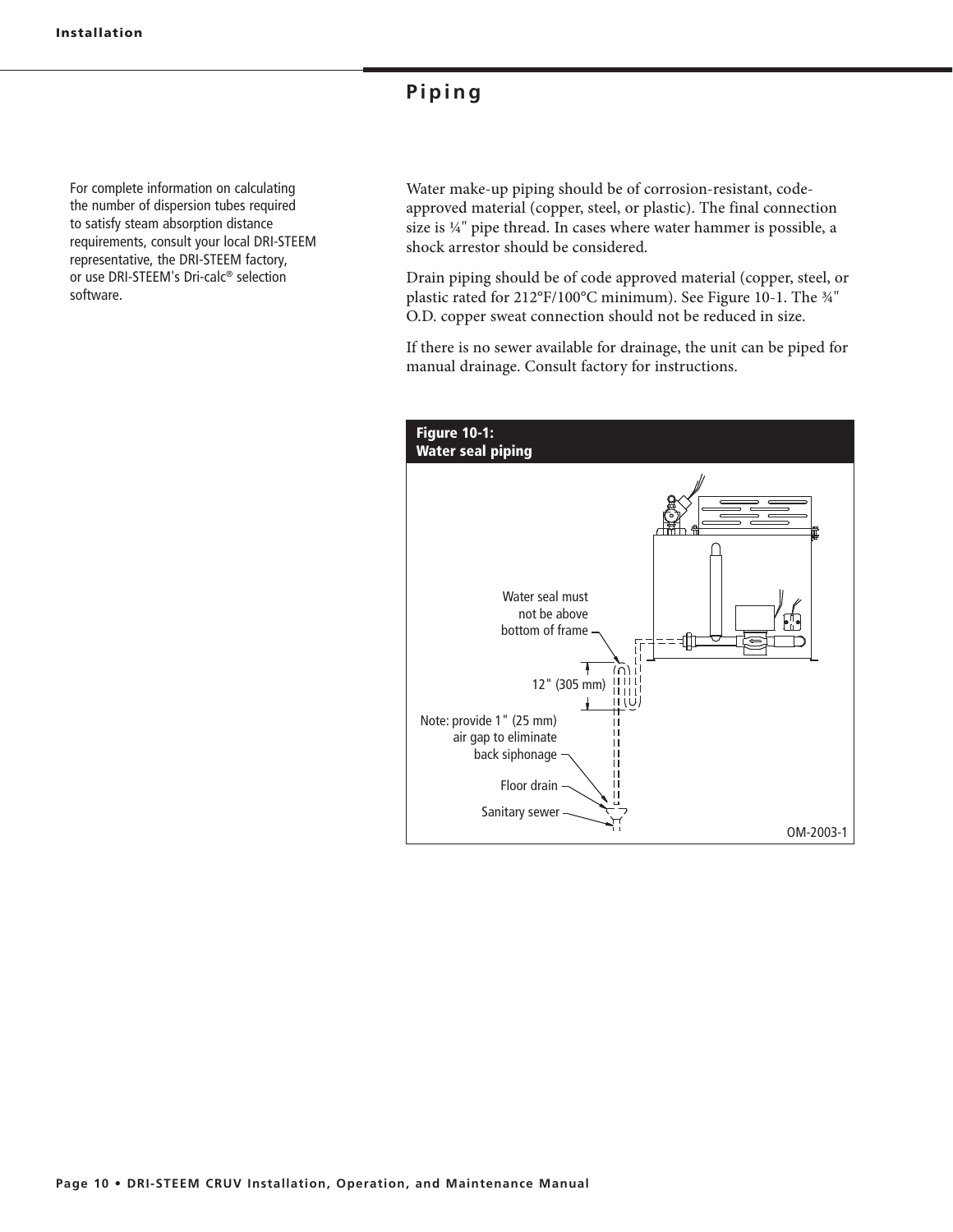### **Piping**



- Offset humidifier from floor drain to prevent flash steam from rising into the humidifier.<br>• Dashed lines indicate provided by installer
- Dashed lines indicate provided by installer.<br>• The water supply inlet is more than 1 " (25)
- The water supply inlet is more than 1 " (25 mm) above the skim/overflow port, eliminating the possibility of backflow or siphoning from the tank. No<br>additional backflow prevention is required; however, governing codes p
- Damage caused by chloride corrosion is not covered by your DRI-STEEM warranty<br>• See the next page for recommended water supply piping for Model CRUV-DI (DI/R
- See the next page for recommended water supply piping for Model CRUV-DI (DI/RO water model).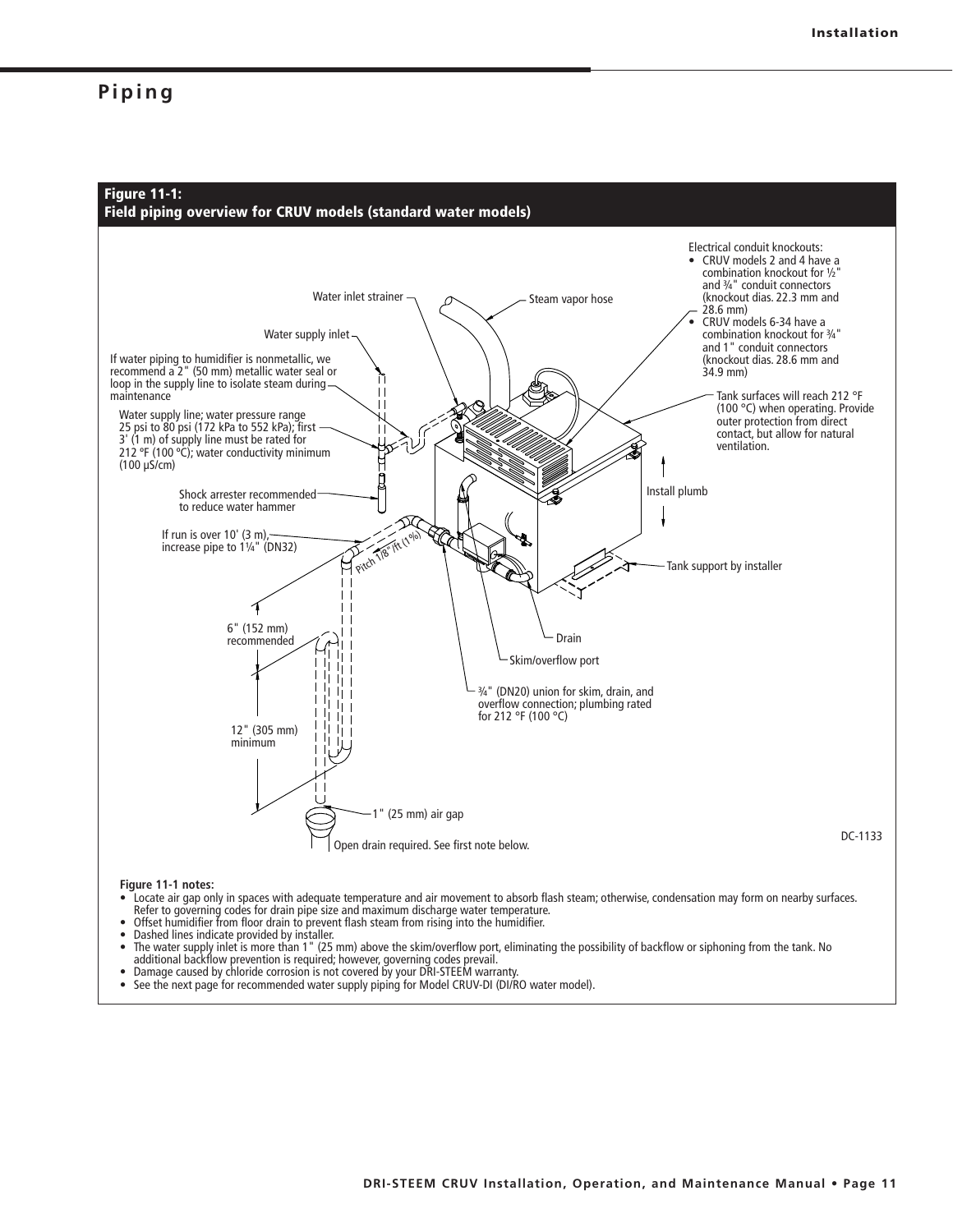### **Piping**



- Offset humidifier from floor drain to prevent flash steam from rising into the humidifier.
- Dashed lines indicate provided by installer.
- The water supply inlet is more than 1" (25 mm) above the skim/overflow port, eliminating the possibility of backflow or siphoning from the tank. No additional backflow prevention is required; however, governing codes prevail.
- Damage caused by chloride corrosion is not covered by your DRI-STEEM warranty.
- See the previous page for recommended water supply piping for Model CRUV (standard water model).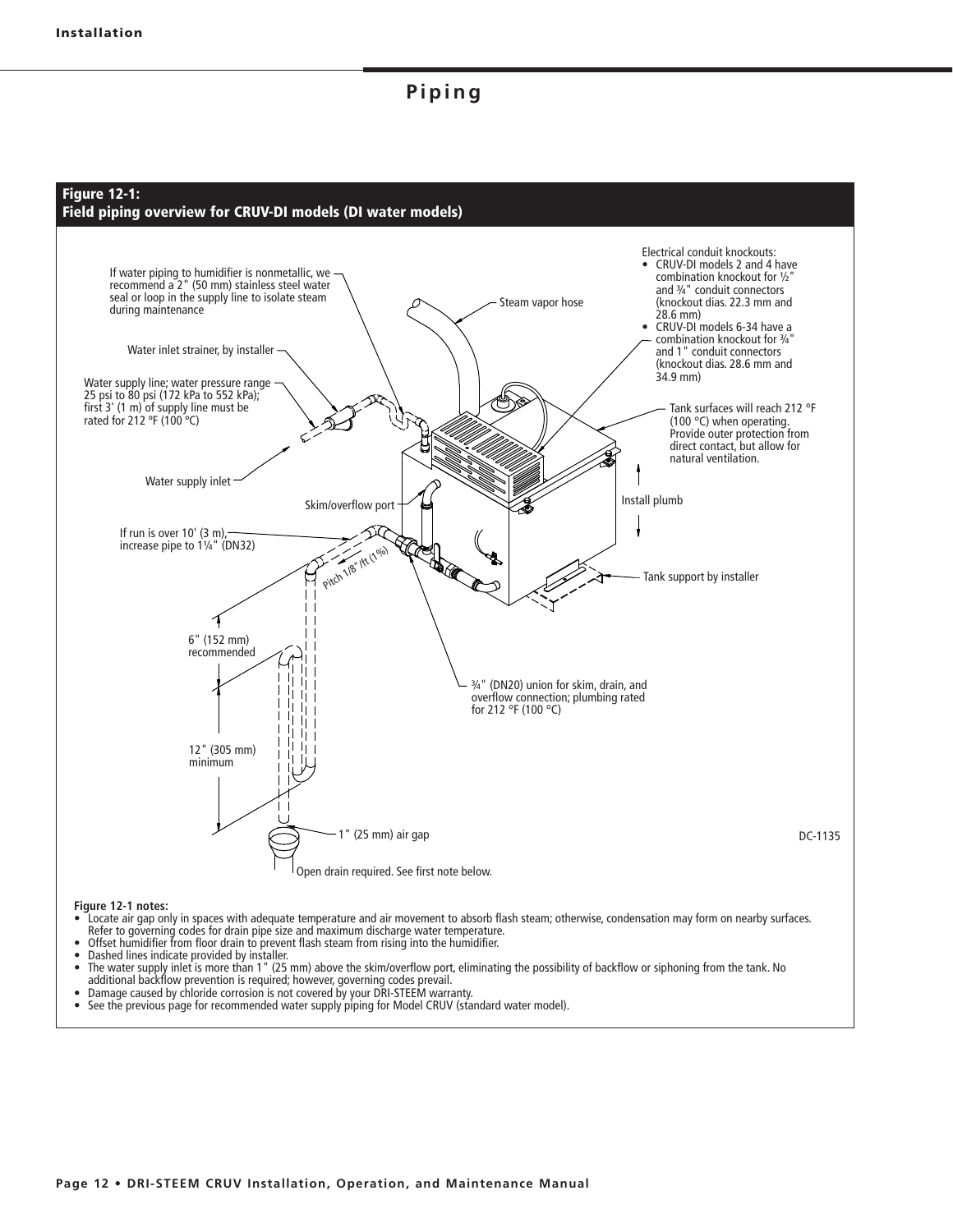### **Supply water and drain piping**

### **Supply water and drain piping**

Supply water piping may be of any code-approved material (copper, steel, or plastic). The fill valve connection size is a ¼" pipe thread (DN8) fitting except in Europe where it is a DN10 pipe thread fitting. In cases where water hammer may be a possibility, consider installing a shock arrestor. Water pressure must be between 25 psi and 80 psi (175 kPa and 550 kPa).

If water piping to humidifier is nonmetallic, we recommend that the first 3' (1 m) of water supply piping from the humidifier be metallic with a 2" (50 mm) water seal or loop in the supply line to isolate steam from nonmetallic supply piping.

Drain piping may be of any code-approved material (copper, steel, or plastic rated for 212 °F [100 °C] minimum). If drainage by gravity is not possible, use a reservoir pump rated for 212 °F (100 °C) water (DRI-STEEM Part No. 400280 for 120V pump and Part No. 400281 for 230V pump).

The final connection size is ¾" (DN20) copper for the tank and frame drains. Do not reduce this connection size. Pipe the tank and frame drains separately to prevent backflow of drain water into the humidifier cabinet.

If the equivalent length of pipe from the humidifier drain to the plumbing system drain is more than 10' (3 m), increase the pipe size to 1¼" (DN32).

### **W A R N I N G !**

Opening the drain valve when the tank is hot can discharge water with a temperature up to 212 °F (60 °C) into the plumbing system. This can cause damage to the plumbing system if the humidifier is not properly connected to a water tempering device such as a DRI-STEEM Drane-kooler.

Do not touch the tank or drain piping until the unit has had sufficient time to cool, or serious injury can occur.

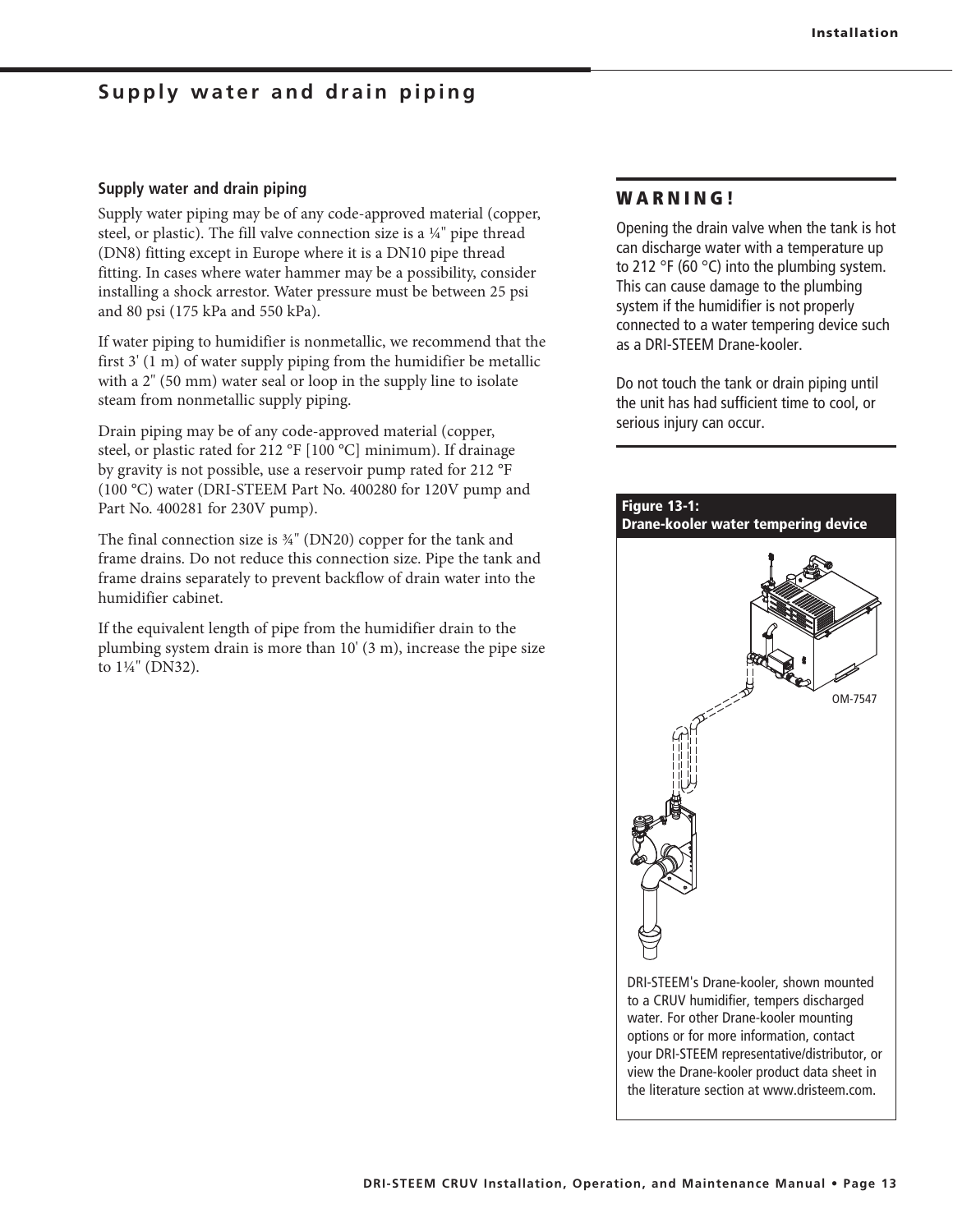### **Wiring**

### **W A R N I N G !**

Only qualified electrical personnel should perform field wiring installation procedures. Improper wiring or contact with energized circuits can cause property damage, severe personal injury, or death as a result of electric shock and/or fire.

### **W A R N I N G !**

DRI-STEEM strongly recommends installing a duct airflow proving switch and a duct high limit humidistat. These devices prevent a humidifier from making steam when there is low airflow in the duct or when the RH level in the duct is too high. Failure to install these devices can result in excessive moisture in the duct, which can cause bacteria and mold growth or dripping through the duct.



• Do not use chassis or safety grounds as current-<br>carrying commons. Never use a safety ground as a conductor or neutral to return circuit current.

### **Humidifier field wiring**

All wiring must be in accordance with all governing codes, and with the humidifier wiring diagrams. The diagrams are located inside the removable subpanel cover on the right side of the humidifier cabinet. Power supply wiring must be rated for 220 °F (105 °C).

When selecting a location for installing the CRUV, avoid areas close to sources of electromagnetic emissions such as power distribution transformers.

The use of semiconductor fusing sized per the National Electric Code is recommended with the SSR option.

### **Grounding requirements**

The approved earth ground must be made with solid metal-to-metal connections and must be a good conductor of radio frequency interference (RFI) to earth (multistranded conductors).

Ground wire should be the same AWG (mm<sup>2</sup>) size as the power wiring or sized per NEC requirements (in Europe, IEC 60364 requirements).

### **Proper wiring prevents electrical noise.**

Electrical noise can produce undesirable effects on electronic control circuits, which affects controllability. Electrical noise is generated by electrical equipment such as inductive loads, electric motors, solenoid coils, welding machinery, or fluorescent light circuits. The electrical noise or interference generated from these sources (and the effect on controllers) is difficult to define, but the most common symptoms are erratic control or intermittent operational problems.

### **Important:**

- For maximum EMC (electromagnetic compatibility) effectiveness, wire all humidity, high limit, and airflow controls using multicolored shielded/screened plenum-rated cable with a drain wire for the shield/screen. Connect the drain wire to the shield/ screen ground terminal with wire less than 2" (50 mm) in length.
- Do not ground shield at the device end.

### **W A R N I N G !**

Do not remove the humidifier electrical panel cover or the heater terminal cover until electrical power is disconnected. Contact with energized circuits can cause property damage, severe personal injury, or death as a result of electrical shock.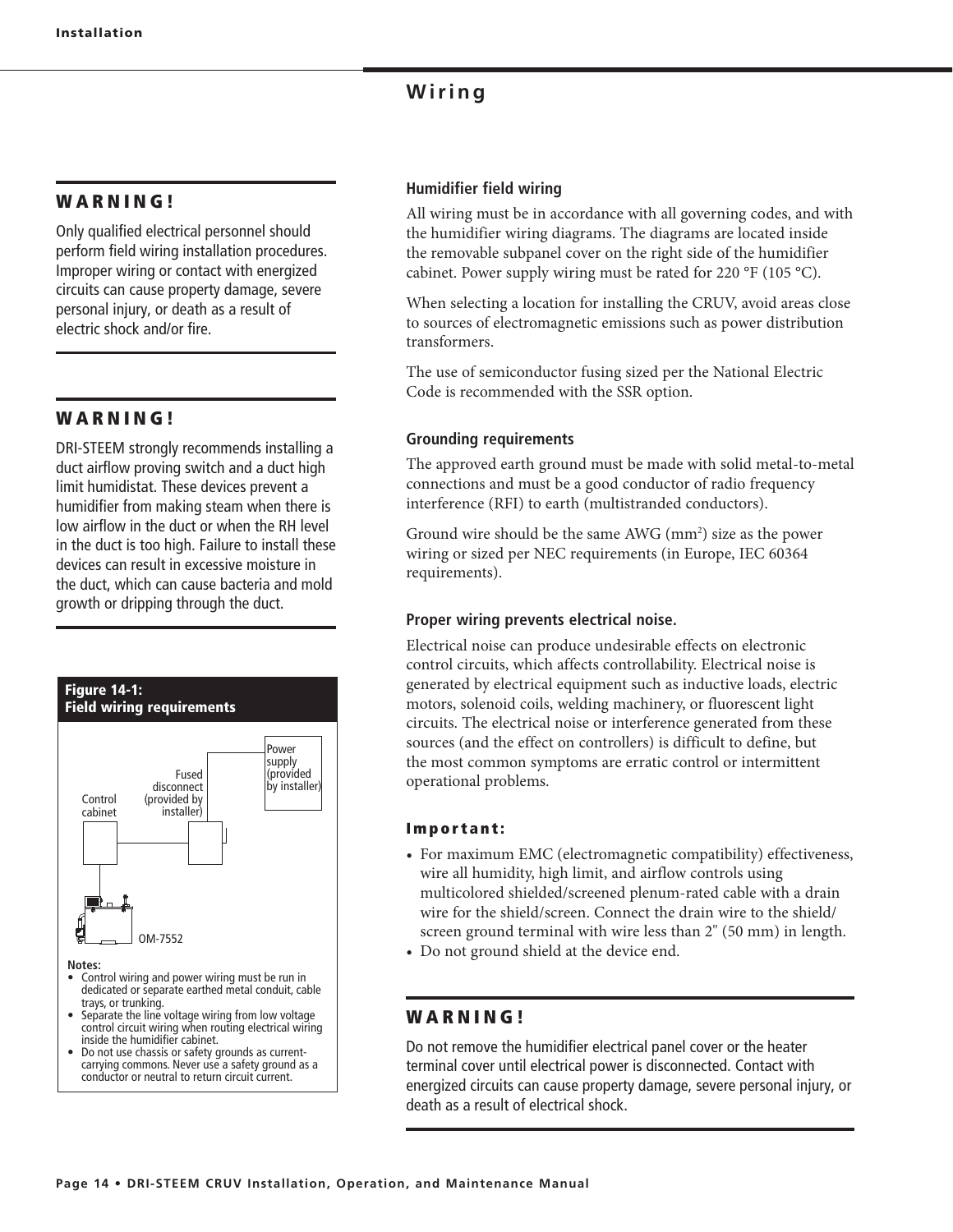### **Humidistat and transmitter placement**

### **Humidistat and transmitter locations are critical**

Humidistat and humidity transmitter locations have a significant impact on humidifier performance. DRI-STEEM recommends that you do not interchange duct and room humidity devices. Room humidity devices are calibrated with zero or little airflow; whereas duct humidity devices require air passing across them. See the following recommendations and the locations in Figure 15-1.

- A Ideal humidistat or humidity transmitter location. Placement here ensures the best uniform mix of dry and moist air with stable temperature control.
- B Acceptable, but the room environment can affect controllability such as when the humidistat or transmitter is too close to air grilles, registers, or heat radiation from room lighting.
- C Acceptable, because this location provides a uniform mixture of dry and moist air. If there is a time lag between humidity generation and sensing, extend the sampling time.
- D Acceptable behind a wall or partition for sampling the entire room, if the sensor is near an air exhaust return outlet. Typical humidistat or transmitter placement for sampling a critical area.
- E Not acceptable, because these locations may not represent actual overall conditions in the space.
- F Not acceptable. Do not place humidistats or transmitters near windows, door passageways, or areas of stagnant airflow.
- G Best sensing location for a high limit humidistat or humidity transmitter and airflow proving switch.

### **Figure 15-1:**





mc\_060508\_0750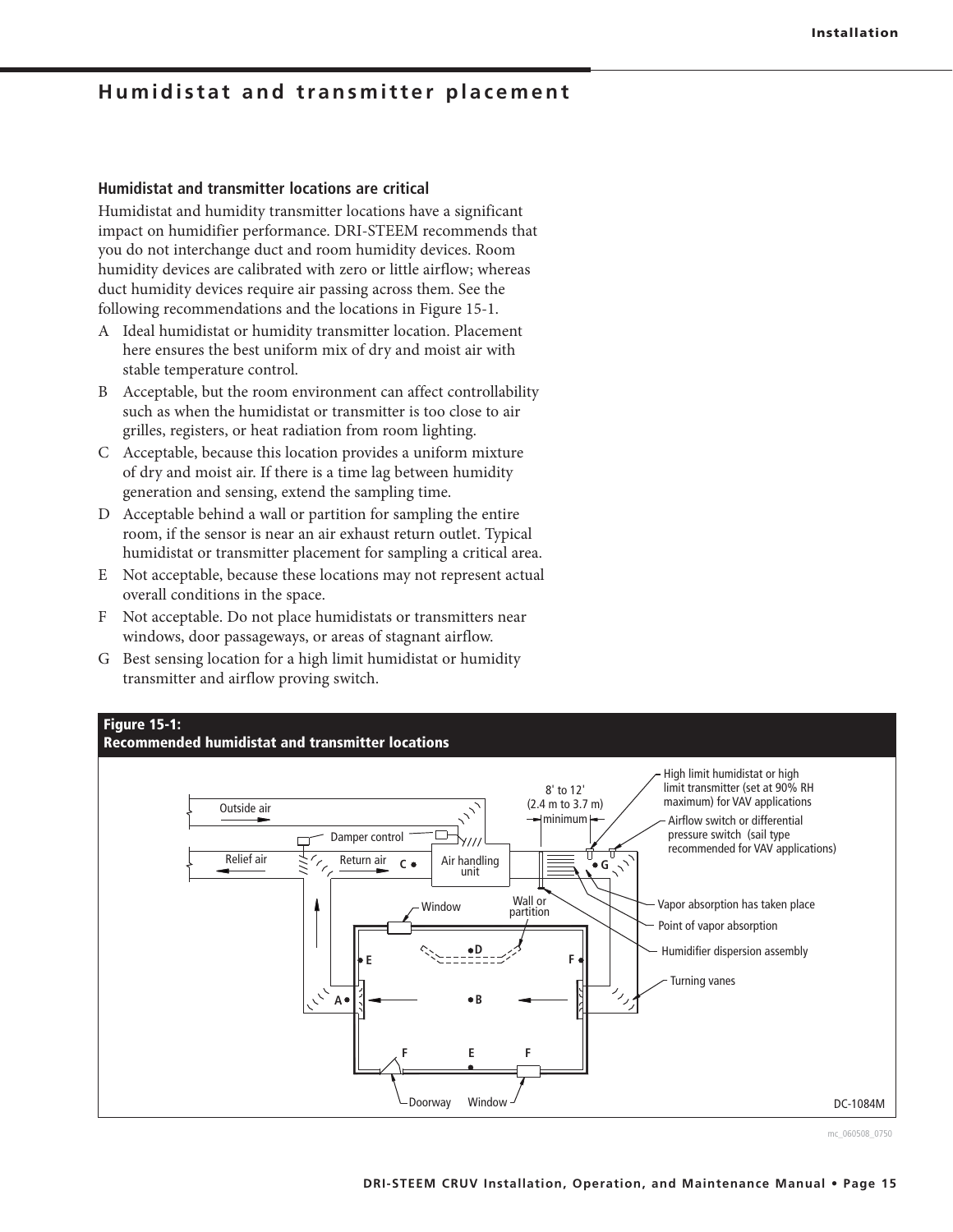#### **Four places to find more information about dispersion**

#### **1. In this document:**

- Interconnecting piping and drip tee installation, Pages 17–19.
- Single tube installation instructions, Pages 20–21
- Rapid-sorb<sup>®</sup> installation instructions, Pages 22–28

#### **2. On our web site:**

 The following documents can be viewed, printed, or ordered from our web site, **www.dristeem.com**

- Catalogs (include dispersion nonwetting distance graphs):
	- CRUV
	- Ultra-sorb®
- Installation, Operation, and Maintenance manuals:
	- Ultra-sorb
	- Vapor-logic3 (includes information about sensors, and troubleshooting information)
- DRI-STEEM Design Guide (includes steam loss tables and general humidification information)

#### **3. On Dri-calc:**

 Dri-calc is our humidification system sizing and selection software, and can be ordered at our web site, www.dristeem. com. Included in Dri-calc:

- A comprehensive library of installation guide documents, including:
	- Rapid-sorb installation instructions for vertical airflows
	- Recommended dispersion placement within a duct or air handler
	- Recommended sensor placement

#### **4. Or call us at 800-328-4447**

 While obtaining documents from our web site or from Dri-calc is the quickest way to review our literature, we'd also be happy to mail to you any literature you need.

## $Disperson:$ **General instructions**

### **Selecting the dispersion assembly location**

- CRUV humidifiers operate with several types of dispersion assemblies: single tube, multiple tube, Rapid-sorb, and Ultra-sorb assemblies, installed in ducts or air handling units
- For each dispersion assembly, DRI-STEEM documents distances required for absorption to occur. If you have questions about absorption distances, see the non-wetting tables in the CRUV catalog, available for viewing, printing or ordering at www.dristeem.com
- It is important that the dispersion assembly be positioned where the water vapor being discharged is carried off with the airstream and is absorbed before it can cause condensation or dripping in the duct.
- In general, the dispersion assembly is best placed where the air can most readily absorb the moisture being added without causing condensation at or after the unit. This normally will be after the heating coil or where the air temperature is highest.
- Place the dispersion assembly such that absorption will occur before the intake of a high efficiency filter. The filter can remove the visible moisture and become waterlogged.
- Place the dispersion assembly such that absorption will occur before coming in contact with any metal surface.
- Place the dispersion assembly such that absorption will occur before fire or smoke detection devices.
- Place the dispersion assembly such that absorption will occur before a split in the duct. Otherwise, the dispersion assembly can direct more moisture into one duct than the other.
- When draining dispersion condensate to an open drain, provide a 1" (25 mm) gap between the condensate drain piping and the drain. Locate air gap only in spaces with adequate temperature and air movement to absorb flash steam; otherwise, condensation may form on nearby surfaces.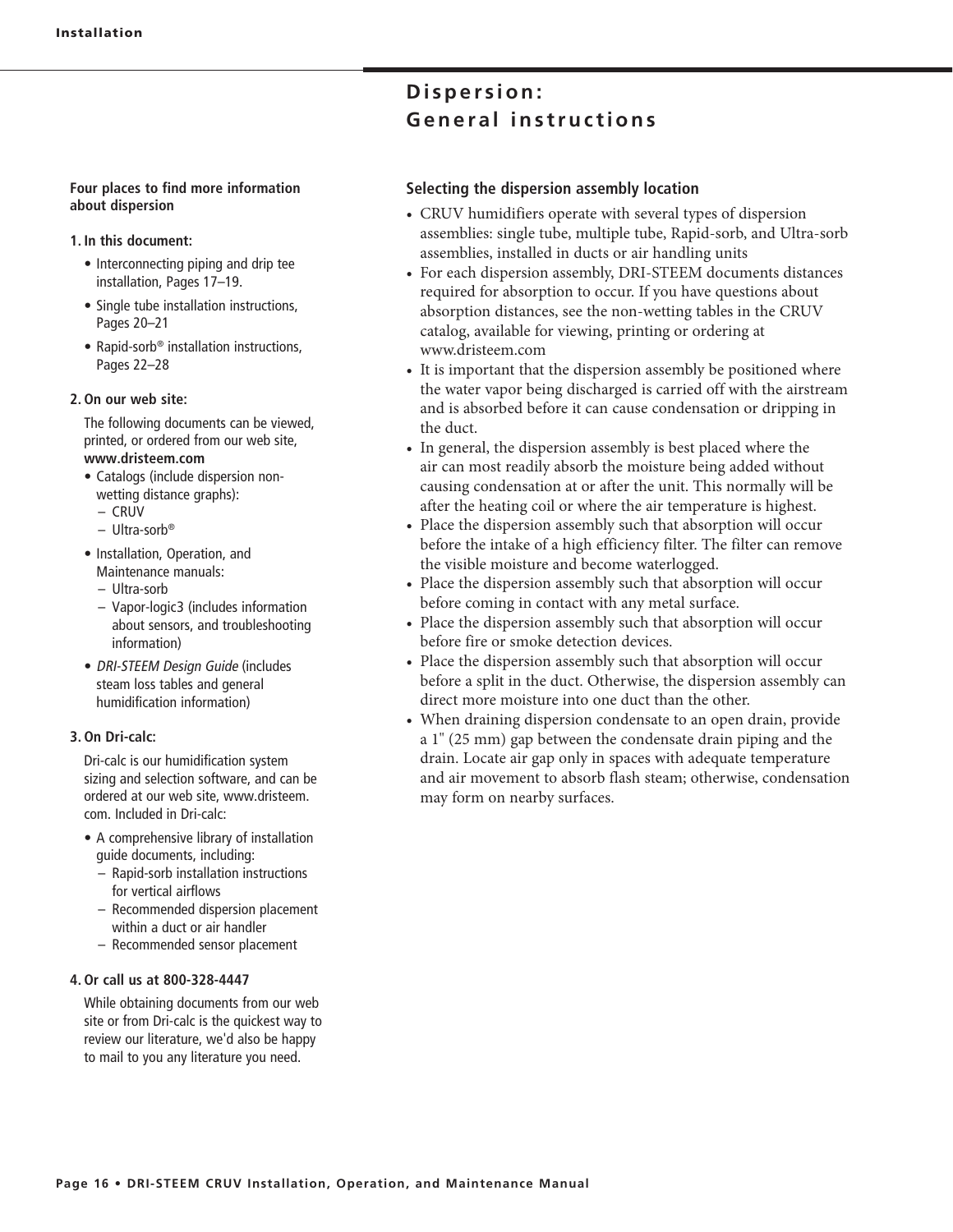## Dispersion: Interconnecting piping requirements

### **Connecting humidifier to dispersion assembly with vapor hose**

- Always support vapor hose to prevent sags or low spots and to maintain a minimum pitch of 2"/ft (15%) back to the humidifier.
- See the maximum steam carrying capacity table on the next page.
- Use DRI-STEEM vapor hose. Other manufacturers of vapor hose may use unacceptable release agents or material mixes that can affect humidifier system performance adversely. Using hose from alternative manufacturers increases the possibility of tank foaming and accelerated aging. Foaming causes condensate discharge at the dispersion assembly.
- Do not use vapor hose in outdoor applications.
- Do not insulate vapor hose. Insulation causes accelerated heat aging, causing the vapor hose to become hard and susceptible to failure due to cracks.
- The steam outlet on the humidifier is sized to the output of the humidifier. DO NOT use hose with an inside diameter (ID) smaller than the humidifier steam outlet.
- If the humidifier must be located above the dispersion assembly, use the recommend installation as shown in Figure 19-1.
- For single tube applications, see the hose kit sizing Table 20-1.

### **Connecting humidifier to dispersion assembly with tubing or pipe**

- See the following pages for interconnecting tubing and pipe pitch requirements for specific applications.
- The steam outlet on the humidifier is sized to the output of the humidifier. DO NOT use interconnecting tubing or pipe with an inside diameter (ID) smaller than the humidifier steam outlet.
- Steam supply adapters are available from DRI-STEEM. These adapters convert a tubing outlet on the humidifier to threaded pipe, allowing a pipe connection.
- 90 $\degree$  elbows are not recommended; use two 45 $\degree$  elbows, 1' (0.3 m) apart.
- Thin wall tubing heats up faster and causes less start-up loss than heavy wall pipe.

**More on the next page ▶**

### **Important:**

Failure to follow the recommendations in this section can result in excessive back pressures on the humidifier. This will result in unacceptable humidification system performance such as leaking gaskets, blown water seals, erratic water level control, and spitting condensate from the dispersion tube(s).

### **Important:**

Reducing the inside diameter of the interconnecting piping will result in the internal humidifier system pressure exceeding the parameters for acceptable performance.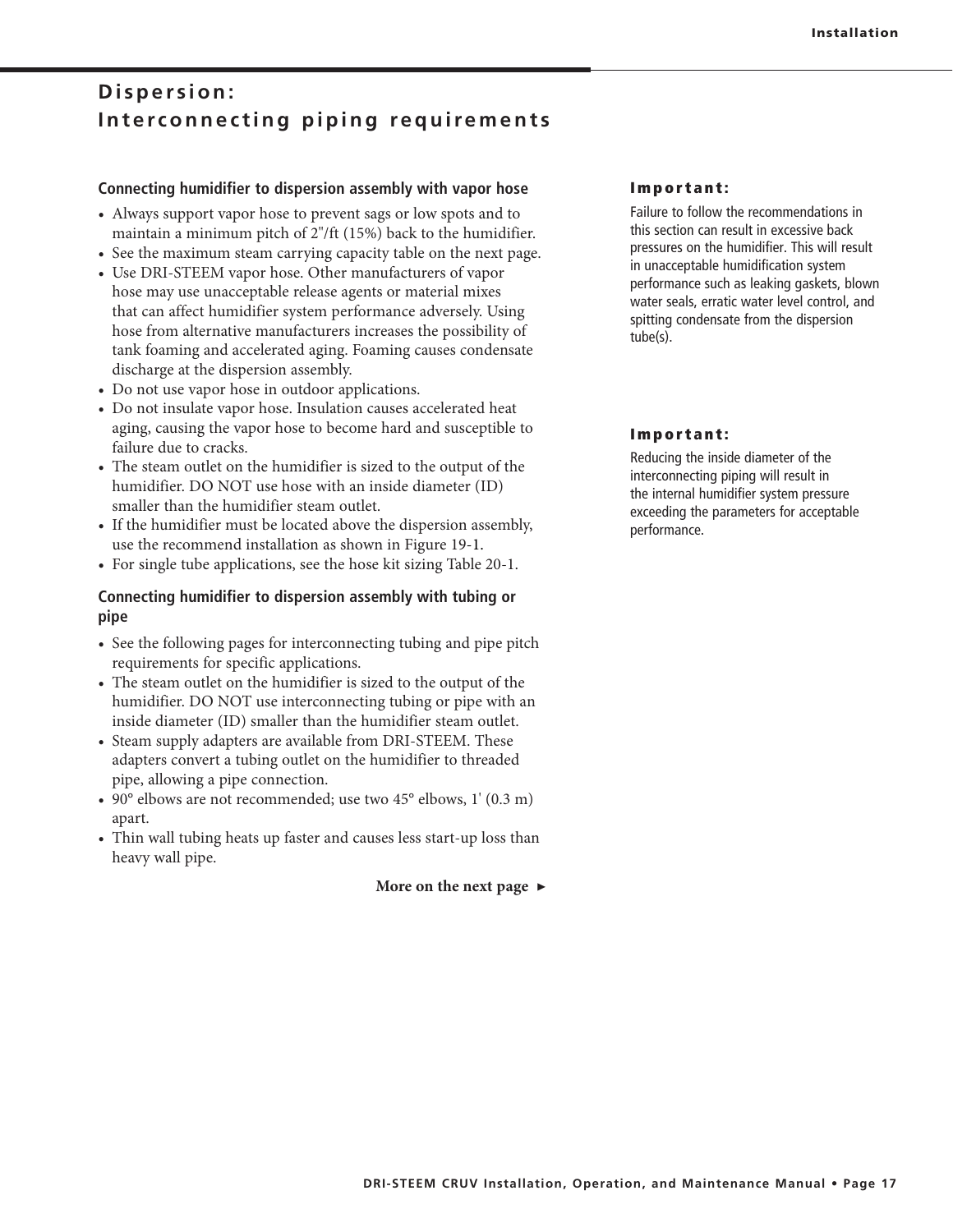## $Disperson:$ Interconnecting piping requirements

### **Connecting humidifier to dispersion assembly with tubing or pipe (continued)**

- Insulating hard pipe reduces the loss in output caused by condensation.
- When using hard pipe, take care to remove ALL traces of lubricants used to thread the pipe. This will minimize the possibility of tank foaming. Denatured alcohol or mineral spirits work best for removing lubricant.
- If the humidifier must be located above the dispersion assembly, use the recommend installation as shown in Figure 19-1.
- See Table 18-1 below.

### **Table 18-1: Maximum steam carrying capacity and length of interconnecting vapor hose, tubing, and pipe\***

| Vapor hose                           |                                                                                                                                                                                               |                  |      |                      | Copper or stainless steel tubing and Schedule 40 steel pipe |                            |    |                                                 |      |    |     |
|--------------------------------------|-----------------------------------------------------------------------------------------------------------------------------------------------------------------------------------------------|------------------|------|----------------------|-------------------------------------------------------------|----------------------------|----|-------------------------------------------------|------|----|-----|
| Hose I.D.<br><b>Maximum capacity</b> |                                                                                                                                                                                               | Maximum length** |      | Tube or pipe size*** |                                                             | <b>Maximum</b><br>capacity |    | <b>Maximum</b><br>developed length <sup>+</sup> |      |    |     |
| inches                               | DN                                                                                                                                                                                            | lbs/hr           | kg/h | ft                   | m                                                           | inches                     | DN | lbs/hr                                          | kg/h | ft | m   |
| $1\frac{1}{2}$                       | 40                                                                                                                                                                                            | 150              | 68   | 10                   | 3                                                           | $1\frac{1}{2}$             | 40 | 150                                             | 68   | 20 | 6.1 |
|                                      | 50                                                                                                                                                                                            | 250              | 113  | 10                   | 3                                                           | $\overline{2}$             | 50 | 220                                             | 100  | 30 | 9.2 |
| Notes:<br>$* *$<br>*** *             | Based on total maximum pressure drop in hose, tubing or piping of 5" wc (1250 Pa)<br>Maximum recommended length for vapor hose is 10' (3 m). Longer distances can cause kinking or low spots. |                  |      |                      |                                                             |                            |    |                                                 |      |    |     |

To minimize loss of capacity and efficiency, insulate tubing and piping.

Developed length equals measured length plus 50% of measured length, to account for pipe fittings.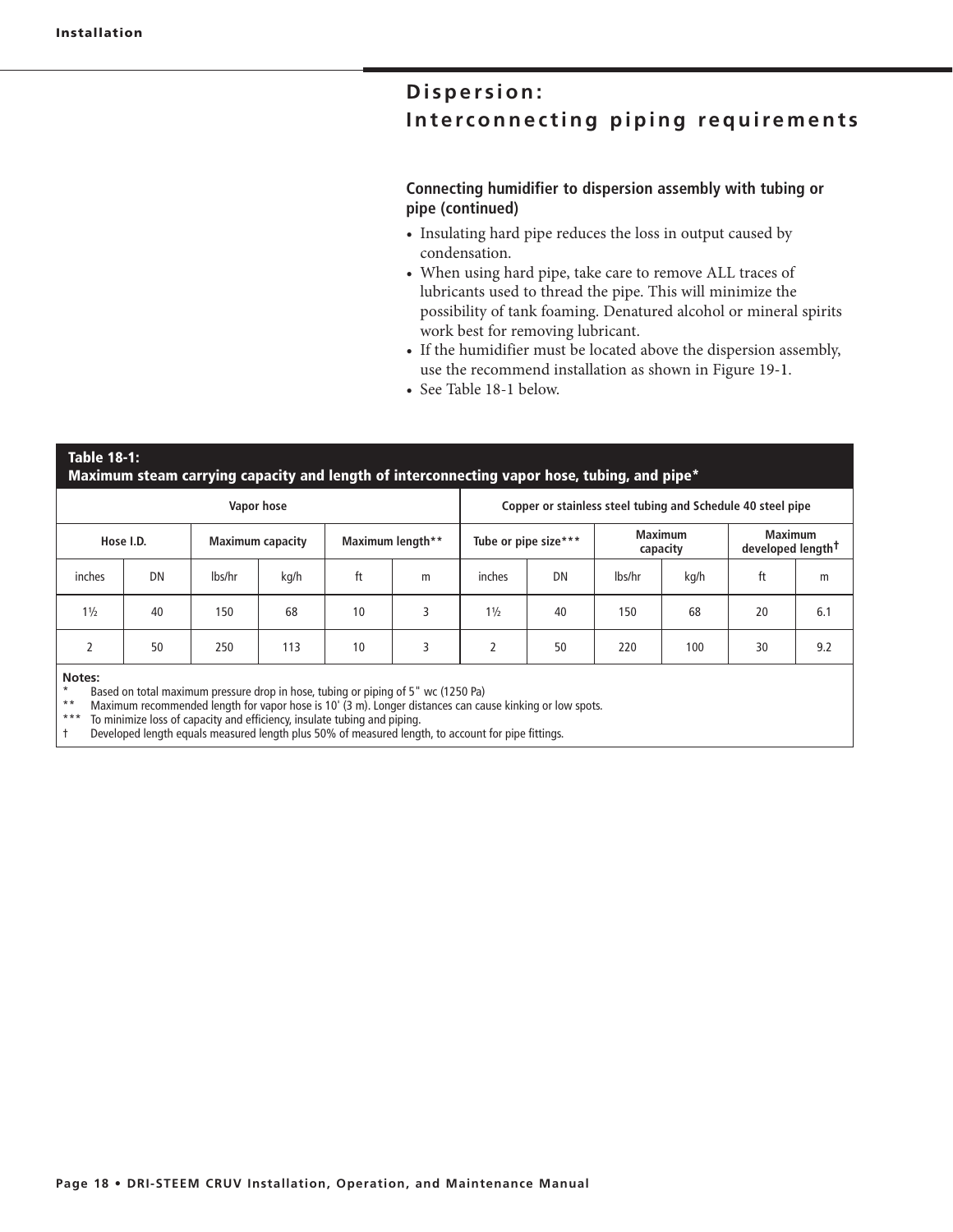## $Disperson:$ **Drip tee installation**

### **Drip tee installation**

Install a drip tee as shown below when the humidifier is mounted higher than the dispersion assembly, when interconnecting hose or piping needs to go over an obstruction, or when interconnecting piping runs are long.

**Important:** Vapor hose must be supported to prevent sagging or low spots.

### **WARNING!**

Dispersion tube, vapor hose, tubing, or hard pipe can contain steam, and surfaces can be hot. Discharged steam is not visible. Contact with hot surfaces or air into which steam has been discharged can cause severe personal injury.



• Locate air qap only in spaces with adequate temperature and air movement to absorb flash steam; otherwise, condensation may form on nearby surfaces. Refer to governing codes for drain pipe size and maximum discharge water temperature.

- Support vapor hose so there are no sags or low spots.<br>• Dashed lines indicate provided by installer
- Dashed lines indicate provided by installer.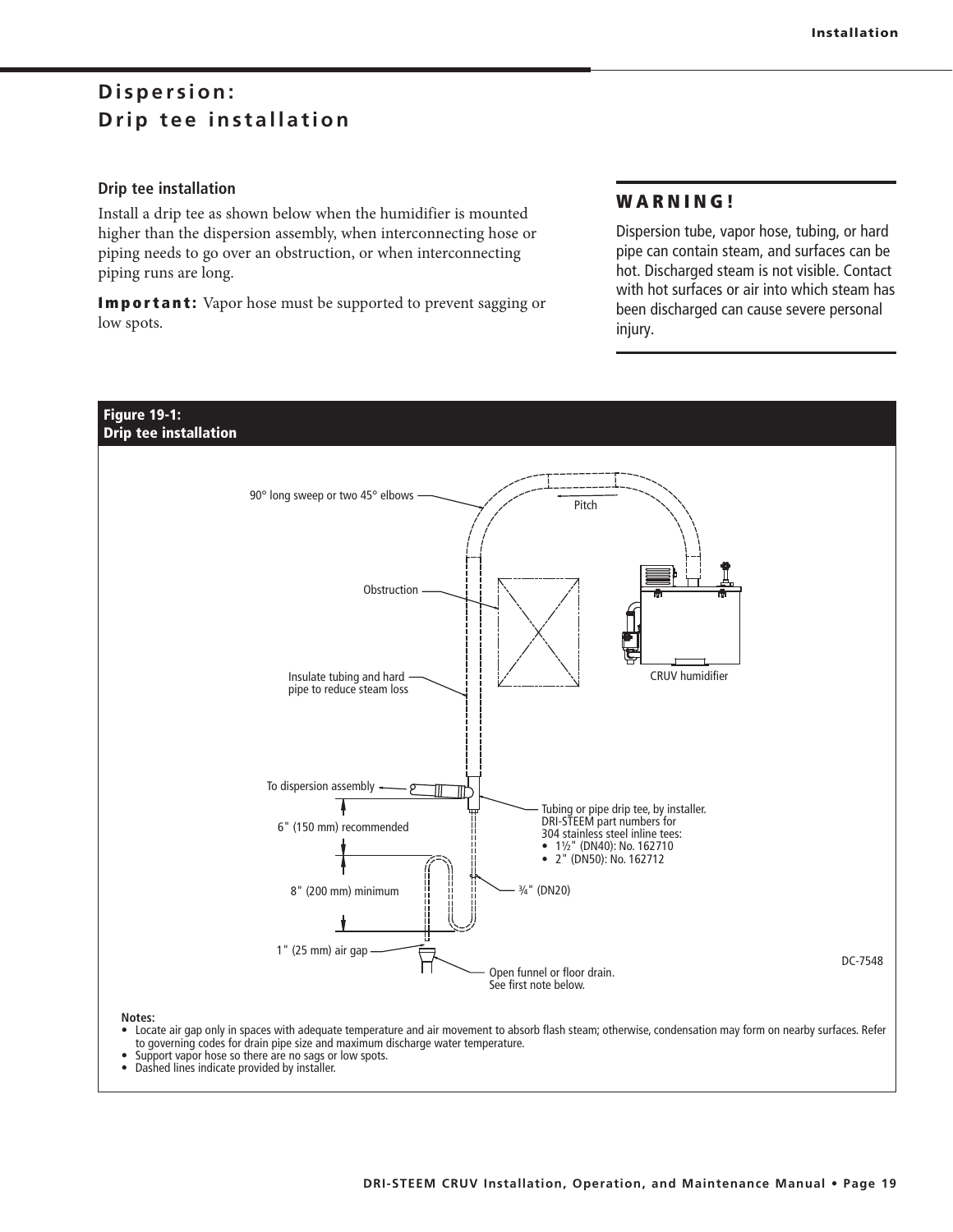## $Disperson:$ Single tube



| <b>Table 20-1:</b><br><b>Hose kit sizing by model</b> |                                                                             |                                        |      |  |  |  |  |  |  |
|-------------------------------------------------------|-----------------------------------------------------------------------------|----------------------------------------|------|--|--|--|--|--|--|
| Humidifier                                            | Hose kit<br>(vapor hose,                                                    | Maximum capacity<br>of dispersion tube |      |  |  |  |  |  |  |
| models                                                | dispersion tube<br>and hardware)                                            | lbs/hr                                 | kg/h |  |  |  |  |  |  |
| <b>CRUV 2-8</b>                                       | 11/2" (DN40) hose<br>kit without drain                                      | 28.4                                   | 13   |  |  |  |  |  |  |
|                                                       | 11/2" (DN40) hose<br>kit with drain                                         | 56.8                                   | 25.8 |  |  |  |  |  |  |
| <b>CRUV 10-16</b>                                     | 2" (DN50) hose<br>kit without drain                                         | 56.8                                   | 25.8 |  |  |  |  |  |  |
| <b>CRUV 21-25</b>                                     | 2" (DN50) hose<br>kit without drain                                         | 85.2                                   | 38.6 |  |  |  |  |  |  |
| <b>CRUV 30-34</b>                                     | These models require multiple tube<br>assemblies and cannot use a hose kit. |                                        |      |  |  |  |  |  |  |

### **WARNING!**

Dispersion tube, vapor hose, tubing, or hard pipe can contain steam, and surfaces can be hot. Discharged steam is not visible. Contact with hot surfaces or air into which steam has been discharged can cause severe personal injury.

### **Notes:**

- Use DRI-STEEM's hard pipe adapter kit to connect the steam outlet to hard pipe. Use a hose clamp to connect the steam outlet to vapor hose. Use a hose cuff and clamps to connect the steam outlet to tubing.
- Thin-walled tubing heats up faster than heavy-walled pipe causing less steam loss at start-up.
- Hard pipe or tubing diameter must match CRUV steam outlet size 1½" (DN40) or 2" (DN50).
- See the steam carrying capacities in Table 18-1.
- Maximum capacity of dispersion tube (without condensate drain):  $-1\frac{1}{2}$ " (DN40): 28.4 lbs/hr (13 kg/h)
- 2" (DN50): 56.8 lbs/hr (25.8 kg/h)
- Orient dispersion tube so that tubelets (steam orifices) point up.
- When mounting the humidifier above the level of dispersion tube, see Figure 19-1.
- Failure to follow the recommendations on this page can result in excessive back pressures on the humidifier. This can lead to dispersion tube(s) spitting, steam blowing through water seals, or leaking gaskets.
- Table 20-1 shows hose kit sizes by humidifier model. A hose kit includes vapor hose, a dispersion tube and hardware. Note that the capacities of models CRUV-30 and CRUV-34 require multiple tube assemblies and therefore cannot use a hose kit. For multiple tube assemblies, see the "Rapid-sorb" section, beginning on Page 22.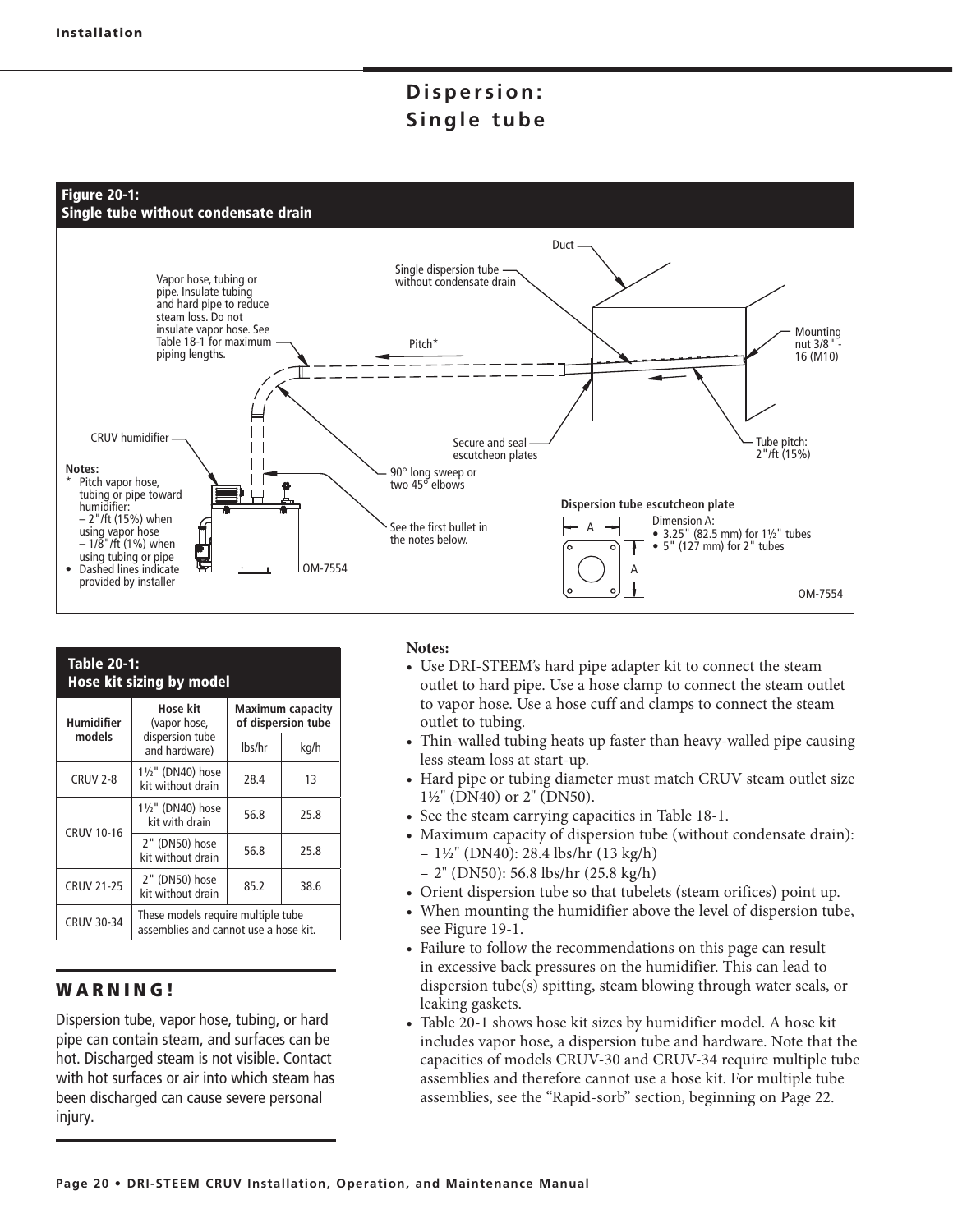## $Disperson:$ Single tube



### **Notes:**

- Use DRI-STEEM's hard pipe adapter kit to connect the steam outlet to hard pipe. Use a hose clamp to connect the steam outlet to vapor hose. Use a hose cuff and clamps to connect the steam outlet to tubing.
- Thin-walled tubing heats up faster than heavy-walled pipe causing less steam loss at start-up.
- Hard pipe or tubing diameter must match CRUV steam outlet size 1½" (DN40) or 2" (DN50).
- See the steam carrying capacities in Table 18-1.
- Maximum capacity of dispersion tube with condensate drain:  $-1\frac{1}{2}$ " (DN40): 56.8 lbs/hr (25.8 kg/h)
	- 2" (DN50): 85.2 lbs/hr (38.6 kg/h)
- Orient dispersion tube so that tubelets (steam orifices) point up.
- When mounting the humidifier above the level of dispersion tube, see Figure 19-1.
- Failure to follow the recommendations on this page can result in excessive back pressures on the humidifier. This can lead to dispersion tube(s) spitting, steam blowing through water seals, or leaking gaskets.
- See the Hose Kit Sizing table on the previous page.



### **WARNING!**

Dispersion tube, vapor hose, tubing, or hard pipe can contain steam, and surfaces can be hot. Discharged steam is not visible. Contact with hot surfaces or air into which steam has been discharged can cause severe personal injury.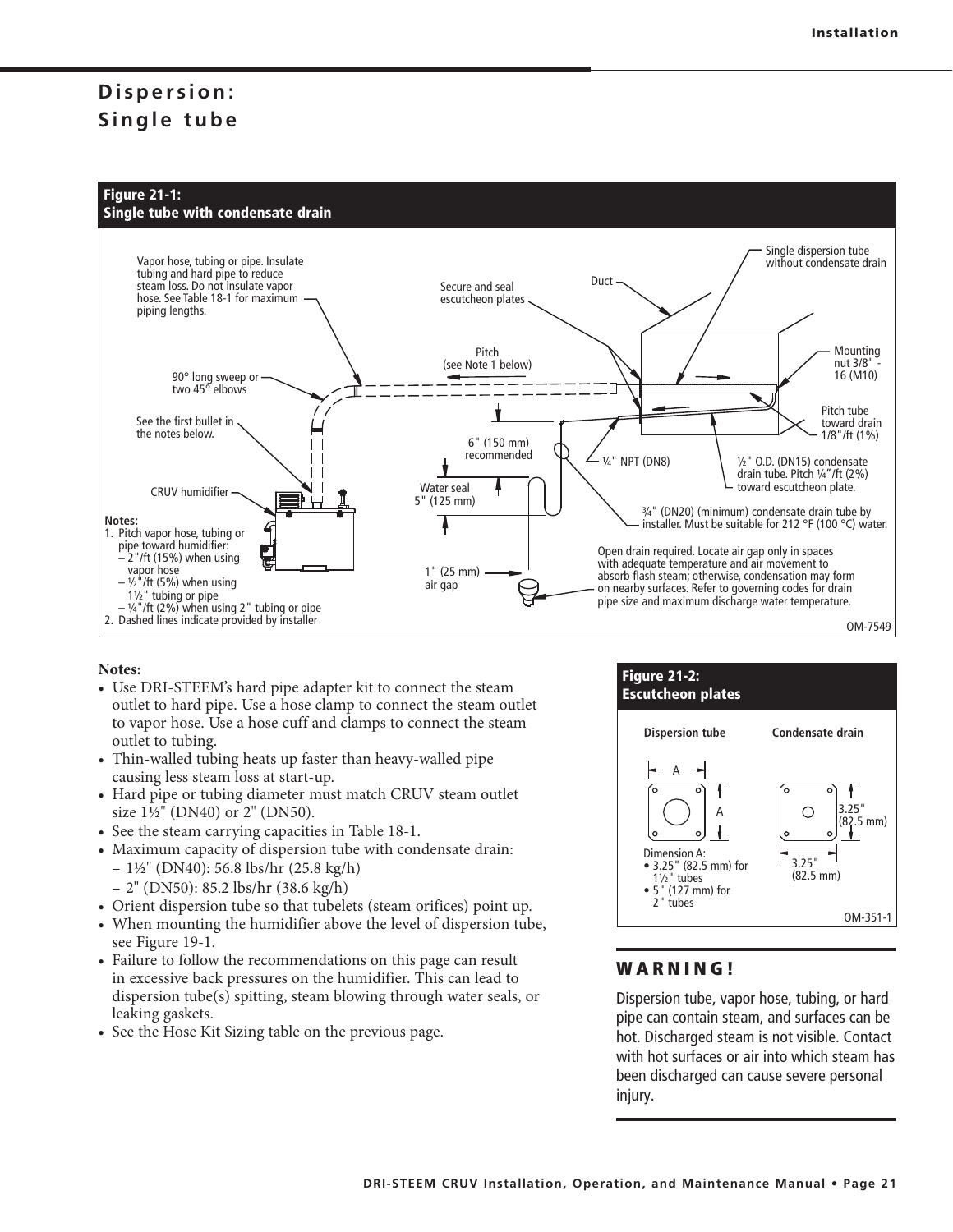#### **Important:**

Failure to follow the recommendations in this section can result in excessive back pressures on the humidifier. This will result in unacceptable humidification system performance such as leaking gaskets, blown water seals, erratic water level control, and spitting condensate from the dispersion tube(s).

| <b>Table 22-1:</b><br><b>Rapid-sorb dispersion tube capacities</b> |           |                |    |  |  |  |  |  |  |
|--------------------------------------------------------------------|-----------|----------------|----|--|--|--|--|--|--|
| Tube diameter<br>Tube capacity                                     |           |                |    |  |  |  |  |  |  |
| lbs/hr                                                             | kg/h      | inches         | DN |  |  |  |  |  |  |
| < 35                                                               | $\leq 16$ | $1\frac{1}{2}$ | 40 |  |  |  |  |  |  |
| 36-70                                                              | 17-32     |                | 50 |  |  |  |  |  |  |

| <b>Table 22-2:</b><br><b>Rapid-sorb header capacities</b> |            |        |     |  |  |  |  |  |  |
|-----------------------------------------------------------|------------|--------|-----|--|--|--|--|--|--|
| Header diameter<br><b>Header capacity</b>                 |            |        |     |  |  |  |  |  |  |
| lbs/hr                                                    | kg/h       | inches | DN  |  |  |  |  |  |  |
| < 250                                                     | $\leq 113$ | 2      | 50  |  |  |  |  |  |  |
| 251-500                                                   | 114-227    | 3      | 80  |  |  |  |  |  |  |
| 501-800                                                   | 228-363    |        | 100 |  |  |  |  |  |  |

## $Disperson:$ Rapid-sorb

### **General Rapid-sorb installation instructions**

- Before you begin installation, read all dispersion instructions in this manual.
- Before you begin installation, unpack shipment and verify receipt of all Rapid-sorb components with packing list. Report any shortages to DRI-STEEM factory immediately. The components typically include the following:
	- Multiple dispersion tubes
	- Header
- $\frac{3}{4}$ "  $\times$  2" (19 mm  $\times$  51 mm) L-bracket
- A single duct escutcheon plate the size of the header
- Slip couplings or hose cuffs and clamps.
- Accessories such as duct plates, slip couplings, or hose cuffs are in a plastic bag.
- The bolts and washers for mounting the dispersion tubes to the bracket will be in the end of the tubes or packaged in a bag with the other accessories.
- The tubes, header, and L-bracket are tagged with the customer requested identification number written on each component.
- When choosing a location for installation, select a location that provides necessary access in and around the ductwork or air handler.
- The Rapid-sorb typically is installed centered side to side in a duct, or is installed across the face of a coil in an air handler.
- The center line of the outer dispersion tubes should never be closer than 4.5" (114 mm) from the side of the ductwork or air handler wall.
- Rapid-sorbs are provided with an L-bracket for installation:
	- L-brackets that are 50" (1270 mm) or less in length have a hole 4" (102 mm) in from each end to mount the L-bracket to the duct or air handler wall.
	- L-brackets that are greater than 50" (1270 mm) in length have an additional hole in the center of the L-bracket.
	- **Important:** Before marking and drilling holes in the duct or air handler, refer to ALL pitch requirements for the Rapid-sorb assembly you received (see the table on the next page). The size, quantity, and location of penetrations are determined by the specific dimensions and configuration of the Rapid-sorb assembly you received.
	- **Note:** The hardware for mounting the L-bracket to the duct or air handler wall and the hardware for the header support bracket is not provided.
- The Rapid-sorb instructions that follow are for the most typical Rapid-sorb installations — installed in a duct horizontal airflow with Rapid-sorb header either inside or outside the duct. See the Dri-calc Installation Guides library or contact your representative/distributor or DRI-STEEM for installation instructions for air handler or vertical airflow applications.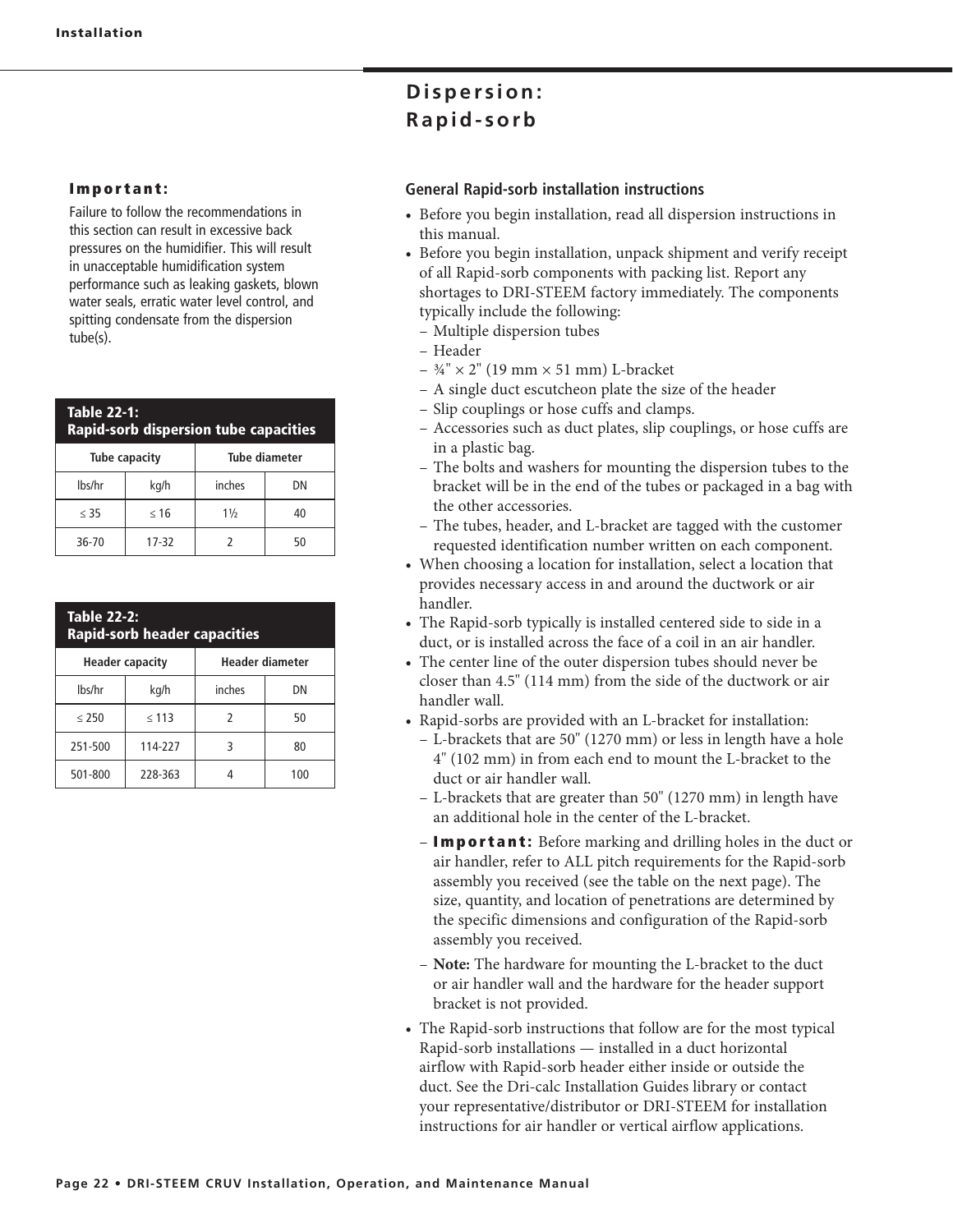### **Rapid-sorb pitch requirements**

- When installing a Rapid-sorb with the header outside a horizontal airflow duct, consider the following pitch issues:
	- For 1½" (DN40) dispersion tubes use a fastener of sufficient length to accommodate the 1/8"/ft (1%) pitch requirements toward the ¾" pipe thread (DN20) header drain fitting.
	- For 2" (DN50) dispersion tubes, the bracket can be mounted flush to the ductwork. The 1/8"/ft (1%) pitch typically can be accomplished in the length of the hose cuffs used to connect the tubes to the header.
- See the table below and the drawings on the following pages for pitch requirements.

### **Table 23-1: Pitch of interconnecting piping, dispersion tubes, and headers for Rapid-sorb evaporative dispersion units**

| <b>Airflow</b> | Type of<br>interconnecting piping                  | Diameter of<br>interconnecting piping | Pitch of<br>interconnecting piping        | Pitch of<br>dispersion tubes | Pitch of<br>header           |  |
|----------------|----------------------------------------------------|---------------------------------------|-------------------------------------------|------------------------------|------------------------------|--|
| Horizontal     | Vapor hose                                         | $1\frac{1}{2}$ " (DN40)<br>2" (DN50)  | 2''/ft(15%)<br>toward<br>Rapid-sorb       | Vertically                   | $1/8$ "/ft $(1%)$<br>toward  |  |
|                | Tubing or pipe                                     | $1\frac{1}{2}$ " (DN40)<br>2" (DN50)  | $1/8$ "/ft $(1%)$<br>toward<br>Rapid-sorb |                              | condensate<br>drain          |  |
| Vertical       | $1\frac{1}{2}$ " (DN40)<br>Vapor hose<br>2" (DN50) |                                       | 2''/ft(15%)<br>toward<br>Rapid-sorb       | $2"$ /ft                     | $1/8$ "/ft $(1\%)$<br>toward |  |
|                | Tubing or pipe                                     | $1\frac{1}{2}$ " (DN40)<br>2" (DN50)  | $1/8$ "/ft $(1%)$<br>toward<br>Rapid-sorb | toward<br>header             | condensate<br>drain          |  |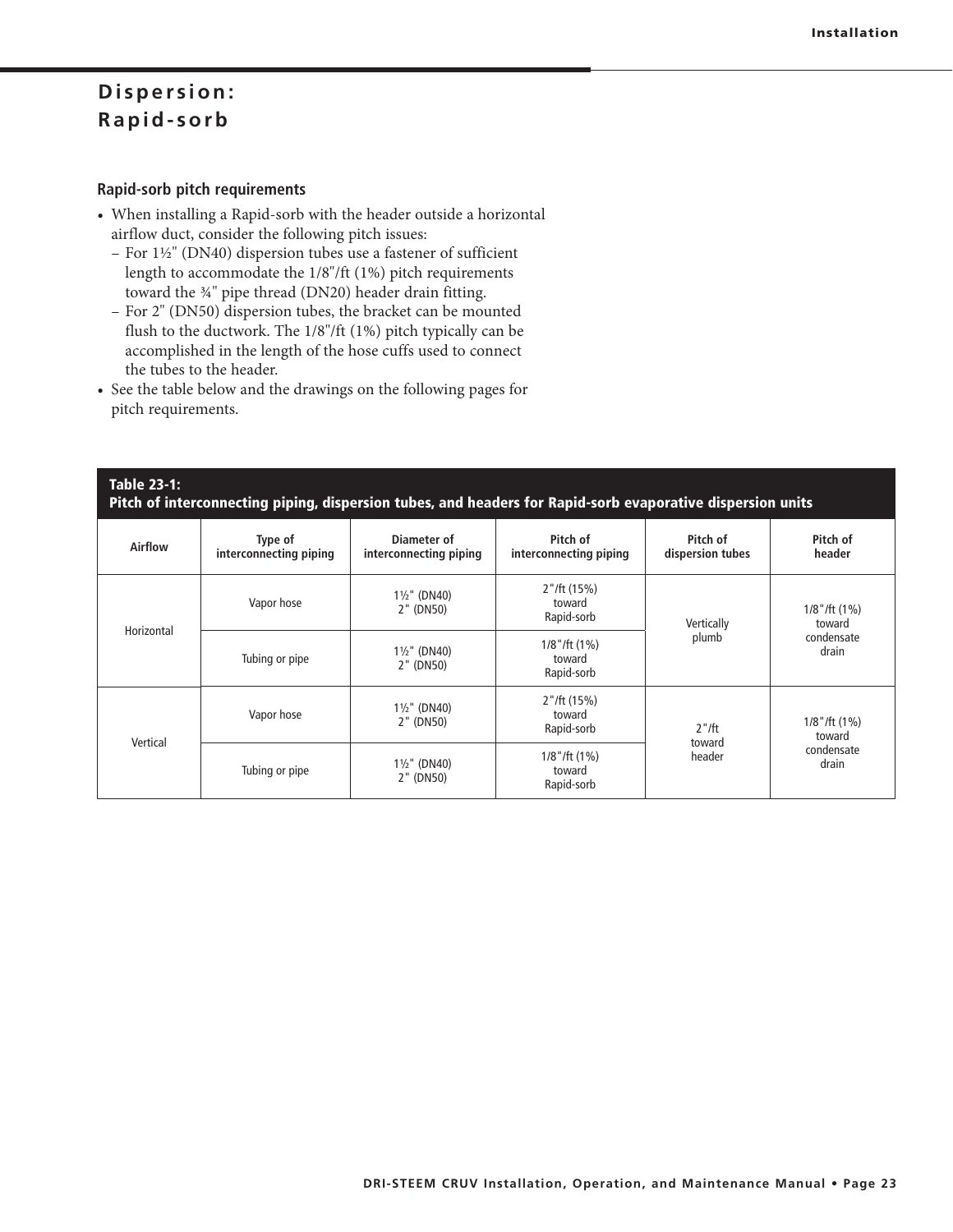



### **WARNING!**

Dispersion tube, vapor hose, tubing, or hard pipe can contain steam, and surfaces can be hot. Discharged steam is not visible. Contact with hot surfaces or air into which steam has been discharged can cause severe personal injury.

### **Assembly and installation instructions for a Rapid-sorb installed with header outside the duct (horizontal airflow)**

- 1. Locate and cut the holes in the ductwork for the dispersion tubes. Use the L-bracket as a template to locate the holes on the duct floor.
- 2. Temporarily, loosely suspend or support the header below the final location — the vertical balance point of the dispersion tube length dictates where the header should be suspended or supported temporarily.
- 3. Mount the dispersion tubes to the header with the provided connector, either a slip coupling or a hose cuff.
	- When installing slip couplings for  $1\frac{1}{2}$ " (DN40) dispersion tubes, take care not to shear the O-rings.
	- Set the slip coupling on the header stub or dispersion tube so the O-ring is resting on the face of the tubing.
	- Rotate the slip coupling as you push it on to the tubing.
	- The O-rings are lubricated at the factory. If additional lubrication is necessary, DO NOT use a petroleum-based lubricant.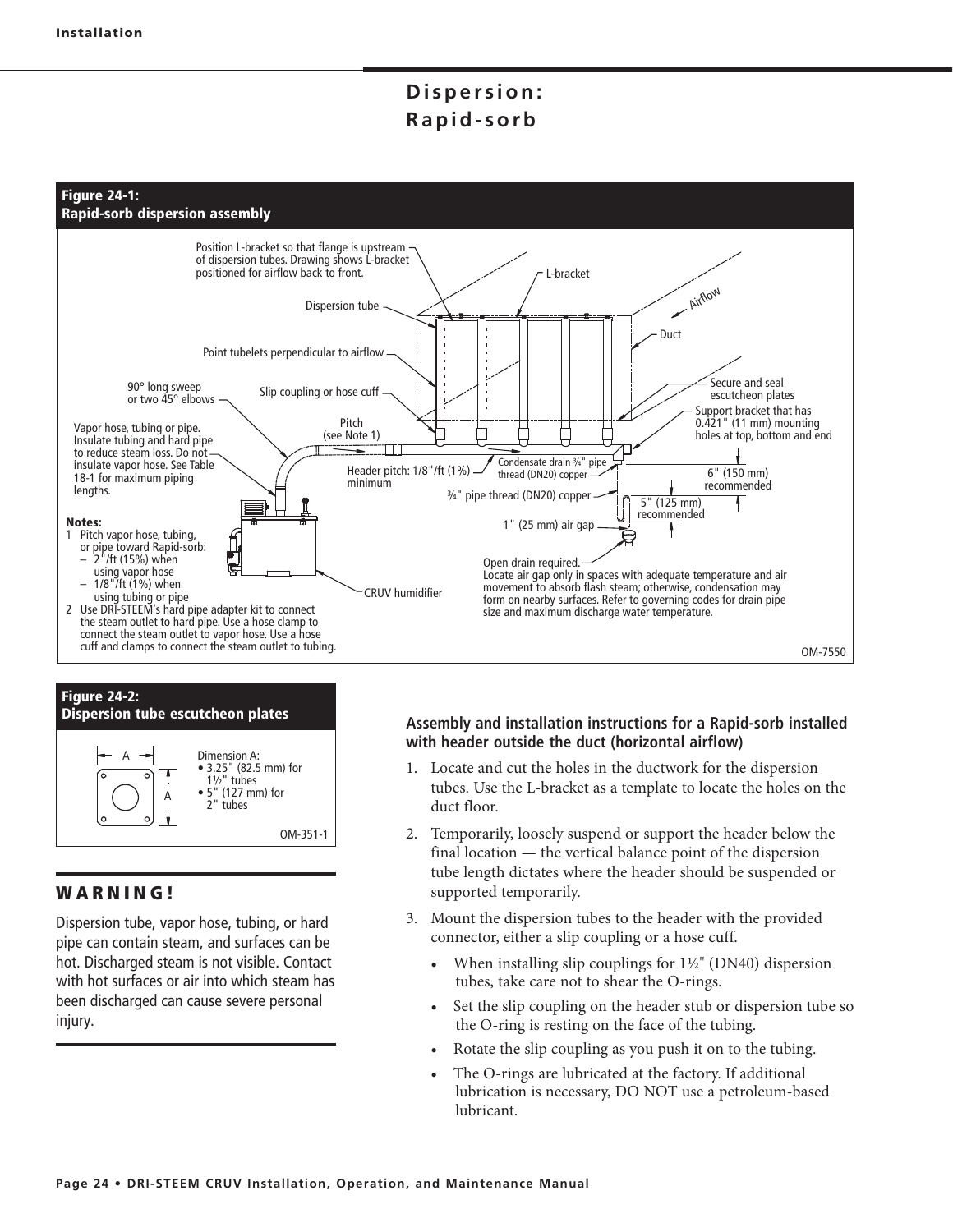- 4. Position the flange of the L-bracket so it is upstream of the tubes when the assembly is raised and fastened into position. Fasten the L-bracket to the end of the dispersion tubes with the provided bolt, lock washer, and flat washer.
- 5. Before tightening the L-bracket bolts to the dispersion tubes follow these instructions:
	- For  $1\frac{1}{2}$ " (DN40) dispersion tubes:
		- The dispersion tube will rotate in the slip coupling. Verify that the dispersion tube orifices are directed perpendicular to the airflow.
		- The dispersion tube and slip coupling must be fully engaged on to the header stub for the O-rings to provide a seal.
	- For 2" (DN50) dispersion tubes: Before securing the hose cuff in place with the hose clamps on the dispersion tube and the header stub, verify that the dispersion tube orifices are directed perpendicular to the airflow.
- 6. Slide the assembly up until the L-bracket aligns with the mounting holes in the duct.
	- For  $1\frac{1}{2}$ " (DN40) dispersion tubes:
		- The header pitch is duplicated in the L-bracket.
		- The dispersion tube and slip coupling must be fully engaged on to the header stub for the O-rings to provide a seal.
		- The high end of the L-bracket can be fastened tight to the duct or air handler.
		- On the low end of the L-bracket, the fastener must be long enough to compensate for the pitch, and a nut should be provided and secured on both sides of the L-bracket and the duct or air handler for stability.
	- For 2" (DN50) dispersion tubes:
		- Fasten the bracket to the top of the duct and use the hose cuffs to compensate for the pitch of the header.
		- Before securing the hose cuff in place with the hose clamps on the dispersion tube and the header stub, verify that the header pitch, 1/8"/ft (1%) toward drain, is maintained.
- 7. Permanently secure both ends of the header and verify that the header pitch, 1/8"/ft (1%) toward drain, is maintained.
- 8. Verify that all fasteners are secure:
	- L-bracket to duct
	- Dispersion tubes to L-bracket
	- Hose clamps on 2" (DN50) tubes
- 9. Secure and seal the dispersion tube escutcheon plate and condensate drain tube escutcheon plate around the respective tubes, if applicable.

### **Note:**

See Page 28 for steam supply and condensate drain line connection instructions.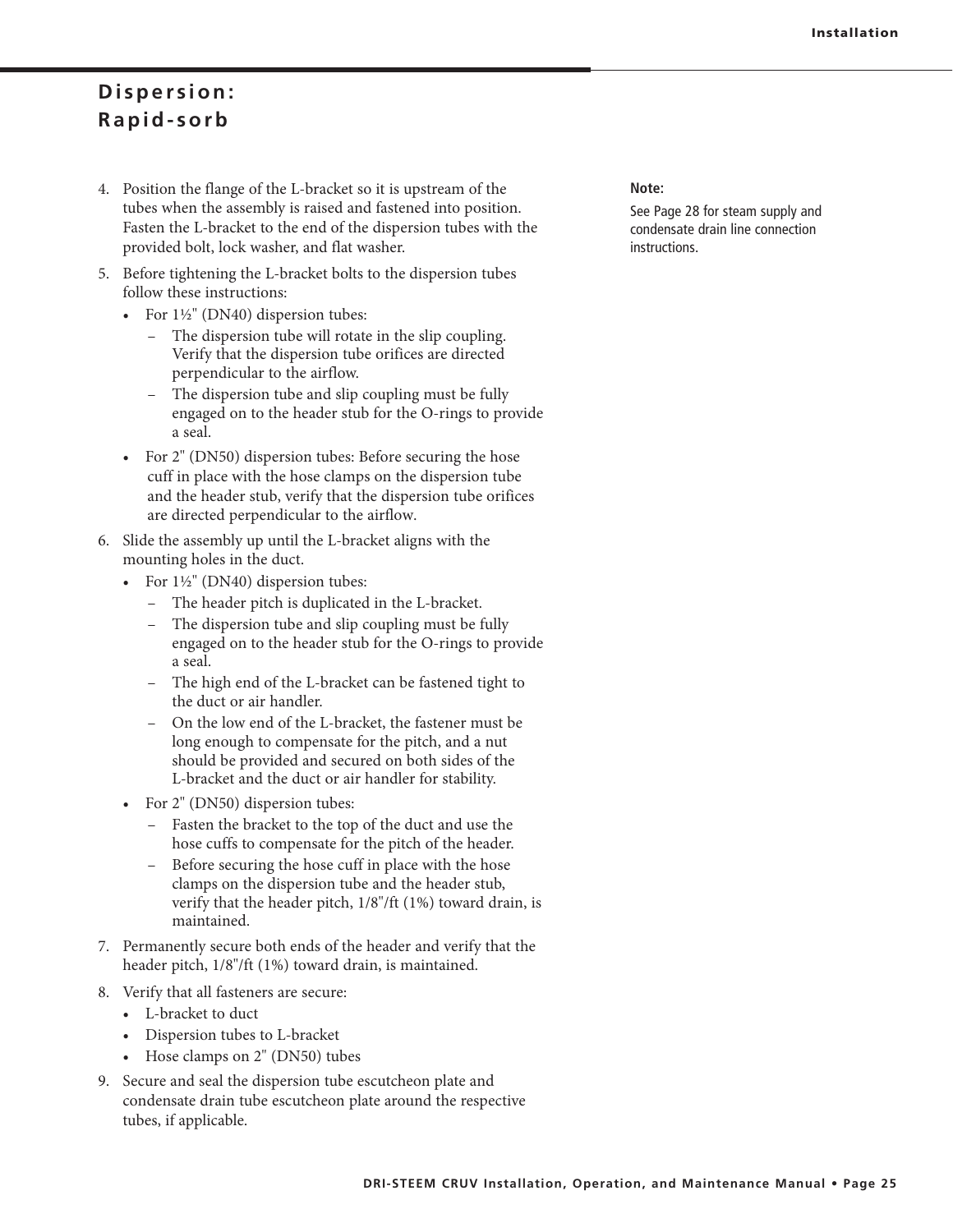

### **Assembly and installation instructions for a Rapid-sorb installed with header inside the duct (horizontal airflow)**

- 1. Locate and cut the holes in ductwork or air handler for steam header penetration, condensate drain piping, and header support bracket fastener. Allow 1/8"/ft (1%) header pitch toward the support bracket when you drill the hole for the header support bracket fastener.
- 2. Loosely fasten the header in place.
- 3. Rotate the header 90° so the header stubs point horizontally in the duct.

When installing in an air handler, the rotation of the header is often less than 90°. Typically, due to the condensate drain piping requirements, the header can be set on the floor of the air handler, assembled in the vertical position, and then raised and mounted in place.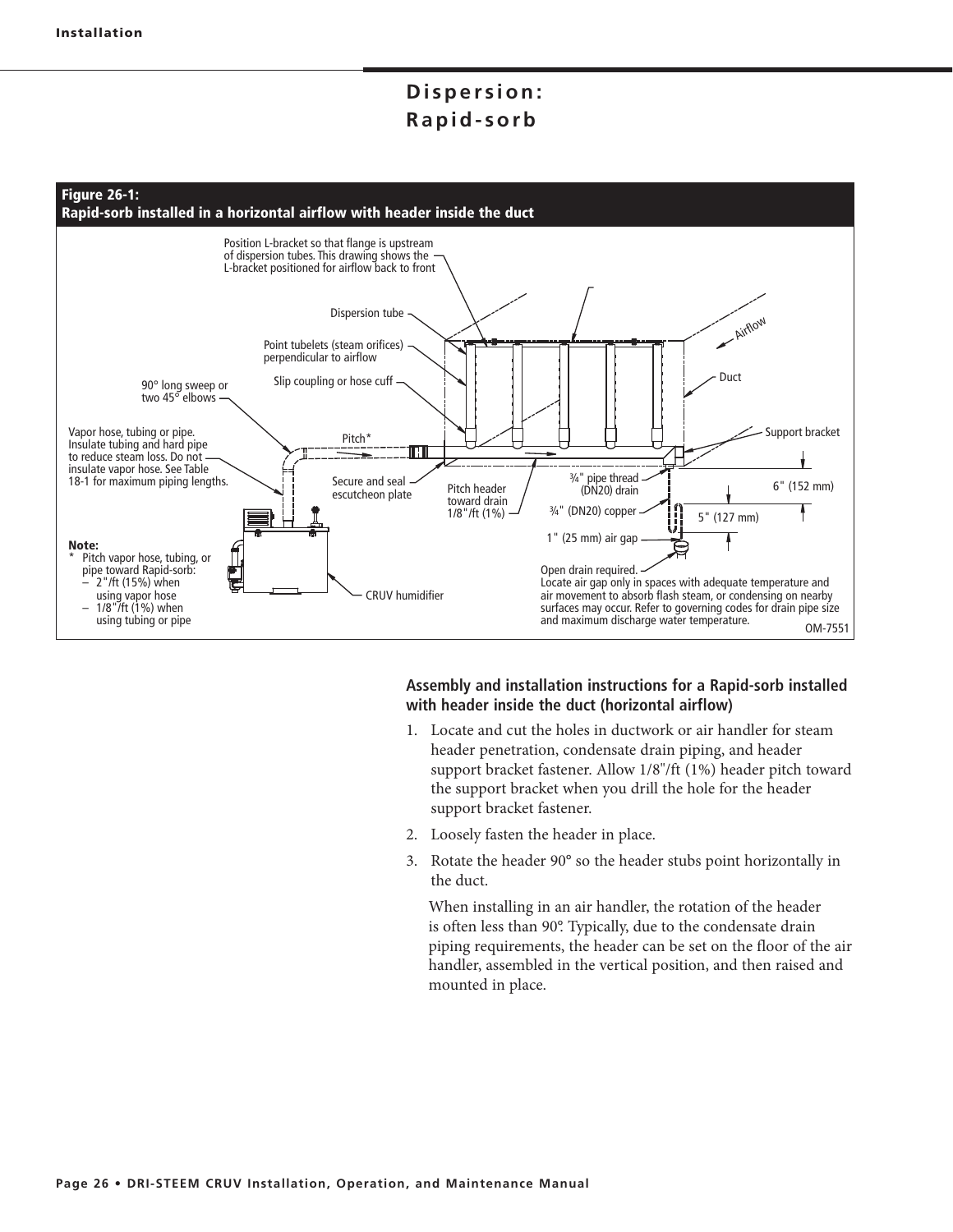- 4. Mount the dispersion tubes on the header with the slip couplings or hose cuffs.
- When installing slip couplings for  $1\frac{1}{2}$ " (DN40) dispersion tubes, take care not to shear the O-rings.
	- Set the slip coupling on the header stub or dispersion tube so the O-ring is resting on the face of the tubing.
	- Rotate the slip coupling as you push it on to the tubing.
	- The O-rings are lubricated at the factory. If additional lubrication is necessary, DO NOT use a petroleum-based lubricant.
- 5. Allow the dispersion tubes to rest against the bottom of the duct.
- 6. Position the flange of the L-bracket so it is upstream of the tubes when the assembly is rotated into position. Fasten the L-bracket to the end of the dispersion tubes with the provided bolt, lock washer, and flat washer.
- 7. Rotate the assembly up until the L-bracket aligns with the mounting holes in the duct or air handler.
- $1\frac{1}{2}$ " (DN40) dispersion tubes
	- The header pitch is duplicated in the L-bracket.
	- The dispersion tube and slip coupling must be fully engaged on to the header stub for the O-rings to provide a seal.
	- The high end of the L-bracket can be fastened tight to the duct or air handler.
	- On the low end of the L-bracket, the fastener must be long enough to compensate for the pitch, and a nut should be provided and secured on both sides of the L-bracket and the duct or air handler for stability.
- 2" (DN50) dispersion tubes
	- Fasten the bracket to the top of the duct or air handler and use the hose cuffs to compensate for the pitch of the header.
	- Before securing the hose cuff in place, with the hose clamps on the dispersion tube and the header stub, verify that the dispersion tube orifices are directed perpendicular to the airflow.
- 8. Verify that all fasteners are secure:
	- L-bracket to duct
	- Dispersion tubes to L-bracket
- Hose clamps on  $2"$  (DN50) tubes
	- Header support bracket fastener
- 9. Secure and seal the header escutcheon plate around the header.
- 10. See the next page for steam supply and condensate drain line connection instructions.

### **WARNING!**

Dispersion tube, vapor hose, tubing, or hard pipe can contain steam, and surfaces can be hot. Discharged steam is not visible. Contact with hot surfaces or air into which steam has been discharged can cause severe personal injury.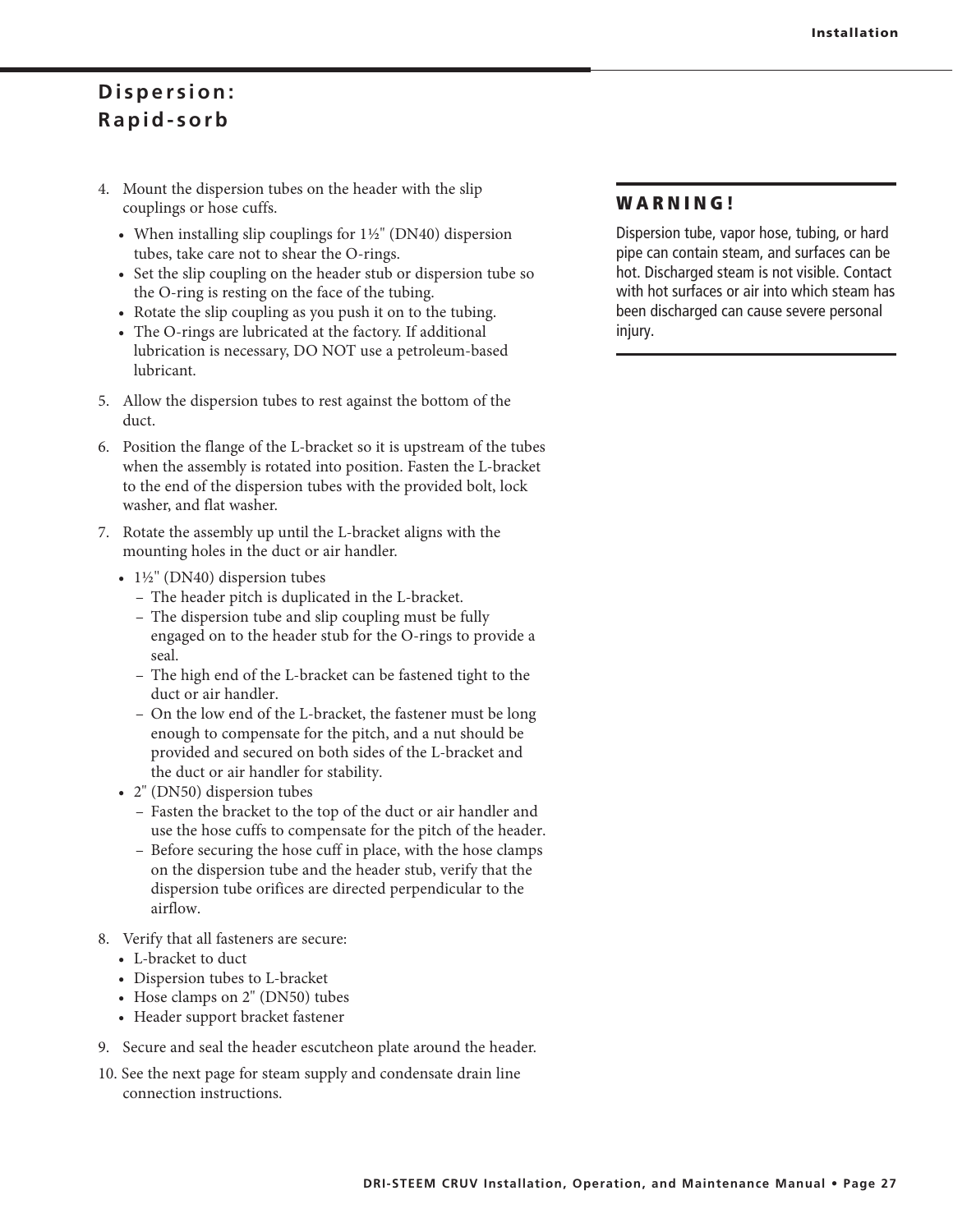### **Steam supply connections to the Rapid-sorb header**

- 1. Connect the steam supply interconnecting piping from the humidifier to the Rapid-sorb. The steam supply piping requires a minimum of 1/8"/ft (1%) pitch toward the header.
- 2. If multiple humidifiers are supplying one Rapid-sorb, a multiple steam supply connector is provided.
	- Typically, the multiple steam supply connector attaches to the Rapid-sorb header supply end with hose cuff and clamps.
	- Route the necessary number of steam supplies from the humidifier tanks to the steam supply connector.
	- Position the steam supply connector to accept the steam supplies while maintaining the necessary pitch.
	- Make sure the hose clamps on the steam supply connector and header are tight.

#### **Condensate drain connections to the Rapid-sorb header**

- 1. Piping must be minimum ¾" I.D. (DN20) and rated for 212 °F (100 °C) minimum continuous operating temperature.
- 2. Condensate drain line must be piped as shown in the figures on the previous pages. Provide a 6" (152 mm) drop prior to a 5" (127 mm) water seal to:
	- Ensure drainage of condensate from the header
	- Keep steam from blowing out of the drain line
- 3. After the water seal, run the drain line to an open drain with a 1" (25 mm) vertical air gap. Cut the drain line at a 45° angle on the end above the drain to permit a direct stream of water into the drain pipe while maintaining a 1" (25 mm) air gap. Locate air gap only in spaces with adequate temperature and air movement to absorb flash steam; otherwise, condensing on nearby surfaces may occur.
- 4. All drain lines must be installed and sized according to governing codes.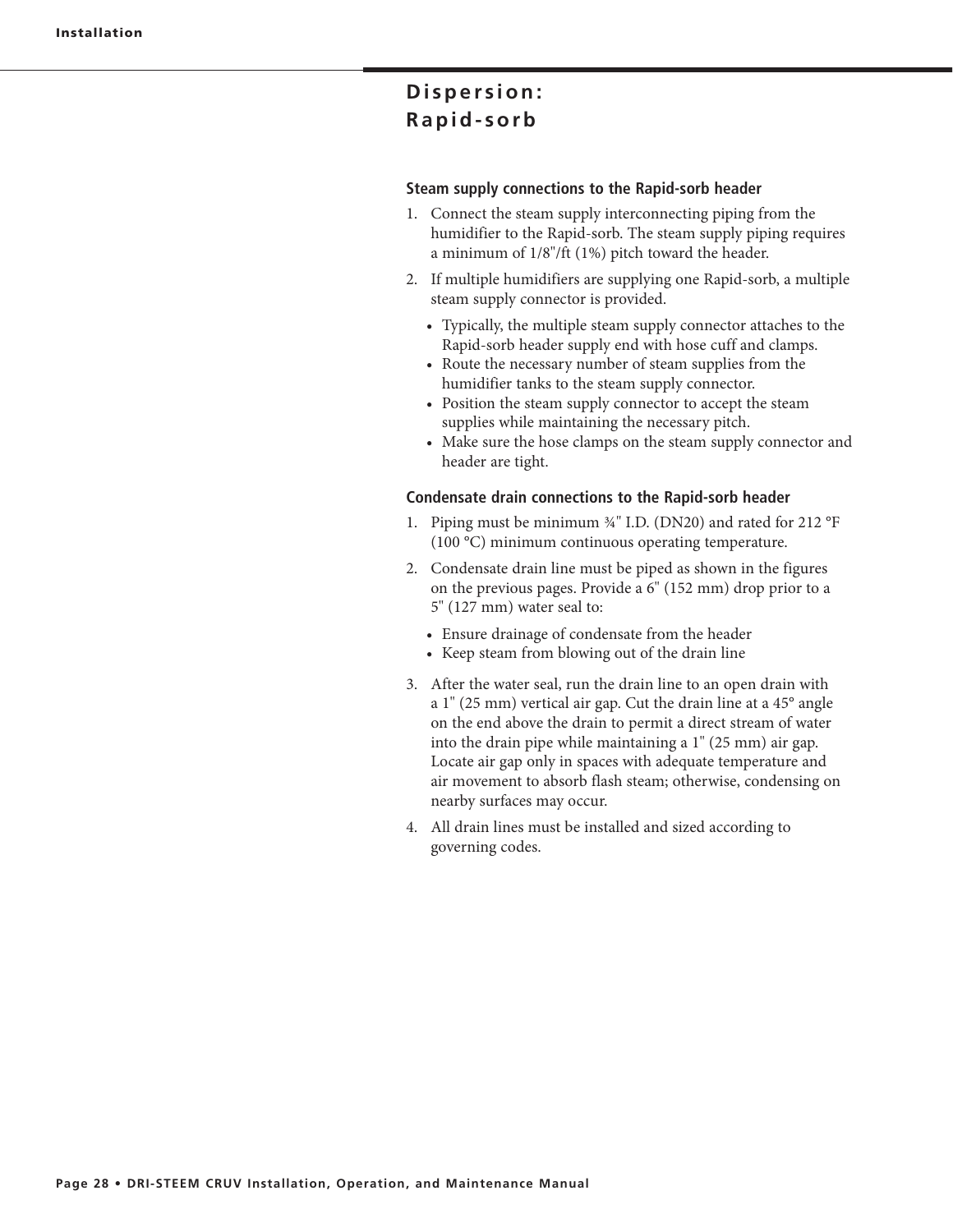### **Start-up and operation:**

### **Introduction**

After the system is installed and connected properly, you can begin start-up procedures.

### **Start-up and checkout procedures**

- 1. Verify that the humidifier, controls, piping, electrical connections, steam supply, and dispersion unit(s) are installed according to the following:
	- Mounting, piping, wiring, and dispersion instructions in the "Installation" section of this manual, beginning on Page 8
	- **t** *Vapor-logic3 Installation and Operation Manual***,** if using the Vapor-logic3 control option:
		- "Installation" section
		- Installation checklist
	- Wiring diagrams shipped with humidifier
	- All governing codes
- 2. Verify that the humidifier is mounted level and securely supported before filling with water (see the operating weights in Table 6-1).
- 3. Verify that the humidifier is level front to back and side to side after it is full of water.
- 4. Refer to the LW417 section of this start-up procedure or the *Vapor-logic3 Installation and Operation Manual*—the "Operation" section and the "Start-up checklist" (it is critical that the installer follow this checklist).
- 5. During start-up, do not leave the humidifier unattended.
- 6. Monitor humidifier operation through multiple fill cycles.
- 7. At start-up, DRI-STEEM recommends initially running the humidifier with the factory default setting for skim time. (See "Adjusting skim duration" on Page 34.)

The CRUV humidifier is available with either the standard LW417 Electronic Water Level Control Module or the optional Vapor-logic3 microprocessor control system. If your system is equipped with the Vapor-logic3 system, see the *Vapor-logic3 Installation and Operation Manual* for more information. Then continue reading this manual beginning with the "Maintenance" section on Page 34.

**More on the next page ▶**

### **WARNING!**

Only qualified electrical personnel should perform start-up procedure.

Contact with energized circuits can cause property damage, severe personal injury or death as a result of electrical shock or fire.

**CAUTION!** In the event the humidifier tank does not contain water and the heaters are energized, turn main power off. Operation of the heaters without water will cause damage to the humidifier. Before turning main power on, verify that all wiring has been completed per the wiring instructions in this manual and the unit wiring diagrams.

#### **Note:**

The Vapor-logic3 Installation and Operation Manual is a comprehensive operation manual. Refer to it for information regarding the following features:

- $\bullet$  Keypad display setup and menu information
- Control input signals and functions
- Drain, flush, and skim features
- Safety features
- Alarm screens and fault messages

The Vapor-logic3 manual was shipped with your humidifier. Additional copies can be viewed, printed, or ordered at www.dristeem.com.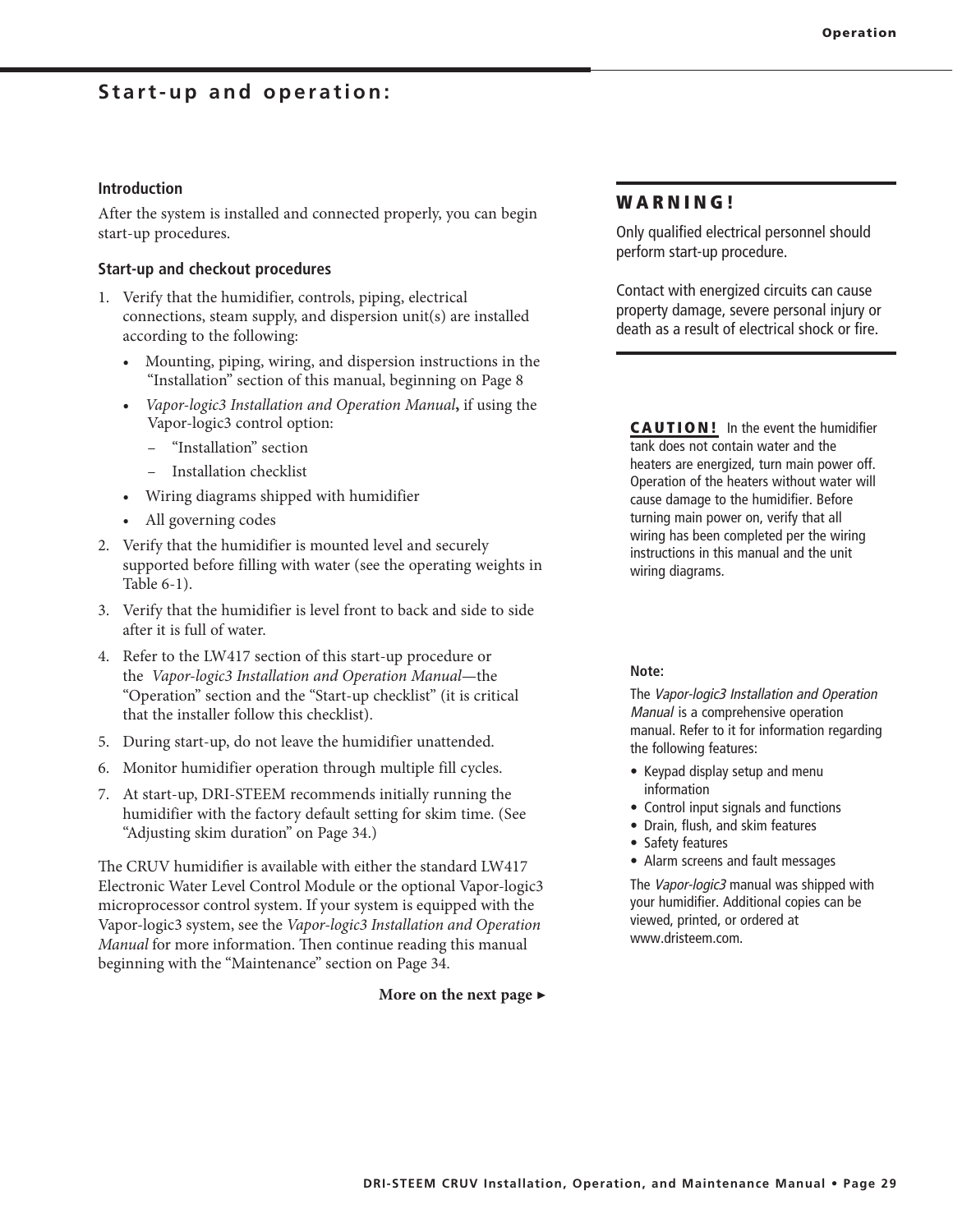#### **Figure 30-1: Water level control for standard water systems**





## **Start-up and operation: Standard water models**

### **LW417 electronic water level control (for standard water units only)**

The LW417 is a custom microprocessor-based water level controller developed to operate with DRI-STEEM humidifiers. The features of this controller are:

- Water level control (for standard water units)
- Automatic drain and flush
- Variable skim times
- End-of-season drain
- Onboard diagnostics: "Ready water," "Full," and "Drain" LEDs to assist troubleshooting

When power is activated, the solenoid-operated water fill valve opens, filling the evaporating chamber. Filling continues until the water reaches level A (see Figure 30-1), at which time the fill valve closes. To ensure that a water seal is created in the field installed water seal, disconnect the probe plug and cable from the probe rod assembly (located on top of the tank), allowing the fill valve to re-energize and overfill the humidifier tank. This process takes a short time. Reconnect the probe plug and cable. Create a call for humidify to ensure the steam valve opens.

**IMPORTANT: Timer logic input wire (see Figure 32-1) must be connected per wiring diagram for proper automatic drain and flush and end-of-season drain operation. The "Power" light blinks off twice at one-second intervals when these functions are disabled. Verify wiring with diagram supplied with unit.**

### **Water refill**

During operation, when the water line drops below level B, the fill valve opens and remains open until the water line returns to level A (see Figure 30-1).

### **Low water condition**

Should the water line drop below level C, the steam value is de-energized and remains OFF until the water line is restored to level C.

### **More on the next page ▶**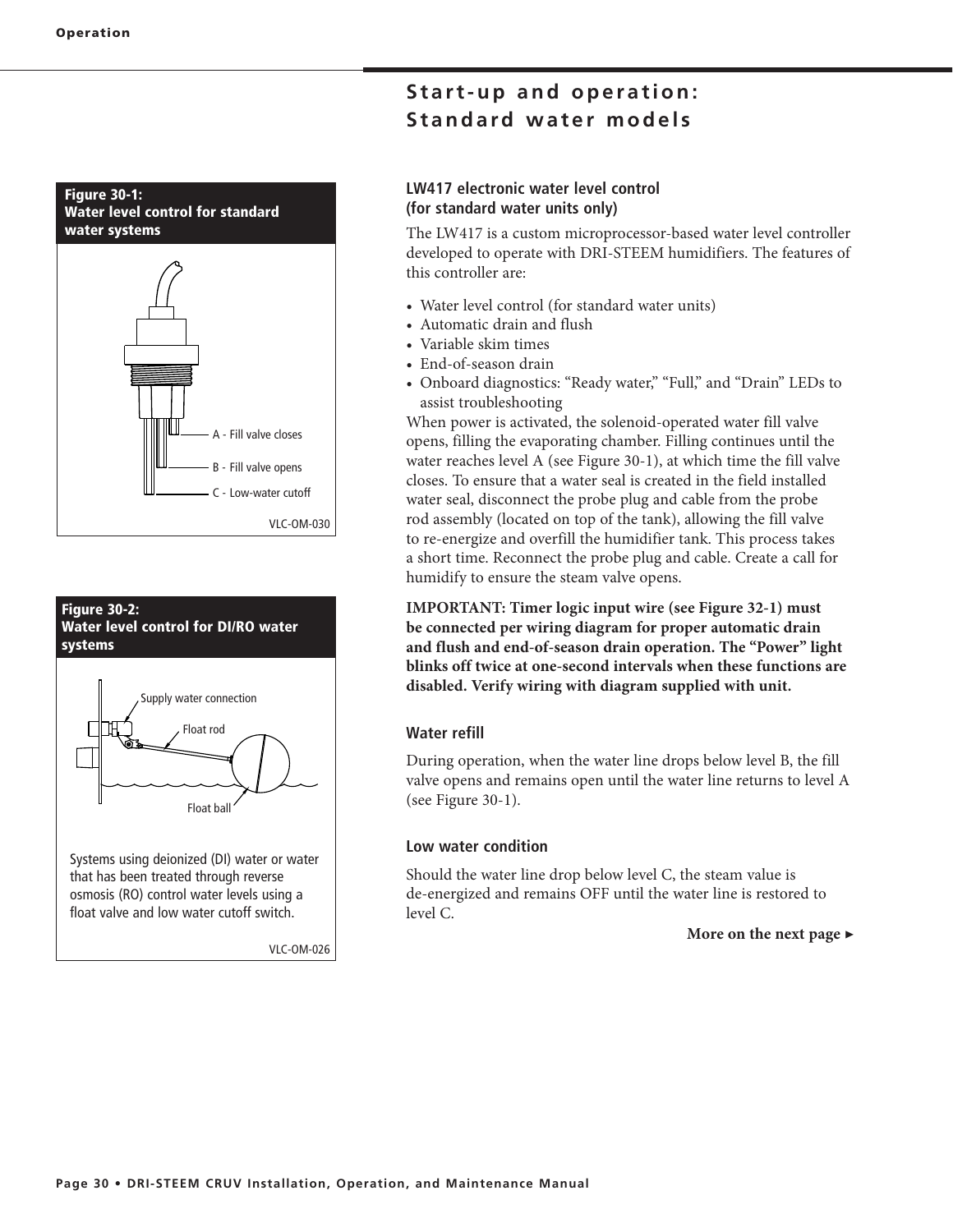## **Start-up and operation: Standard water models**

### **Automatic drain and flush**

The control module contains an integral electronic timer that tracks the humidifying time of the unit. When this accumulated time reaches what has been set in the timer, the drain/flush cycle is activated.

Upon activation, the following sequence occurs:

- 1. The drain valve opens, draining the mineral laden water from the evaporating chamber.
- 2. The default drain time is 10 minutes.
- 3. Flushing occurs during the last 10% of drain period.

The electronic timer is factory set for drainage after 40 hours of operation. Alternate settings of 20 hours and 80 hours are available. See the wiring diagram(s) attached to the unit for timer board location and instructions for changing the timer setting or refer to Table 31-1.

### **Test cycling the drain/flush system**

The level control board incorporates a set of slide switches marked 1 through 8. To test:

- 1. Place "SW1" slide switches 1, 2, and 3 to the off position.
- 2. Set the humidistat high enough so the unit remains "on call" for at least 15 minutes.
- 3. After about 2 minutes of operation, activation takes place, causing the drain valve to open. The water level then drops to level C (see Figure 30-1) and allows the fill valve to open. Both valves will remain open for the remainder of the autodrain and flush period.
- 4. The drain valve then closes, and the water level rises to level A (see Figure 30-1), causing the fill valve to close.
- 5. Once the test cycle is complete, return the slide switches back to the desired operating mode. Failure to do so will result in a drain/flush cycle every 2 minutes.

#### **Variable skim times**

The skim time feature removes surface solids and foam from the water. This keeps the fill valve open for a certain amount of time after the water reaches level A (see Figure 30-1). The skim time is factory set for 32 seconds but can be changed in the field for locations with water that requires more skimming. See "Adjusting skim duration" on Page 34. See wiring diagram(s) shipped with the unit for timer board location and instructions for changing the skim time setting.

**More on the next page ▶**

#### **End-of-season drain**

The end-of-season drain option drains the tank after 72 hours of no system demand to minimize microbial growth inside the humidifier. When there is a demand for humidity, the tank fills and the unit runs when the operating level is reached.

#### **Table 31-1: Autodrain settings Switch Drain time Interval time 123 Self test** | Off | Off | Off | 10 min. | 2 min.

| Self test           | Off | Off            | Off | 10 min.   | 2 min.   |
|---------------------|-----|----------------|-----|-----------|----------|
| <b>Disabled</b>     | On  | Off            | Off |           |          |
| <b>Option</b>       | Off | <b>On</b>      | Off | $10$ min. | 20 hours |
| <b>Option</b>       | On  | 0 <sub>n</sub> | Off | 30 min.   | 20 hours |
| Factory<br>settings | Off | Off            | On  | 10 min.   | 40 hours |
| <b>Option</b>       | On  | Off            | On  | 30 min.   | 40 hours |
| <b>Option</b>       | Off | <b>On</b>      | On  | 10 min.   | 80 hours |
| <b>Option</b>       | On  | On             | On  | 30 min.   | 80 hours |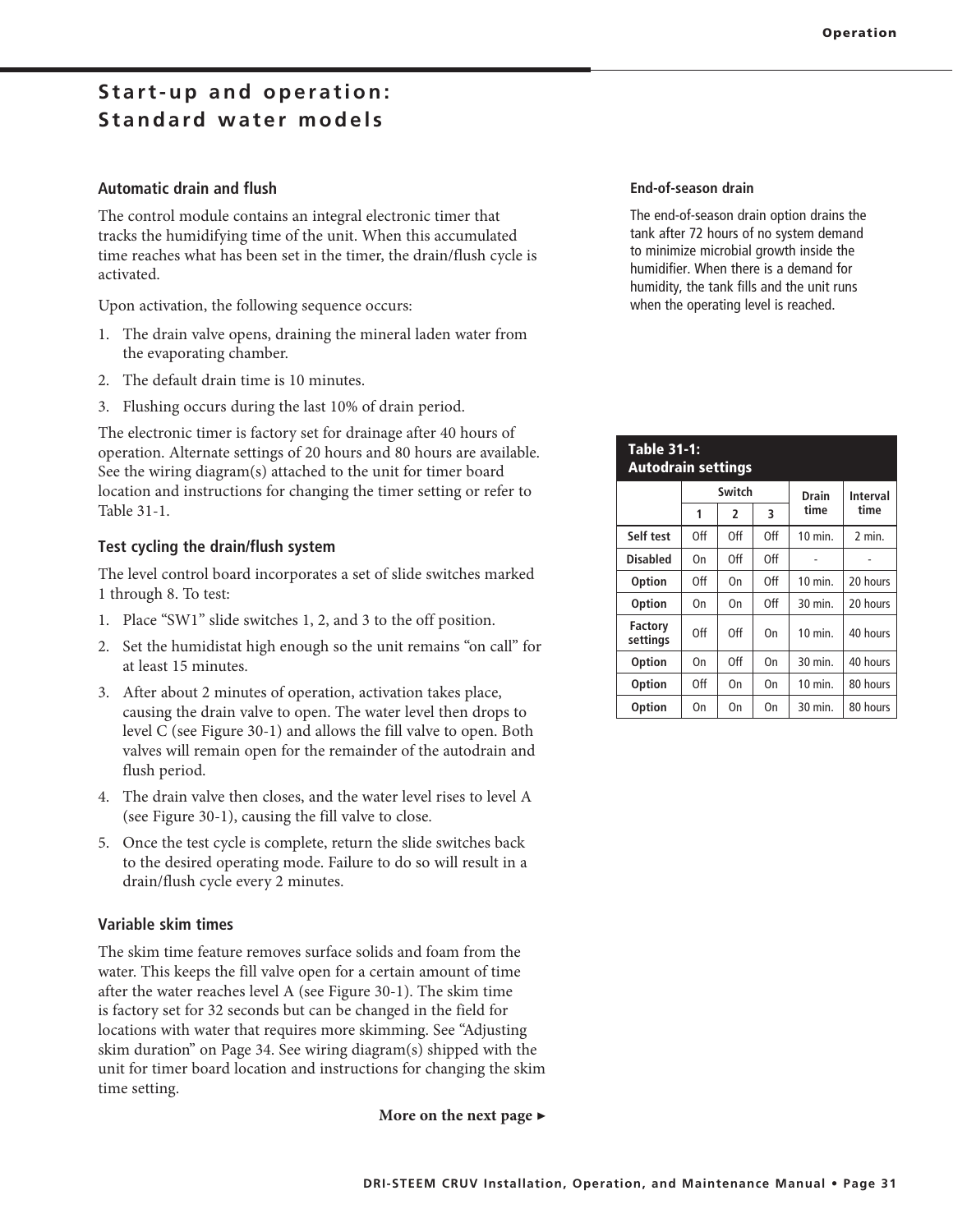## **Start-up and operation: Standard water models**

#### **Onboard diagnostics**

When the green "Power" light blinks on for one second and then is off for one second, enough scale has accumulated on the probes to begin to compromise the quality of the water level detection. Remove the probe assembly and brush off all scale and tarnish. See the troubleshooting guide on Pages 42–45 for any water level control module issues.

**IMPORTANT: Timer logic input wire (see Figure 32-1) must be connected per wiring diagram for proper automatic drain and flush and end-of-season drain operation. The "Power" light blinks off twice at one-second intervals when these functions have been disabled. Verify wiring with diagram supplied with unit.**

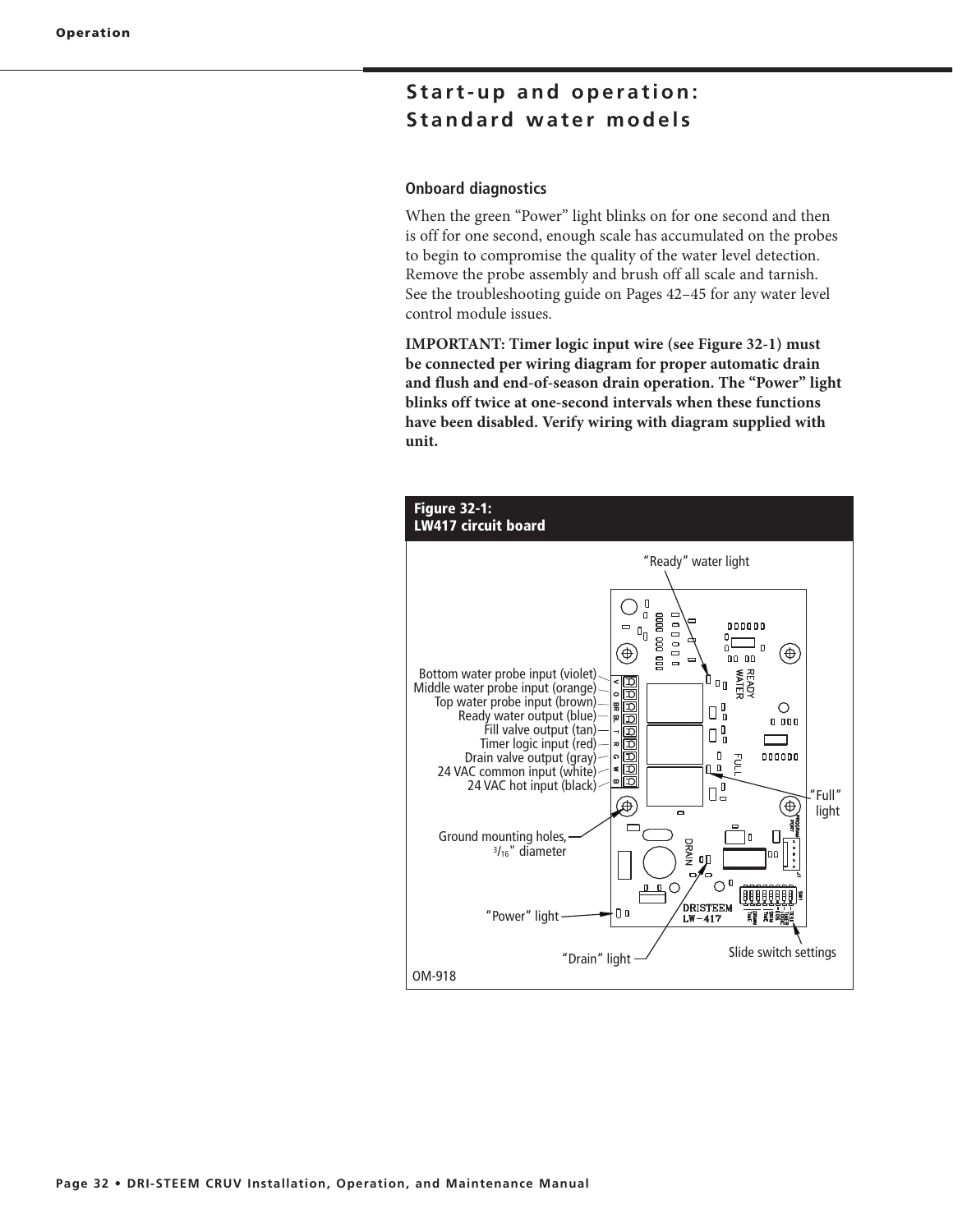### **Start-up and operation: DI water models**

- 1. Adjust the humidistat to the "call" setting.
- 2. Open the shut-off valve on the water supply line. Unit should begin filling with water through the fill valve.
- 3. Shortly before the fill valve shuts off, the float operated heater cut-off switch will "make." When this switch makes, the heating element contactor(s) will be actuated. A time delay relay circuit prevents contactor chatter due to bouncing of heater cut-off float.
- 4. Check the heater cut-off circuit:
	- a. Close the manual valve on the water supply.
	- b. Open the drain valve and start draining the unit.
	- c. When water level drops past the switching level on the heater cut-off float, the heating element contactor(s) will drop out.
	- d. When Step C has been satisfactorily completed, close drain valve.
- 5. Check the function of the field-installed safety controls, such as the fan proving switch. Contactor(s) should drop out when the proving switch is "open."
- 6. Check the heater draw by testing and recording voltage and amperage in each phase. Readings should match the name plate readings. The name plate is located on the humidifier housing.
- 7. Inspect the installation for steam or air leaks while operating the humidifier. Any leaks should be sealed.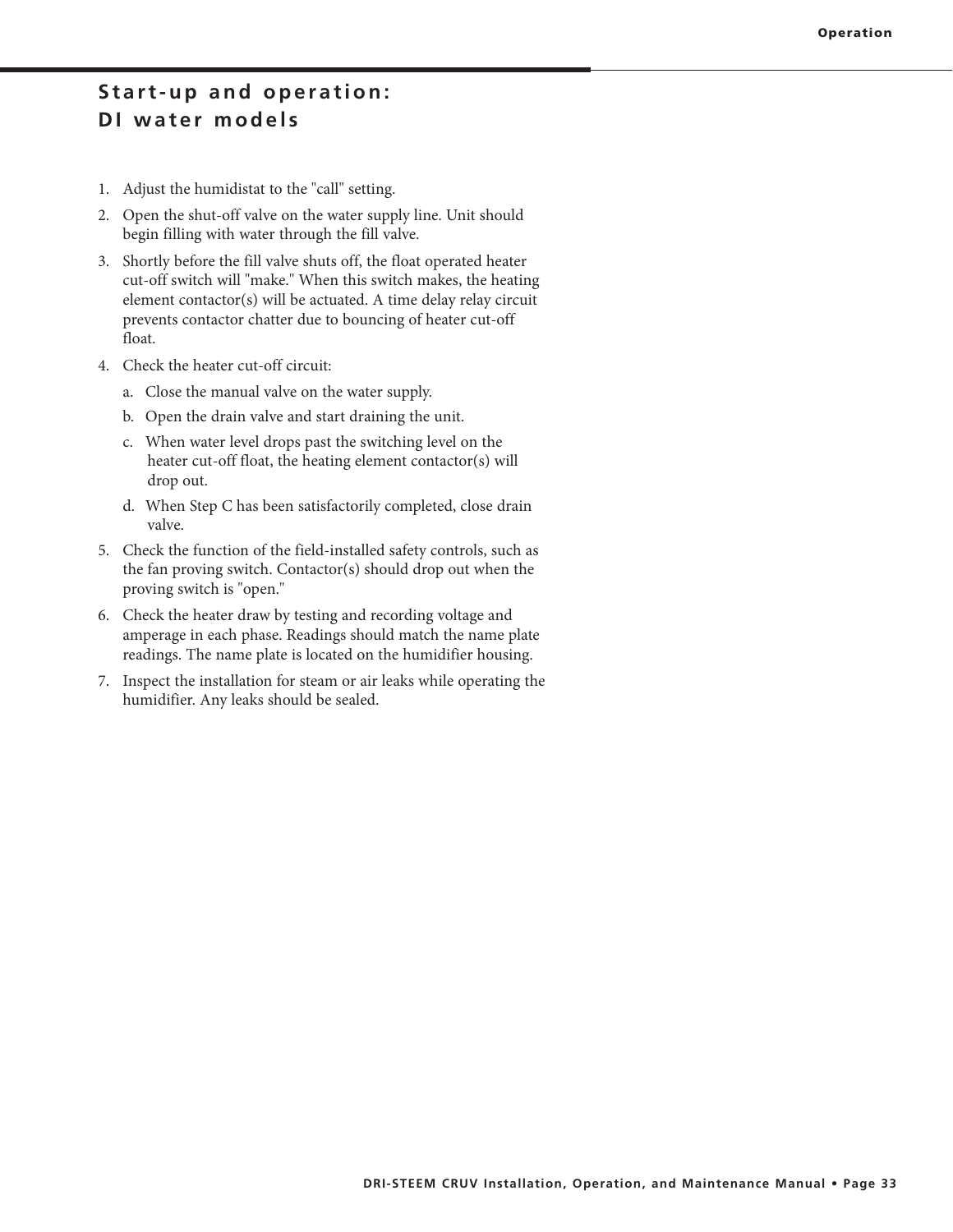### **Water quality**

#### **Humidifier De-scaling Solution**

Scale buildup on humidifier heaters acts as an insulator, reducing humidifier performance while increasing energy costs. To keep humidifiers operating as efficiently as possible, remove scale with DRI-STEEM's Humidifier De-scaling Solution, available for purchase from your DRI-STEEM representative or distributor.

The De-scaling Solution cleans without risk of corroding humidifier tanks or welds; and there is no off-gassing, flammability, or added heat risks associated with other cleaning solutions. The De-scaling Solution also cleans surfaces unreachable by hand scraping.

DRI-STEEM's Humidifier De-scaling Solution is the only approved cleaner/de-scaler for use with DRI-STEEM humidifiers. Use of other cleaners/de-scalers may void your DRI-STEEM warranty.

mc\_021908\_1410

| <b>Table 34-1:</b><br><b>Skim time settings</b> |           |     |            |  |  |  |
|-------------------------------------------------|-----------|-----|------------|--|--|--|
|                                                 | Skim time |     |            |  |  |  |
|                                                 | 4         | 5   |            |  |  |  |
| <b>Option</b>                                   | Off       | Off | 3 seconds  |  |  |  |
| <b>Option</b>                                   | On        | Off | 9 seconds  |  |  |  |
| <b>Factory</b><br>settings                      | Off       | On  | 32 seconds |  |  |  |
| <b>Option</b>                                   | Ωn        | On  | 45 seconds |  |  |  |

The best way to determine how often your particular system needs maintenance is to remove the tank cover and inspect it for mineral deposits after three months of duty. Potable water carries a variety of minerals and other materials in a mix that varies from location to location. This variation in water quality, combined with the hours of operation and duty cycle, will determine your own unique maintenance schedule.

### **Water quality makes a difference**

- Light to moderately hard water (2 to 10 grains hardness per gallon [35 mg/L to 170 mg/L]) requires:
	- Annual cleaning
	- Regular skimming
- High mineral content water (more than 10 grains hardness per gallon [more than 170 mg/L]) requires:
	- Cleaning frequency determined by use and water quality
	- Regular skimming
	- Periodic drain and flush cycles
- Softened water, which dramatically reduces mineral accumulation inside the standard water models, requires:
	- Increased skim time
	- No drain and flush cycles
	- **Note:** Solids, like silica, are not removed in the softening process.
- DI/RO water (Model CRUV-DI)
	- No regular cleaning required (although regular inspections are advised)
	- No drain and flush cycles required
	- The presence of chlorides in DI water will eventually cause pitting and failure of the tank and its components.

### **Adjusting skim duration**

The skim time duration determines the quantity of water skimmed with each fill cycle. The skim time is field adjustable using the dip switches on the LW417 (Table 34-1) or the Vapor-logic3 keypad.

Each time the humidifier refills, it fills to an elevation near the lip of the skim overflow fitting. A portion of the refill water then flows to the drain carrying most of the minerals left by the previous evaporating cycle. This reduces the mineral concentration, thereby reducing the frequency of cleaning needed.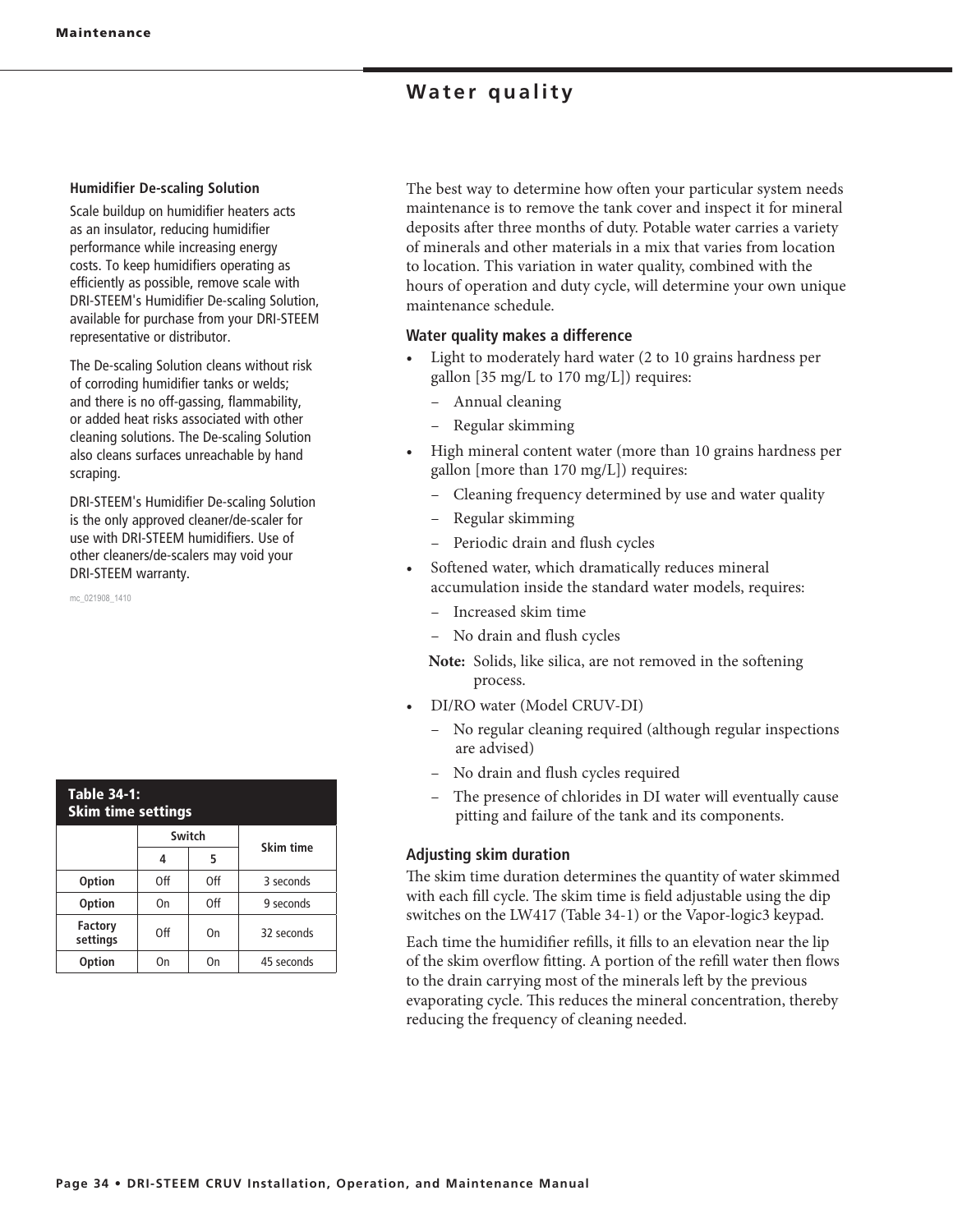### **Standard water models**

This section is for CRUV non-DI humidifiers with either the LW417 or Vapor-logic3 control system:

## **Shut down humidifier**

Follow the procedure below before performing service or maintenance procedures (after the tank has cooled down and drained):

- 1. If the humidifier is equipped with a Vapor-logic3 controller, use the keypad to change the control mode to Standby.
- 2. Shut off all electrical power to the humidifier using the fieldinstalled fused disconnect, and lock all power disconnect switches in the OFF position.
- 3. Close the field-installed manual water supply shut-off valve.

#### **Inspection and maintenance**

**Annually** (also recommended when maintenance is performed)

- 1. All safety devices in the control circuit should be cycled on and off to verify they are functioning. These include:
	- High limit switch
	- Airflow proving switch
	- Low water level probe. Pull out probe plug; fill valve should energize.
- 2. Measure current draw of heaters and verify amp values per stage by comparing to the wiring diagram located inside the subpanel cover. This identifies any burned out heaters. Only qualified electrical personnel should perform this task.
- 3. Inspect tank and gaskets for leaks.

**Seasonally** (or as required, depending on water quality)

Clean the evaporating chamber. See Steps 3 and 4 on Page 37.

#### **Off-season maintenance**

Perform complete inspection and cleaning of the following:

- Heaters
- Probe rods
- Skimmer port and water seal
- Humidifier tank

After cleaning, the humidifier should remain empty until humidification is required.



### **Cool down humidifier**

Before performing service or maintenance procedures, allow the tank to cool down. Insulated and uninsulated tanks will have hot surfaces

- **Note:** Fresh make-up water is used to speed up cooling. Do not close the manual water supply before cooling down the humidifier; otherwise the tank could stay hot for several hours.
- 1. Verify that there is no call for humidity and that the aquastat set point (adjusted using the keypad/ display Setup screens) is less than room temperature (default setting is 40 °F [4 °C]) so that the heaters do not energize while cooling down the tank.
- 2. Verify that the tank is in Auto mode so it will fill after draining begins.
- 3. Drain the tank. See Step 1 on Page 36.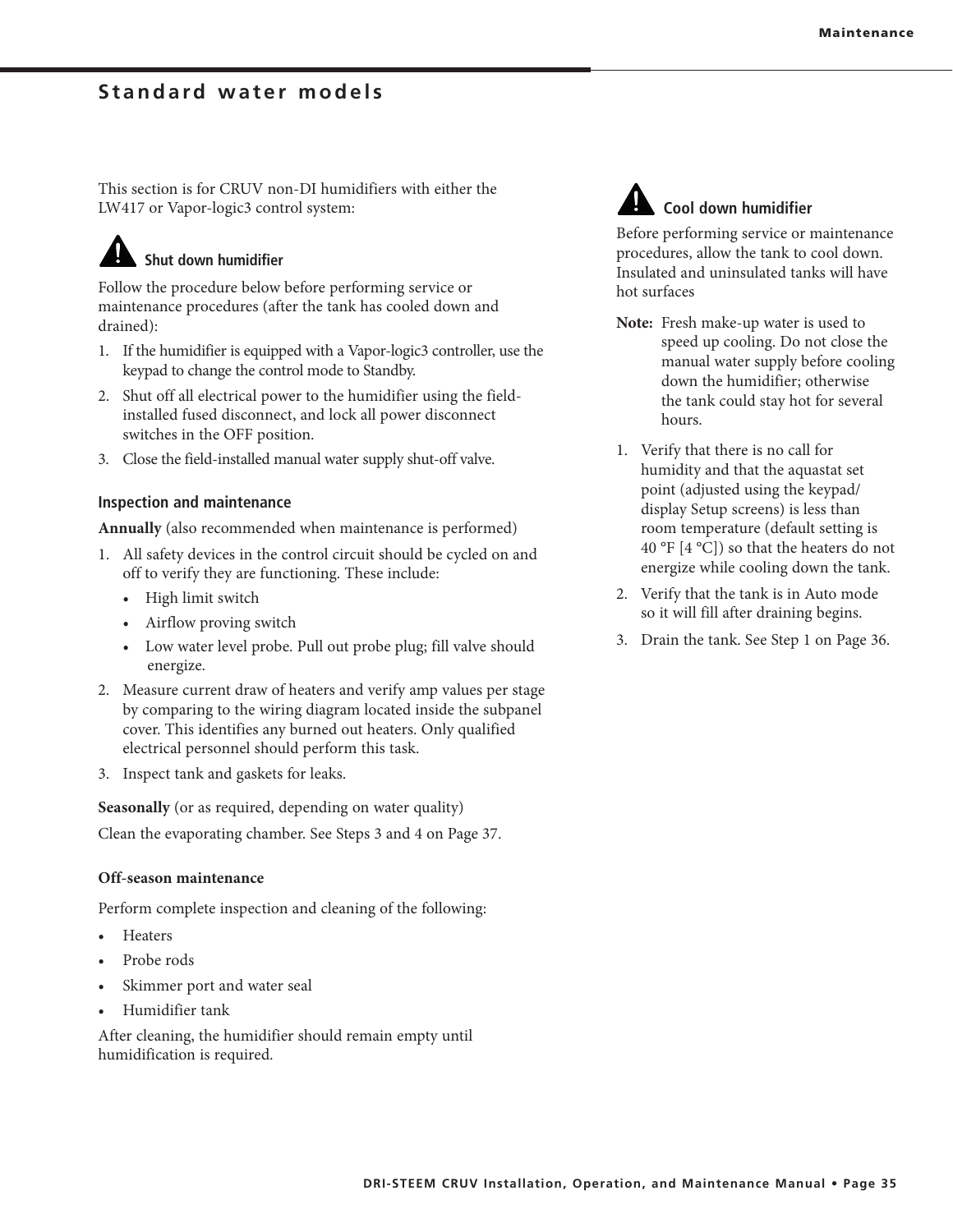### **Standard water models**

#### **Mineral precipitate**

As evaporation takes place in the humidifier, some of the minerals dissolved in the water precipitate out and float on the water surface. The minerals not removed by the skimmer will settle to the bottom of the evaporating chamber.

#### **Cleaning the evaporating chamber**

The heating element itself is self-cleaning. The mineral buildup on the element flakes off after reaching a thickness of about 1/16" (2 mm), and settles to the bottom of the chamber.

### **C A U T I O N !**

Before this mineral scale builds up on the underside of the heating element, it must be removed. Failure to do so may result in premature heater burn-out.

Long heater element life can be expected when the operation of the humidifier is observed for a few weeks following initial start-up. By observing the mineral build-up rate, the frequency of both drain/ flush use and manual cleaning can be determined and adjustments made.

The humidifier is designed for convenient cleaning and maintenance.

#### **To inspect and service:**

- 1. Drain the tank. See Step 3 at left.
	- a. Manually open the drain valve by moving the valve lever located on the back of the drain valve to the manual open position. The fill valve will open after enough water has drained out of the tank.
	- b. Let the fill water run until the tank is cooled; then shut off the field-installed manual supply water shut-off valve.
	- c. Let the tank drain; then manually close the drain valve.
- 2. Clean the probes:
	- a. Unplug probe plug assembly. Leave ground wire connected to tank.
	- b. Unscrew the probe rod assembly using the probe tool connected to a 3/8" square drive.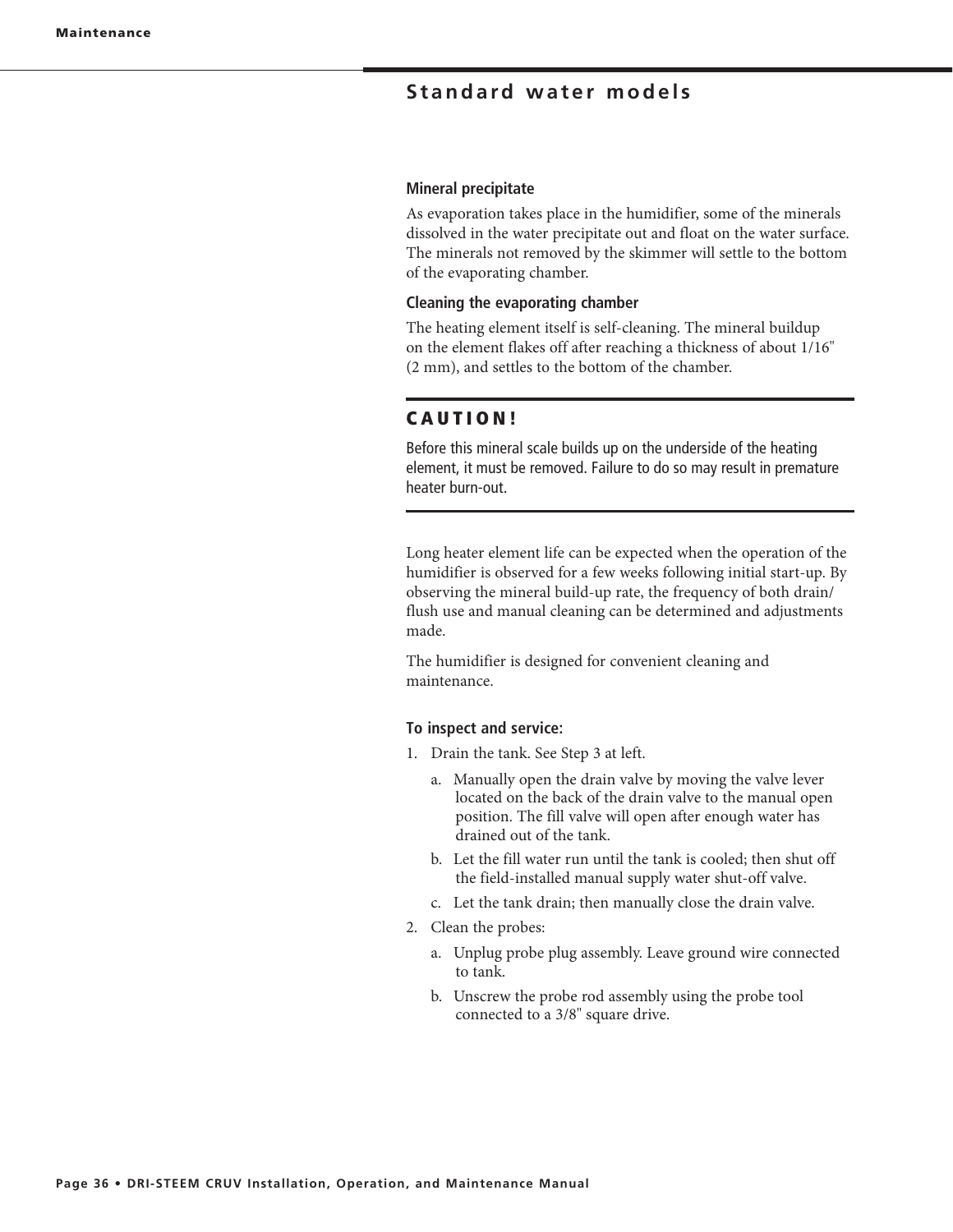### **Standard water models**

- c. Inspect the probe housing and clean, ensuring that all the housing passageways are clear. Remove the housing from the holding bracket by sliding the housing horizontally toward the open end of the bracket.
	- The scale should flake off easily from the probe assembly rods.
	- The bottom  $3/8$ " (10 mm) of each rod is the sensing portion; clean these areas with a wire brush, abrasive pad, or steel wool.
- d. Inspect the composite plastic probe rod assembly for any signs of cracking, roughness, or deterioration. If found, replace probe assembly.
- e. Reassemble and install the probe and probe plug assembly. Verify ground wire is solidly connected to tank.
- 3. Remove the tank cover and wet vac minerals out of tank (recommended).
- 4. To remove tank for cleaning, disconnect drain line union, fill valve supply line, electrical connections to drain, (disconnecting field wiring in conduit is NOT recommended,) thermal trip, heaters, fill valve, and probe. Disconnect steam hose from top of tank and remove mounting bracket fasteners.
- 5. Remove evaporating chamber and clean.
- 6. Install the probe and probe plug assembly. Verify that ground wire is connected.
- 7. Replace tank cover, making sure tank is sealed tight.
- 8. Reconnect drain line union, fill valve supply line, electrical connections to drain, thermal trip, heaters, fill valve, and probe. Connect steam hose to top of tank.
- 9. Verify drain valve lever is in AUTO position.

The CRUV humidifier is again ready to humidify.

### **Off-Season Shutdown**

- 1. Switch off power.
- 2. Turn off water supply to make-up valve.
- 3. Drain evaporating chamber and clean if necessary. See steps 1 through 9 in "To inspect and service" above.
- 4. Leave chamber dry, power OFF and water shut-off valve closed until the next humidification season.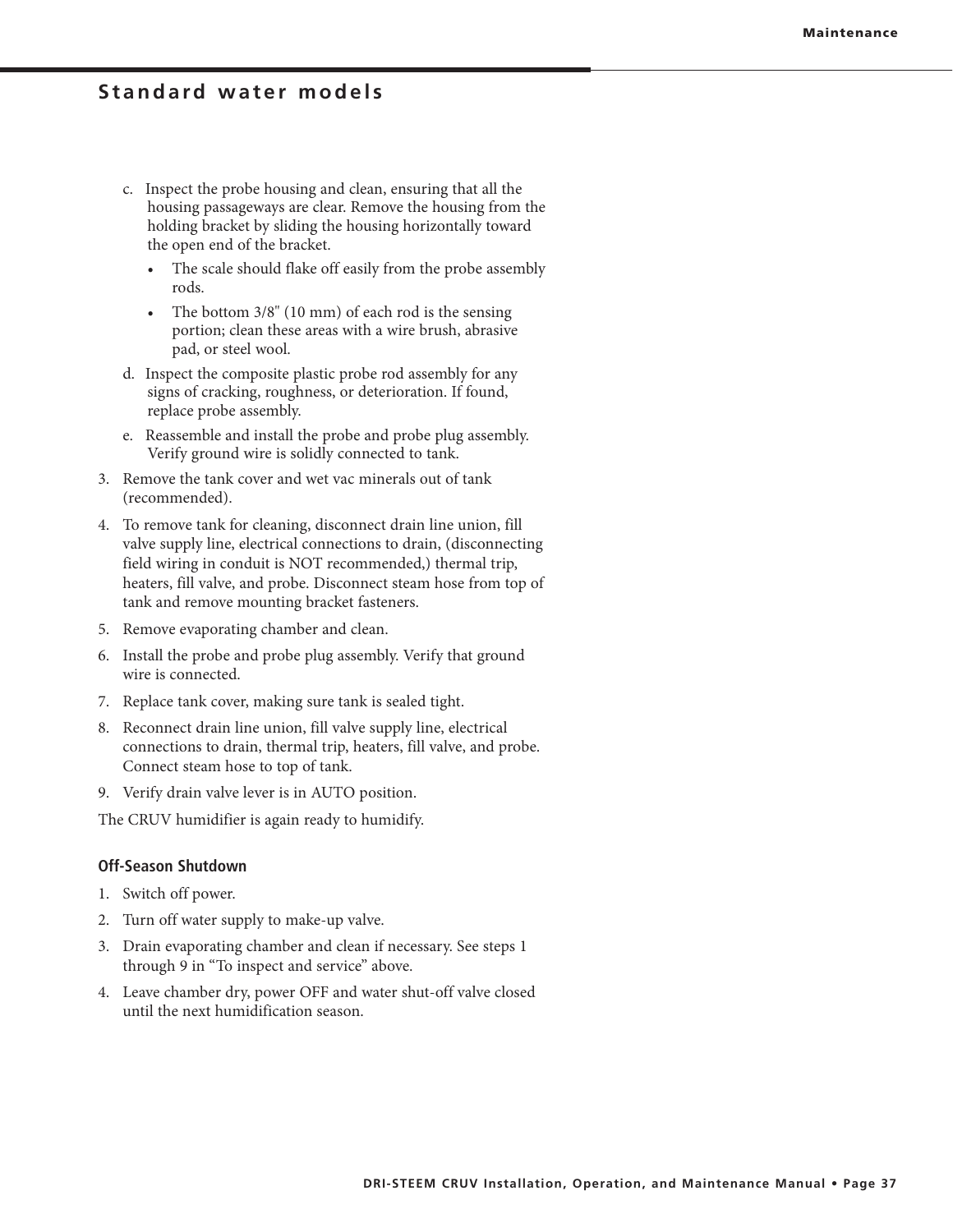This section is for CRUV-DI humidifiers with either the LW417 or Vapor-logic3 control system:



Before performing service or maintenance procedures, allow the tank to cool down. Insulated and uninsulated tanks will have hot surfaces.

- **Note:** Fresh make-up water is used to speed up cooling. Do not close the manual water supply before cooling down the humidifier; otherwise the tank could stay hot for several hours.
- 1. Verify that there is no call for humidity and that the aquastat set point (adjusted using the keypad/display Setup screens) is less than room temperature (default setting is 40 °F [4 °C]) so that the heaters do not energize while cooling down the tank.
- 2. Verify that the tank is in Auto mode so it will fill after draining begins.
- 3. Drain the tank. See Step 1 on Page 40.

# **Shut down humidifier**

Follow the procedure below before performing service or maintenance procedures (after the tank has cooled down and drained):

- 1. If the humidifier is equipped with a Vapor-logic3 controller, use the keypad to change the control mode to Standby.
- 2. Shut off all electrical power to the humidifier using the fieldinstalled fused disconnect, and lock all power disconnect switches in the OFF position.
- 3. Close the field-installed manual water supply shut-off valve.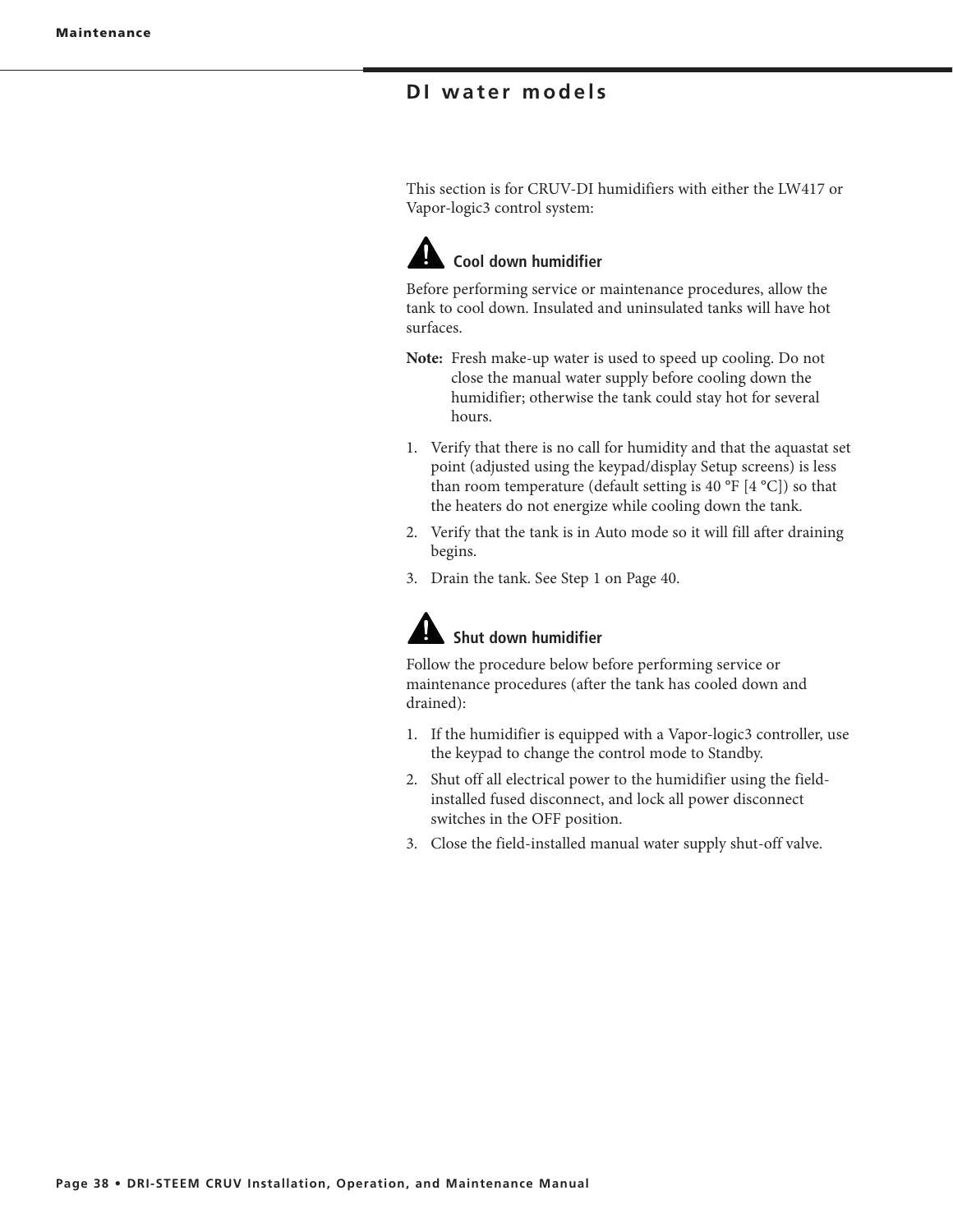#### **Inspection and maintenance**

**Annually** (also recommended when maintenance is performed)

- 1. All safety devices in the control circuit should be cycled on and off to verify they are functioning. These include:
	- High limit switch
	- Airflow proving switch
	- Low water level float
- 2. Measure current draw of heaters and verify amp values per stage by comparing to the wiring diagram located inside the subpanel cover. This identifies any burned out heaters. Only qualified electrical personnel should perform this task.
- 3. Inspect tank and gaskets for leaks.

**Seasonally** (or as required, depending on water quality)

- 1. Examine the evaporating chamber.
- 2. Check water conditioning equipment for proper operation.

### **Off-season maintenance**

Perform complete inspection and cleaning of the following:

- Heaters
- Float valve
- Skimmer port and water seal
- Humidifier tank

After examining, the humidifier should remain empty until humidification is required.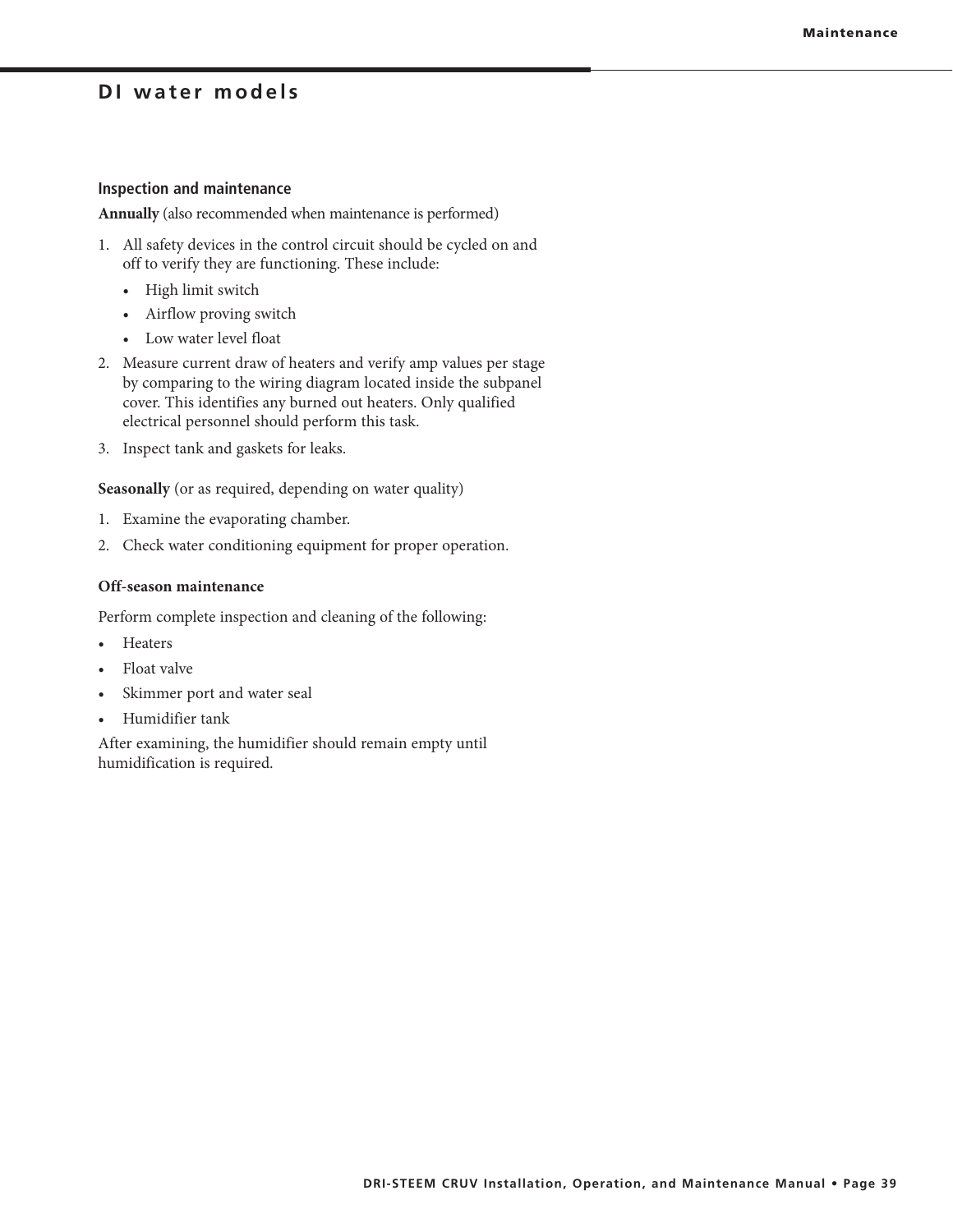#### **To inspect and service:**

1. Drain the tank:

### **Models with a standard drain valve:**

- a. Manually open the ball valve. The fill valve will open after enough water has drained out of the tank.
- b. Let the fill water run until the tank is cooled; then shut off the field-installed manual supply water shut-off valve.
- c. Let the tank drain; then manually close the drain valve.

**For models with optional drain valves without the manual open lever,** use the keypad to perform the cool down procedure:

- a. Go to the control modes screen and select Manual Drain.
- b. Allow approximately half the water to drain out of the tank.
- c. In the Control Modes screen select Auto; the fill valve opens and the humidifier cools down.
- d. When the fill valve closes, select Manual Drain in the Control Modes screen and let the tank drain dry. The humidifier should be cool enough to work on.

For more information about using the keypad, see the *Vapor-logic3 Installation and Operation Manual.*

- 2. Shut off electrical power to unit.
- 3. Shut off water supply to make-up valve.
- 4. Make sure evaporating chamber is drained.
- 5. Unscrew four cover bolts and remove cover.
- 6. Check operation of float valve and low-water cut-out.
- 7. Inspect heating elements.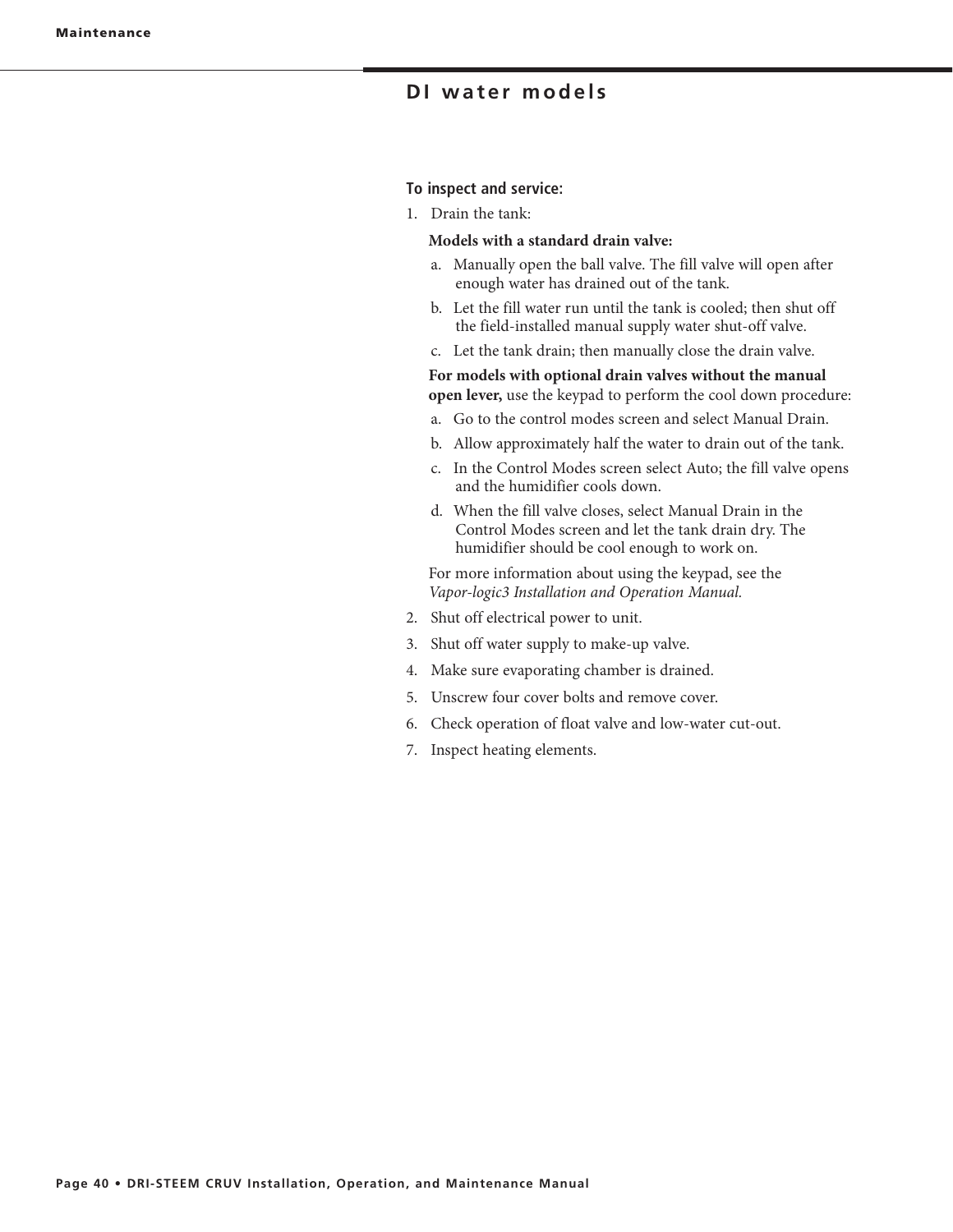- 8. Inspect evaporating chamber and clean if necessary.
- 9. Inspect cover gasket, and replace if necessary.
- 10. Replace chamber cover.
- 11. Verify drain valve is in the closed position.
- 12. Open water supply valve and turn on electric power.
- 13. CRUV-DI humidifier is again ready to humidify.
- 14. If necessary, remove tank as follows: Remove flexible vapor hose from tank. Close drain valve. Disconnect unit from drain and supply water lines. DO NOT DISCONNECT ANY OF THE ELECTRICAL CONDUITS.

#### **Water quality recommendations**

DI models use DI/RO water. Because these water types are mineralfree, cleaning the evaporating chamber should not be necessary. However, there are some maintenance steps that should be followed to ensure all parts of the unit are in working order.

**Important:** Verify regularly that water processing equipment is operating correctly. The presence of chlorides in improperly processed DI water will eventually cause pitting and failure of the humidifier tank and its components. Damage caused by chloride corrosion is not covered by your DRI-STEEM warranty.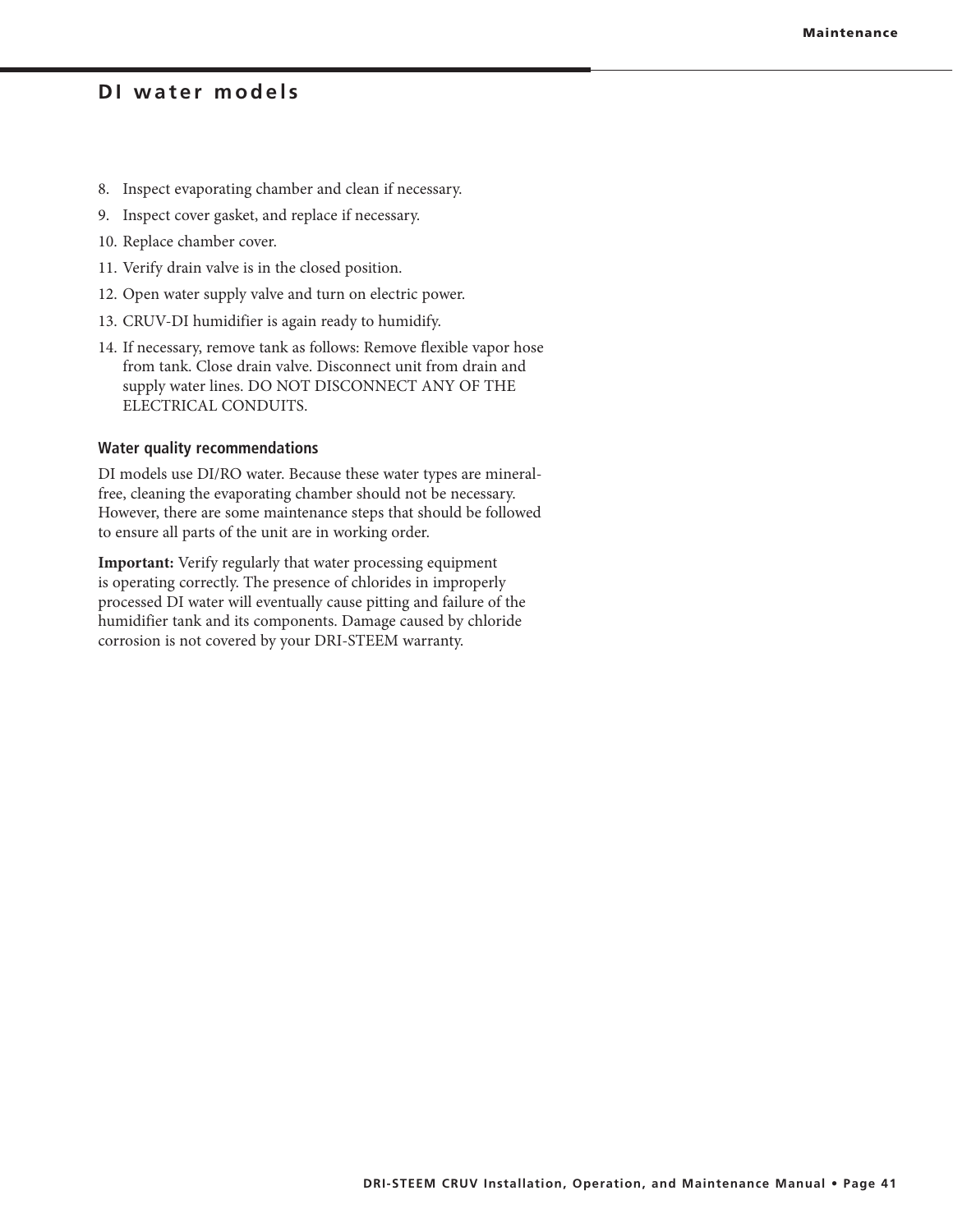| <b>Table 42-1:</b><br>CRUV troubleshooting guide (LW417 electronic water level system only)* |                          |                |       |                                                                                                              |                                                                                                                                                                                                                                                                                    |  |  |
|----------------------------------------------------------------------------------------------|--------------------------|----------------|-------|--------------------------------------------------------------------------------------------------------------|------------------------------------------------------------------------------------------------------------------------------------------------------------------------------------------------------------------------------------------------------------------------------------|--|--|
|                                                                                              | Module indicating lights |                |       |                                                                                                              |                                                                                                                                                                                                                                                                                    |  |  |
| Problem                                                                                      | Full                     | Ready<br>water | Drain | Possible cause                                                                                               | Recommended action                                                                                                                                                                                                                                                                 |  |  |
|                                                                                              | Off                      | 0ff            | Off   | Control transformer                                                                                          | Verify control voltage across secondary leads of transformer. Reset<br>transformer circuit breaker.                                                                                                                                                                                |  |  |
|                                                                                              |                          | 0n             | Off   | Humidistat is not calling                                                                                    | Set humidistat to call. Inspect for faulty humidistat.                                                                                                                                                                                                                             |  |  |
| Humidifier will not<br>heat                                                                  | On                       |                |       | Safety controls open                                                                                         | Check safety controls, airflow switch, high limit humidistat, etc.                                                                                                                                                                                                                 |  |  |
|                                                                                              |                          |                |       | Faulty control board                                                                                         | Verify control voltage between terminals.                                                                                                                                                                                                                                          |  |  |
|                                                                                              |                          |                |       | Probe head deterioration**                                                                                   | Replace probe head.                                                                                                                                                                                                                                                                |  |  |
|                                                                                              |                          |                |       | No water pressure at valve                                                                                   | Check water supply/shut off valves.                                                                                                                                                                                                                                                |  |  |
| Humidifier will                                                                              |                          | Off            | Off   | Faulty water fill valve                                                                                      | Verify action of fill water solenoid valve by turning control module switch<br>from standby to normal operation. Audible click should be heard as solenoid<br>operates.                                                                                                            |  |  |
| not fill                                                                                     | Off                      |                |       | Plugged strainer                                                                                             | Check strainer.                                                                                                                                                                                                                                                                    |  |  |
|                                                                                              |                          |                |       | Plugged valve                                                                                                | Check valve.                                                                                                                                                                                                                                                                       |  |  |
|                                                                                              |                          |                |       | Faulty control board                                                                                         | Verify control voltage across input terminals "B&W".                                                                                                                                                                                                                               |  |  |
|                                                                                              | Off                      | Off            | Off   | Lack of tank to probes electrical<br>continuity. Water conductivity 100<br>microSiemens/cm (2 gr/gal) minute | Jumper wires violet, orange then brown to ground. If water stops, verify<br>tank ground; check water supply conductivity; then consult factory.                                                                                                                                    |  |  |
| Humidifier does not                                                                          |                          |                |       | Fill valve is stuck open                                                                                     | Check valve for foreign matter.                                                                                                                                                                                                                                                    |  |  |
| stop filling                                                                                 |                          |                |       | Drain valve not closed, fill valve<br>installed backward                                                     | Check for correct water flow through valve note arrow.                                                                                                                                                                                                                             |  |  |
|                                                                                              | Off                      | Off            | On    | Auto-drain mode                                                                                              | 10 minute must complete first.                                                                                                                                                                                                                                                     |  |  |
| Low output                                                                                   | On                       | <b>On</b>      | 0ff   | Electric drain valve not seating                                                                             | Correct cause of leakage or replace valve.                                                                                                                                                                                                                                         |  |  |
|                                                                                              | On                       | 0n             | Off   | Fill valve is stuck open                                                                                     | Check valve for foreign matter.                                                                                                                                                                                                                                                    |  |  |
| Unit short cycles                                                                            | On &<br>Off              | 0n             | 0ff   | Probes may be incorrectly                                                                                    | Confirm that unit is wired per diagram. Clean probe rod tips with steel wool.                                                                                                                                                                                                      |  |  |
| Reduced or no                                                                                |                          |                | Off   | Heater malfunctioning                                                                                        | Verify that proper voltage is being applied to heaters. Check heater (amp<br>draw and compare to wiring diagram ratings).                                                                                                                                                          |  |  |
| output even though<br>water is at the<br>proper level                                        | <b>On</b>                | 0n             |       | Malfunctioning control system                                                                                | Heater contactor not functioning - replace. Service fuses blown. Auxiliary<br>limit controls not allowing system to operate (duct humidistat, airflow<br>proving switch, etc.). Reset, replace or calibrate as required. Faulty or<br>inaccurate humidistat, replace or calibrate. |  |  |

**Note:**

\* For Vapor-logic3 troubleshooting, see the Vapor-logic3 Installation, Operation and Maintenance Manual.

\*\* Probe rod corrosion or probe head material aging may cause level control system failure. This generally does not occur in the first two years of operation.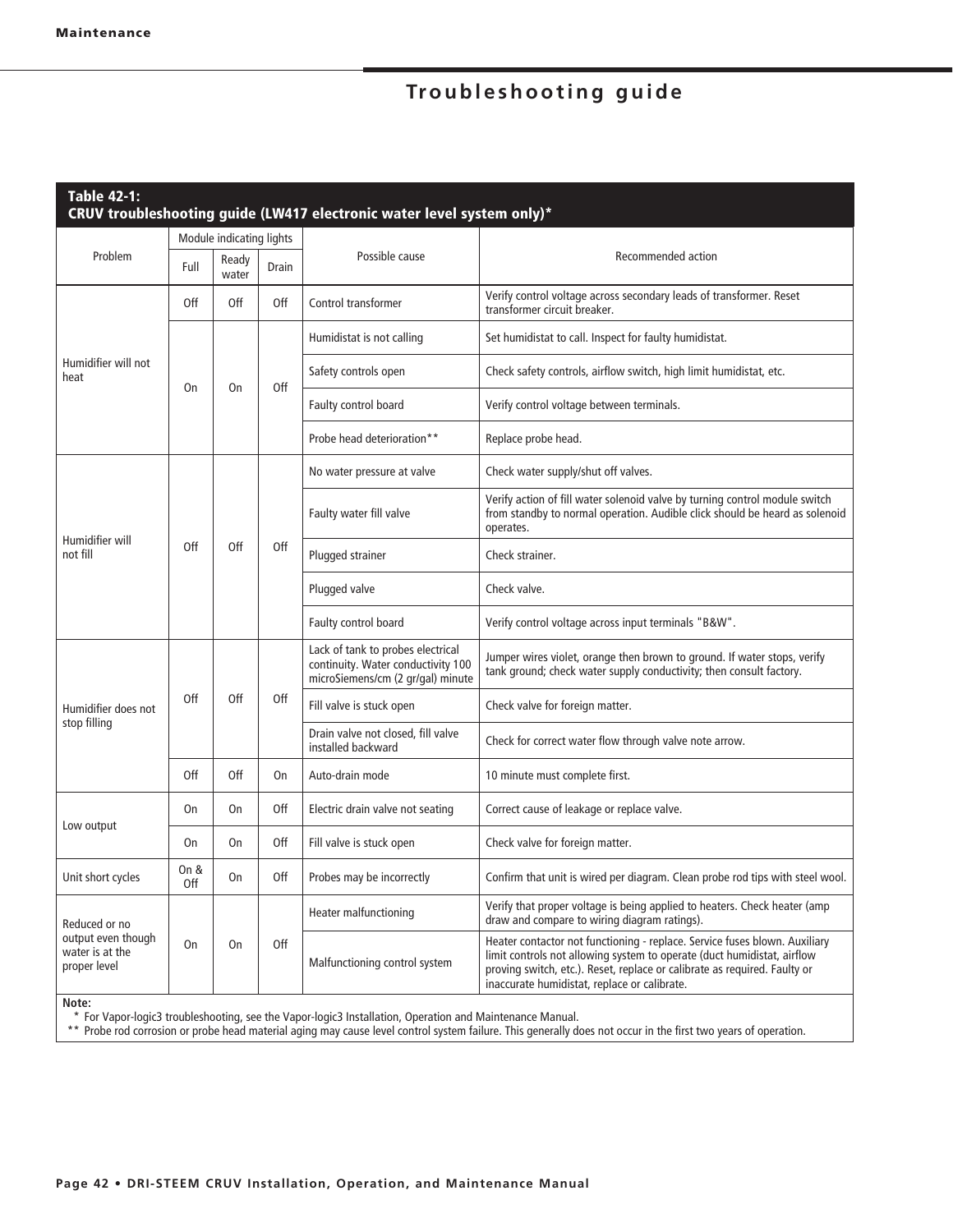| <b>Table 43-1:</b><br><b>CRUV-DI troubleshooting guide</b> |                                           |                                                                                                                                                                                                                                                                                 |  |  |  |
|------------------------------------------------------------|-------------------------------------------|---------------------------------------------------------------------------------------------------------------------------------------------------------------------------------------------------------------------------------------------------------------------------------|--|--|--|
| Problem<br>Possible cause                                  |                                           | Recommended action                                                                                                                                                                                                                                                              |  |  |  |
|                                                            | Control transformer                       | Verify control voltage across secondary leads of transformer. Reset transformer circuit<br>hreaker.                                                                                                                                                                             |  |  |  |
| Humidifier will not heat                                   | Humidistat is not calling                 | Set humidistat to call. Inspect for faulty humidistat.                                                                                                                                                                                                                          |  |  |  |
|                                                            | Safety controls open                      | Check safety control. (Airflow switch, high limit humidistat, etc.)                                                                                                                                                                                                             |  |  |  |
|                                                            | Low water float switch                    | Verify control voltage from float switch and transformer secondary common.                                                                                                                                                                                                      |  |  |  |
|                                                            | No water pressure at valve                | Check manual water supply. Valve, minimum 25 psi water pressure.                                                                                                                                                                                                                |  |  |  |
| Humidifier will not fill                                   | Malfunctioning water float valve          | Check to make sure that valve float & stem moves freely.                                                                                                                                                                                                                        |  |  |  |
|                                                            | Plugged float valve                       | Check float valve seat.                                                                                                                                                                                                                                                         |  |  |  |
|                                                            | Open drain valve                          | Obstruction in drain valve will not allow complete closure, clean or replace valve.                                                                                                                                                                                             |  |  |  |
|                                                            | Manual drain valve not closed             | Close drain valve.                                                                                                                                                                                                                                                              |  |  |  |
| Water float valve does not close                           | Malfunctioning float valve                | Float ball has water leak. Float valve seat defective, replace.                                                                                                                                                                                                                 |  |  |  |
|                                                            | Water passing into overflow stand<br>pipe | Readjust float valve rod, so water level reaches 1/4" - 3/8" from overflow edge when<br>water is at ambient or cold state. Excessive water pressure, 80 psi maximum.                                                                                                            |  |  |  |
|                                                            | Float valve stuck                         | Obstruction will not allow float valve to seat properly, clean or replace with new seat.                                                                                                                                                                                        |  |  |  |
|                                                            | Heater malfunctioning                     | Verify that proper voltage is being applied to heaters. Check heaters (amp draw and<br>compare to wiring diagram ratings).                                                                                                                                                      |  |  |  |
| Reduced or no output even<br>though water is at the proper | Malfunctioning control system             | Heater contactor not functioning, replace. Service fuses blown. Auxiliary limit controls not<br>allowing system to operate (duct humidistat, airflow proving switch, etc.). Reset, replace,<br>or calibrate as required. Faulty or inaccurate humidistat, replace or calibrate. |  |  |  |
| level                                                      | Time delay/interlock relays               | Relay delay on time is 10-15 seconds. Check relays.                                                                                                                                                                                                                             |  |  |  |
|                                                            | Low water cut-off switch                  | Check for proper operation.                                                                                                                                                                                                                                                     |  |  |  |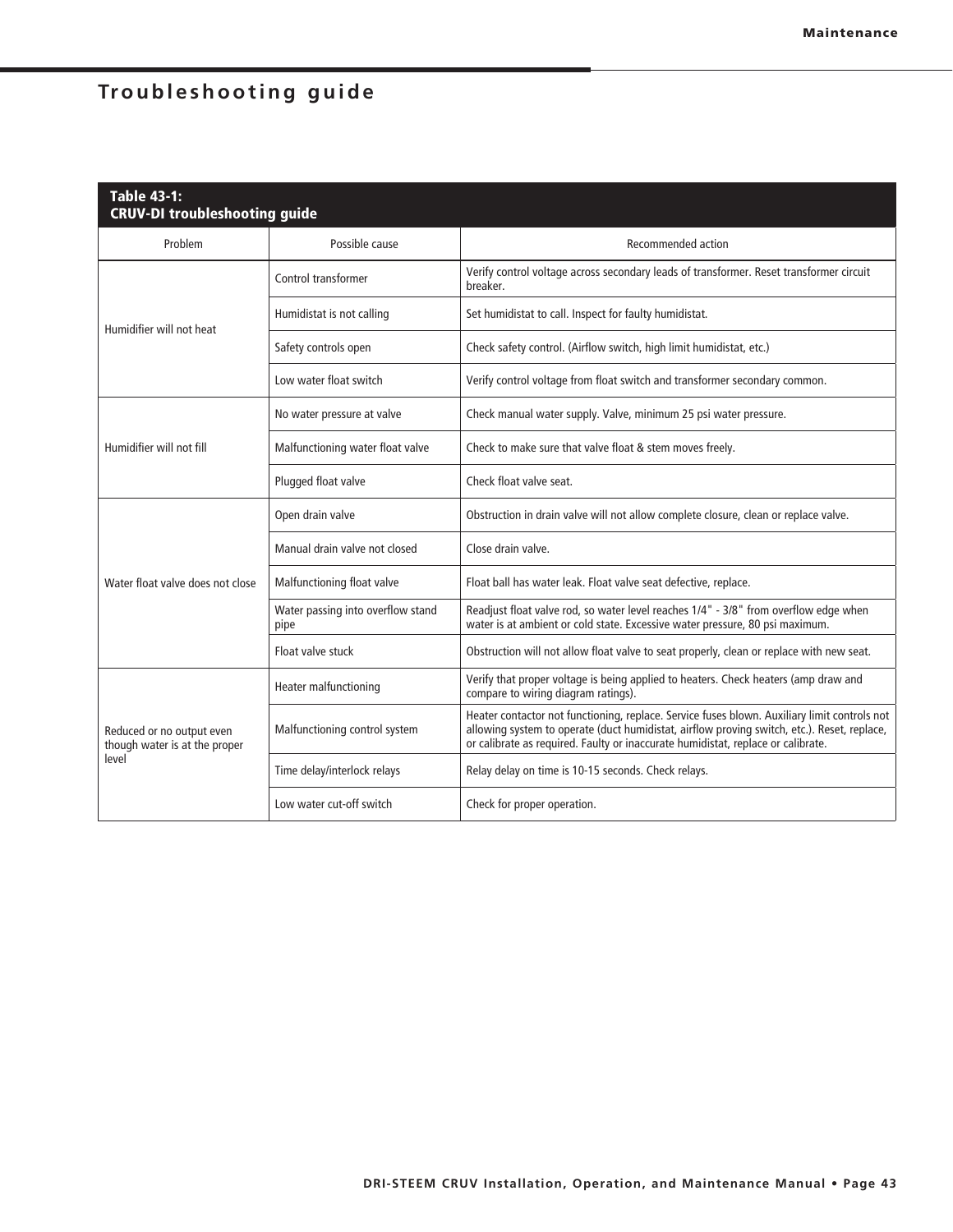| <b>Table 44-1:</b><br><b>CRUV troubleshooting guide (Vapor-logic3 only)</b> |                                                                                                              |                                                                                                                                                                        |  |  |  |
|-----------------------------------------------------------------------------|--------------------------------------------------------------------------------------------------------------|------------------------------------------------------------------------------------------------------------------------------------------------------------------------|--|--|--|
| Problem                                                                     | Possible cause                                                                                               | Recommended action                                                                                                                                                     |  |  |  |
|                                                                             | Incorrect or nonexistent supply<br>voltage to unit                                                           | Check main line safety switch.<br>Check main line fuses.<br>Check for proper supply voltage.                                                                           |  |  |  |
| Humidifier does not heat                                                    | Incorrect or nonexistent control<br>voltage                                                                  | Reset control transformer circuit breaker.<br>Check for 24 VAC control circuit voltage at T-1 and T-2 on the control board.                                            |  |  |  |
|                                                                             | Humidistat not calling                                                                                       | Set humidistat to call. Inspect for faulty humidistat.                                                                                                                 |  |  |  |
|                                                                             | Safety controls open                                                                                         | Check safety controls, airflow switch, and high limit humidistat.                                                                                                      |  |  |  |
|                                                                             | No water pressure at valve                                                                                   | Check water supply/shut off valves.                                                                                                                                    |  |  |  |
|                                                                             | Faulty water fill valve                                                                                      | Check for 24 volts at the fill valve.                                                                                                                                  |  |  |  |
| Humidifier will not fill                                                    | Plugged strainer                                                                                             | Check strainer.                                                                                                                                                        |  |  |  |
|                                                                             | Plugged valve                                                                                                | Check valve.                                                                                                                                                           |  |  |  |
|                                                                             | Faulty control board                                                                                         | Verify control voltage across the fill valve output.                                                                                                                   |  |  |  |
|                                                                             | Lack of tank to probe electrical<br>continuity. Water conductivity must<br>be 100 microSiemens/cm (2 gr/gal) | Add salt to the tank. If this solves the problem, consult factory for further advise.                                                                                  |  |  |  |
| Humidifier does not stop filling                                            | Fill valve stuck open                                                                                        | Check valve for foreign matter                                                                                                                                         |  |  |  |
|                                                                             | Drain valve not closed                                                                                       | Check for correct water flow through valves by noting arrow.                                                                                                           |  |  |  |
|                                                                             | Autodrain mode                                                                                               | Humidifier may be in periodic drain and flush. Check controller display.                                                                                               |  |  |  |
|                                                                             | Electric drain valve not seating                                                                             | Correct the cause of leakage or replace valve.                                                                                                                         |  |  |  |
| Low output                                                                  | Fill valve stuck open                                                                                        | Check valve for foreign matter.                                                                                                                                        |  |  |  |
| Unit short-cycles                                                           | Controller cycle rate set too low                                                                            | Review controller cycle set point.                                                                                                                                     |  |  |  |
| Reduced or no output even                                                   | Heater malfunctioning                                                                                        | Verify that proper voltage is being applied to heaters. Check heater amp draw and<br>compare to wiring diagram ratings.                                                |  |  |  |
| though water is at the proper<br>level                                      | Malfunctioning control system                                                                                | Replace heater contractor if not functioning. Verify Auxiliary limit controls (humidistat,<br>airflow proving switch, etc.) and reset, replace or calibrate as needed. |  |  |  |
| Note:                                                                       |                                                                                                              |                                                                                                                                                                        |  |  |  |

\* Probe rod corrosion or probe head material aging may cause level control system failure. This generally does not occur in the first two years of operation.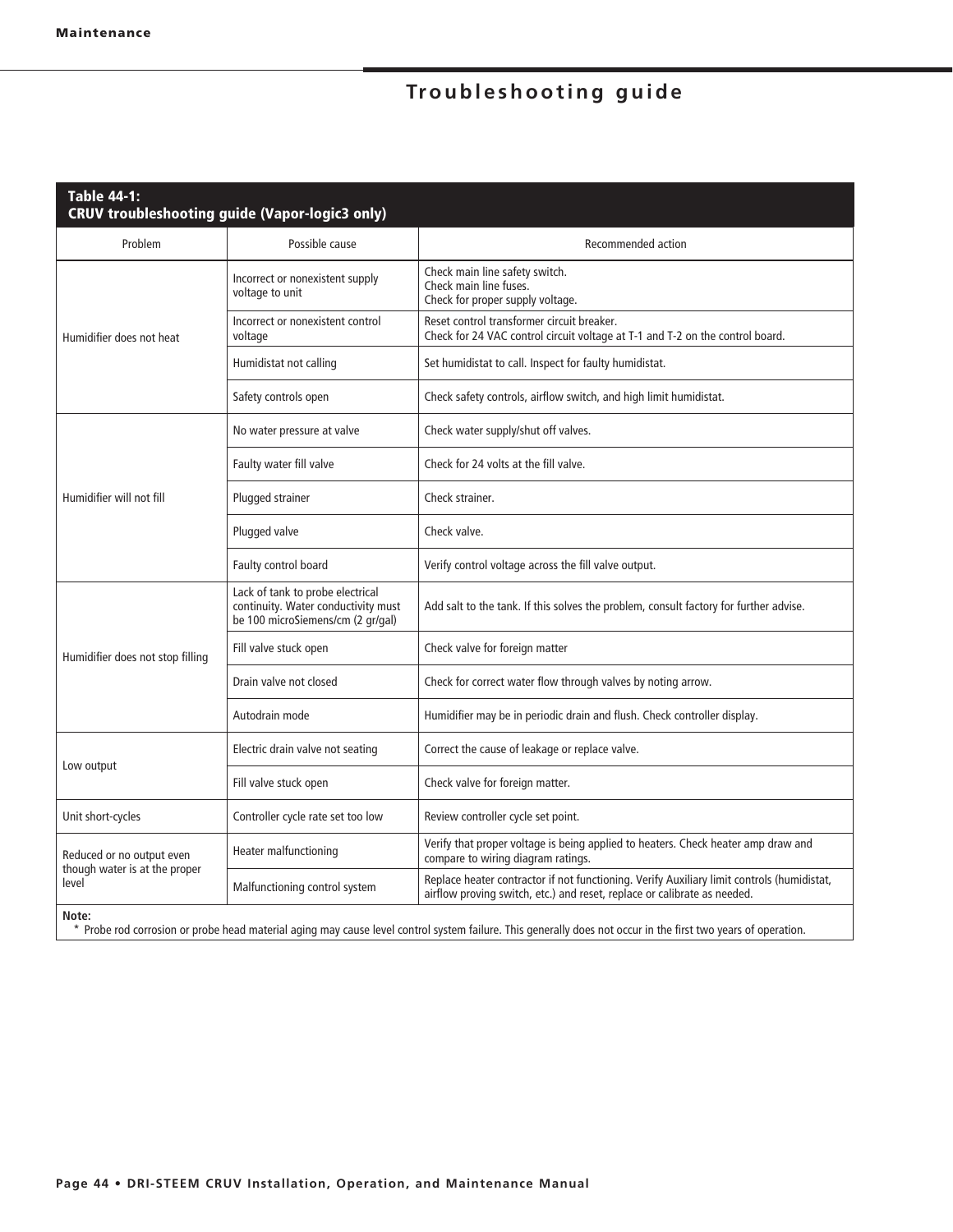| <b>Table 45-1:</b><br>CRUV-DI troubleshooting guide (Vapor-logic3 only) |                               |                                                                                                                                                                                                                                                                                 |  |  |  |
|-------------------------------------------------------------------------|-------------------------------|---------------------------------------------------------------------------------------------------------------------------------------------------------------------------------------------------------------------------------------------------------------------------------|--|--|--|
| Problem                                                                 | Possible cause                | Recommended action                                                                                                                                                                                                                                                              |  |  |  |
|                                                                         | Control transformer           | Reset control transformer circuit breaker.                                                                                                                                                                                                                                      |  |  |  |
|                                                                         | Humidistat is not calling     | Set humidistat to call. Inspect for faulty humidistat.                                                                                                                                                                                                                          |  |  |  |
| Humidifier will not heat                                                | Safety controls open          | Check safety controls, airflow switch, high limit humidistat, etc.                                                                                                                                                                                                              |  |  |  |
|                                                                         | Low water float cutoff        | Check at board 32 and 33. Measure 0 volts for closed switch, approximately 2.5 volt for<br>A.C. open switch.                                                                                                                                                                    |  |  |  |
|                                                                         | No water pressure at valve    | Check manual water supply. Valve, minimum 25 psi water pressure.                                                                                                                                                                                                                |  |  |  |
| Humidifier will not fill                                                | Malfunctioning float switch   | Check to make sure that float moves freely on stem.                                                                                                                                                                                                                             |  |  |  |
|                                                                         | Plugged fill valve            | Check fill valve inlet.                                                                                                                                                                                                                                                         |  |  |  |
|                                                                         | Open drain valve              | Obstruction in drain valve will not allow complete closure, clean or replace valve.                                                                                                                                                                                             |  |  |  |
| Humidifier does not stop filling                                        | Manual drain valve not closed | Close drain valve.                                                                                                                                                                                                                                                              |  |  |  |
|                                                                         | Fill valve stuck open         | Check valve for foreign matter, water-logged float, broken float arm, or worn valve<br>stopper.                                                                                                                                                                                 |  |  |  |
| Reduced or no output even                                               | Heater malfunctioning         | Verify that proper voltage is being applied to heaters. Check heaters (amp draw and<br>compare to wiring diagram ratings).                                                                                                                                                      |  |  |  |
| though water is at the proper<br>level                                  | Malfunctioning control system | Heater contactor not functioning, replace. Service fuses blown. Auxiliary limit controls not<br>allowing system to operate (duct humidistat, airflow proving switch, etc.). Reset, replace,<br>or calibrate as required. Faulty or inaccurate humidistat, replace or calibrate. |  |  |  |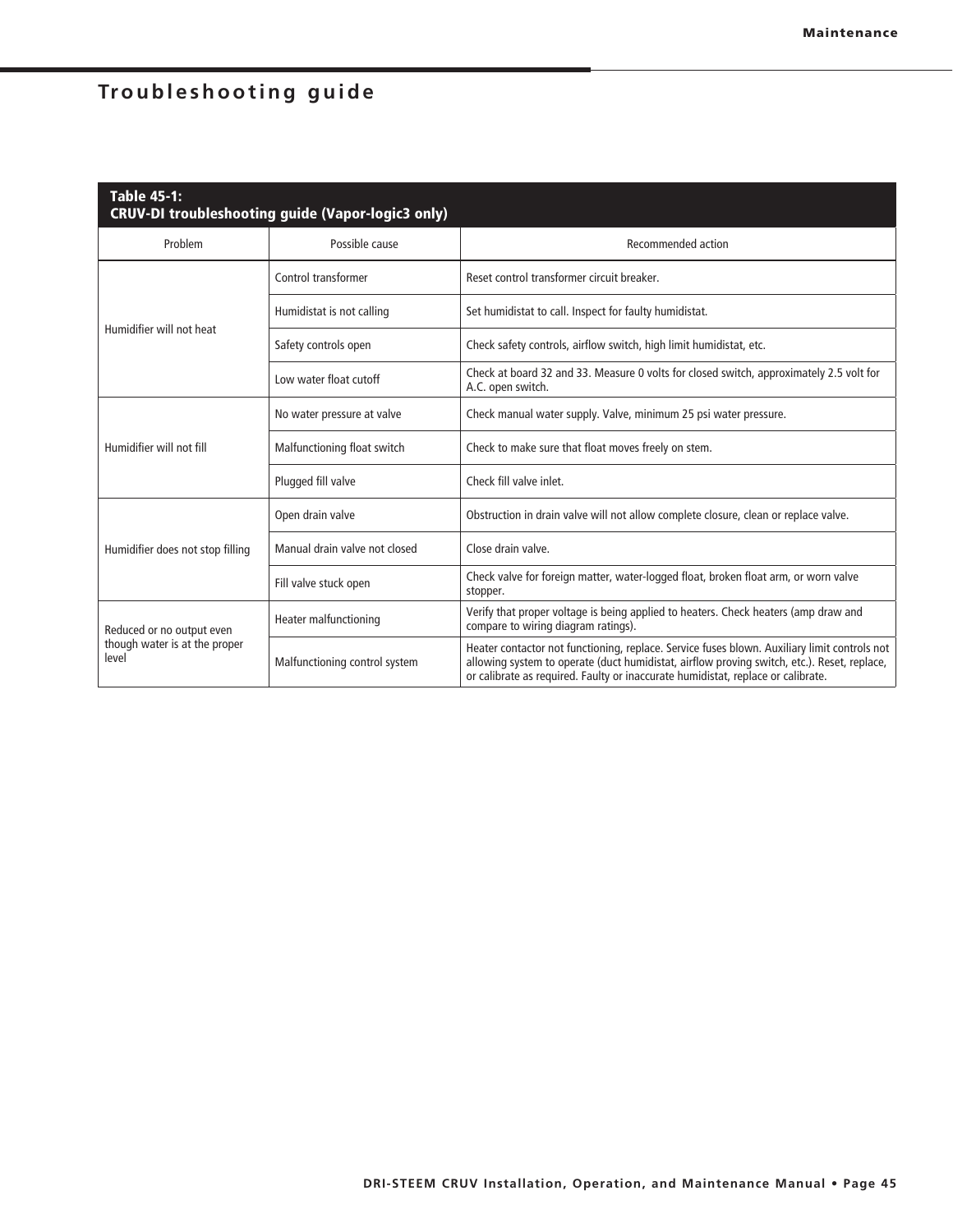## Replacement parts: **CRUV Humidifier**

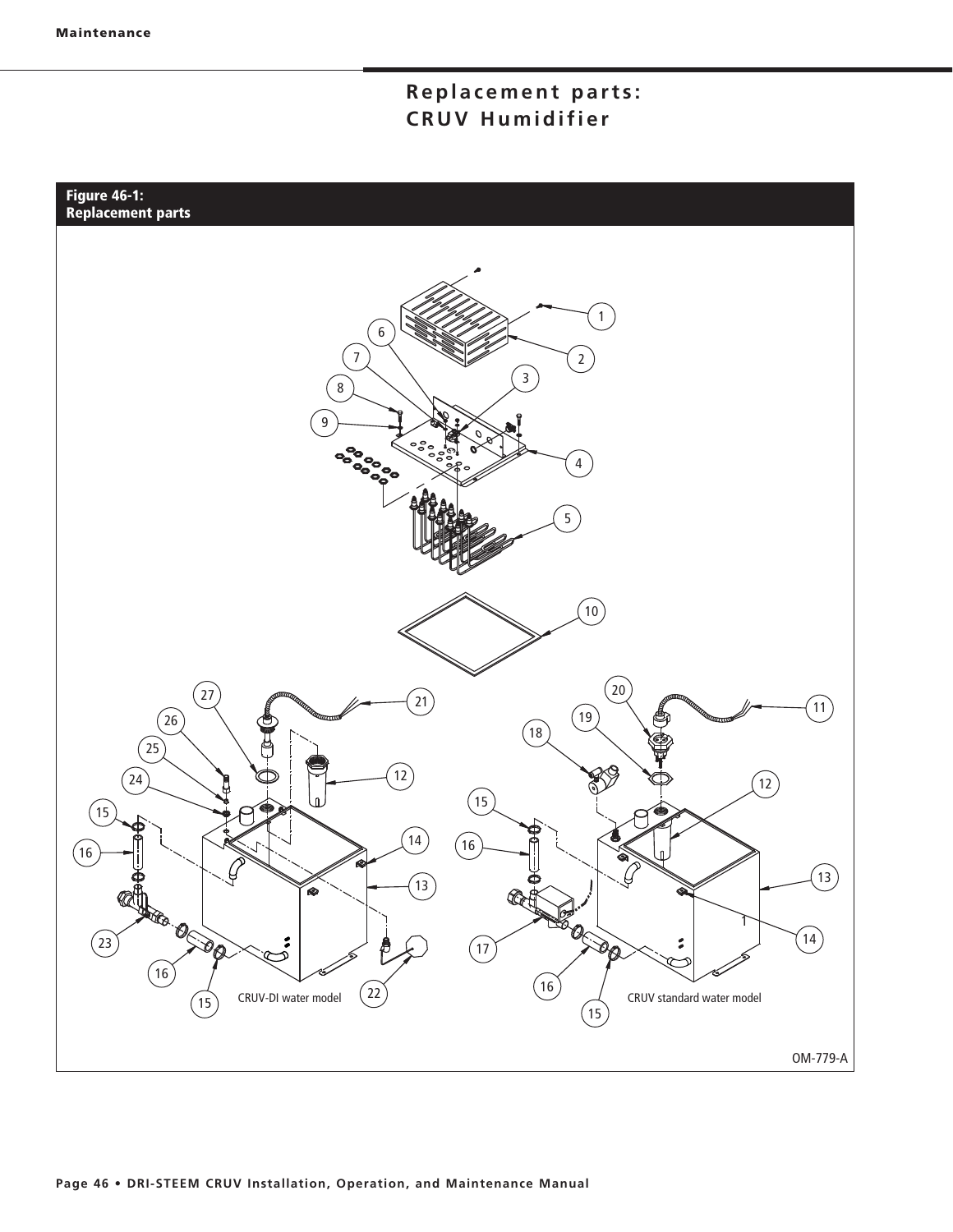## Replacement parts: **CRUV Humidifier**

| <b>Table 47-1:</b><br><b>Replacement parts</b> |                                                                                |                |            |      |                                                |     |            |
|------------------------------------------------|--------------------------------------------------------------------------------|----------------|------------|------|------------------------------------------------|-----|------------|
| Item                                           | Description                                                                    | Qty            | Part No.   | Item | Description                                    | Qty | Part No.   |
| 1                                              | Phillips head screw, #8-32 x 1/2"                                              | $\overline{2}$ | 700170-007 | 15   | Hose clamp, 3/4"                               | 4   | 700560-075 |
| $\overline{2}$                                 | Heater terminal cover                                                          | 1              | $\star$    | 16   | Hose, 3/4" ID                                  | 1   | 307020-002 |
| 3                                              | Thermo cut-out                                                                 | 1              | 409560-001 | 17   | Electric valve, 24V 3/4"                       | 1   | 505400-001 |
| 4                                              | Tank cover                                                                     | 1              | $\star$    | 18   | Solenoid valve, 24V with flying leads, 1/4"    | 1   | 505084     |
| 5                                              | Heater element                                                                 | $\star$        | 409600-*   | 19   | Probe assembly gasket                          | 1   | 309750-003 |
| 6                                              | Hex nut plated, #8-32                                                          | 4              | 700200-002 |      | Probe assembly (CRUV 2-4)                      | 1   | 406270     |
|                                                | Hex nut plated DI, #8-32                                                       | 6              | 700200-002 | 20   | Probe assembly (CRUV 6-34)                     | 1   | 406275     |
| $\overline{7}$                                 | External tooth washer plated, #8                                               | 2              | 700200-003 | 21   | Float switch assembly                          | 1   | $\star$    |
| 8                                              | LG phillips head bolt, 1/4-20 x 1"                                             | 4              | 700300-013 | 22   | Float assembly                                 | 1   | 505310     |
| 9                                              | Lock washer, 1/4"                                                              | 4              | 700351-025 | 23   | Ball valve assembly, 1/2" SST                  | 1   | 505000-003 |
| 10                                             | Cover to tank gasket                                                           | 1              | $\star$    |      | End of season drain valve assembly (not shown) | 1   | 505086-003 |
| 11                                             | Probe assembly with conduit and fitting                                        | 1              | 406050-100 | 24   | Seal ring, 1/4" 18 pipe thread 303 SST         | 1   | 306365     |
| 12                                             | Nylon probe housing                                                            | 1              | 308500     | 25   | Orifice, .041 fill models (CRUV 4-16)          | 1   | 160229-041 |
| 13                                             | <b>Tank weldment</b>                                                           | 1              | $\star$    |      | Orifice, .052 fill models (CRUV 21-34)         | 1   | 160229-052 |
|                                                | Nut assembly, 1/4"-20 (CRUV 2-4)                                               | 4              | 700650     | 26   | Pipe weld, fill valve                          | 1   | 160215     |
| 14                                             | Nut assembly, 1/4"-20 (CRUV 6-34)                                              | 2              | 700650     | 27   | Probe assembly gasket                          | 1   | 309750-004 |
|                                                | * Specify humidifier model and serial numbers when ordering replacement parts. |                |            |      |                                                |     |            |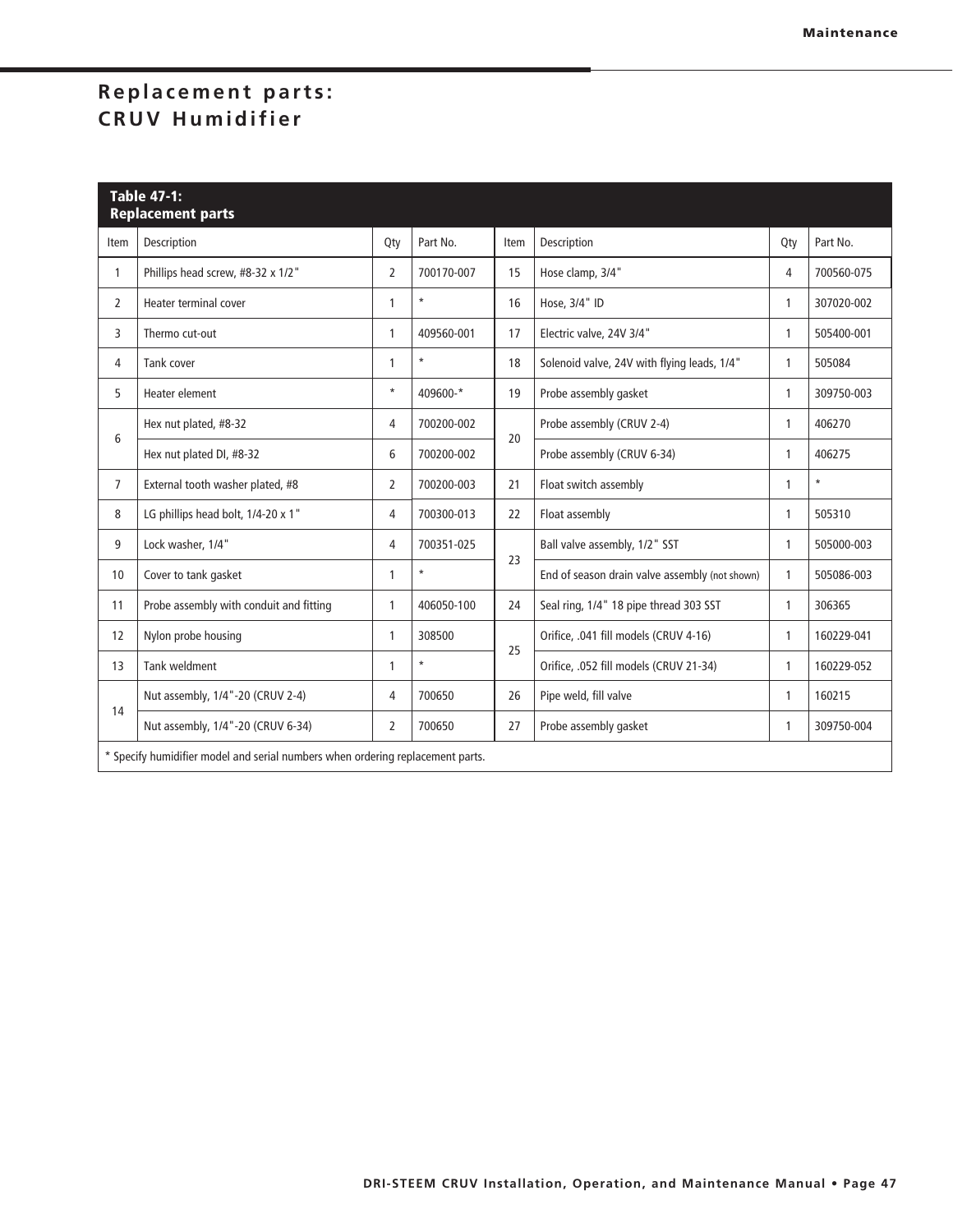## **Replacement parts:** Control cabinet with Vapor-logic3, SSR

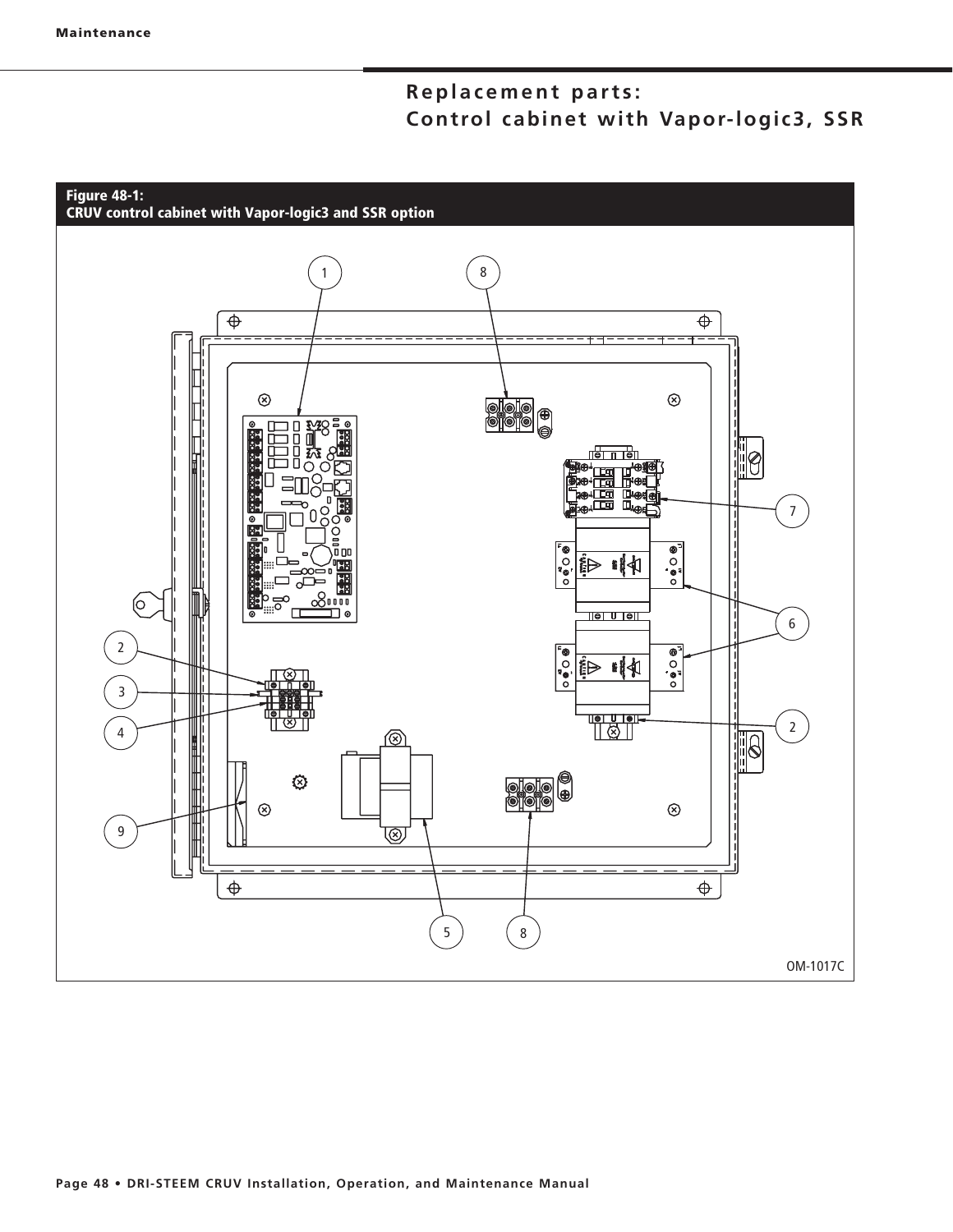## Replacement parts: Control cabinet with Vapor-logic3, SSR

| <b>Table 49-1:</b><br><b>CRUV control cabinet with Vapor-logic3 and SSR option</b> |                               |                |            |  |  |
|------------------------------------------------------------------------------------|-------------------------------|----------------|------------|--|--|
| Item                                                                               | Description                   | Qty            | Part No.   |  |  |
| 1                                                                                  | Main board with Vapor-logic3  | 1              | 408490-001 |  |  |
| $\mathfrak{p}$                                                                     | Block, din rail stop          | 5              | 408252-006 |  |  |
| 3                                                                                  | Terminal, ground              | 1              | 408252-010 |  |  |
| 4                                                                                  | Terminal                      | $\overline{2}$ | 408252-001 |  |  |
| 5                                                                                  | Transformer, 120/280/240/480* | 1              | 408965-001 |  |  |
|                                                                                    | Transformer, 600V*            | 1              | 408986     |  |  |
| 6                                                                                  | SSR, 480 VAC 50 amp 1 pole    | 2              | 408677-002 |  |  |
| $\overline{7}$                                                                     | Contactor, 60 amp*            | 1              | 407001-021 |  |  |
|                                                                                    | Contactor, 32 amp*            | 1              | 408991     |  |  |
| 8                                                                                  | 3 Pole 3 phase power block*   | $\mathfrak{p}$ | 408300-002 |  |  |
|                                                                                    | 2 Pole 1 phase power block*   | $\mathfrak{p}$ | 408300-001 |  |  |
| 9                                                                                  | Fan, 24 volt                  | 1              | 408677-001 |  |  |
| * Specify humidifier model and serial numbers when ordering replacement parts.     |                               |                |            |  |  |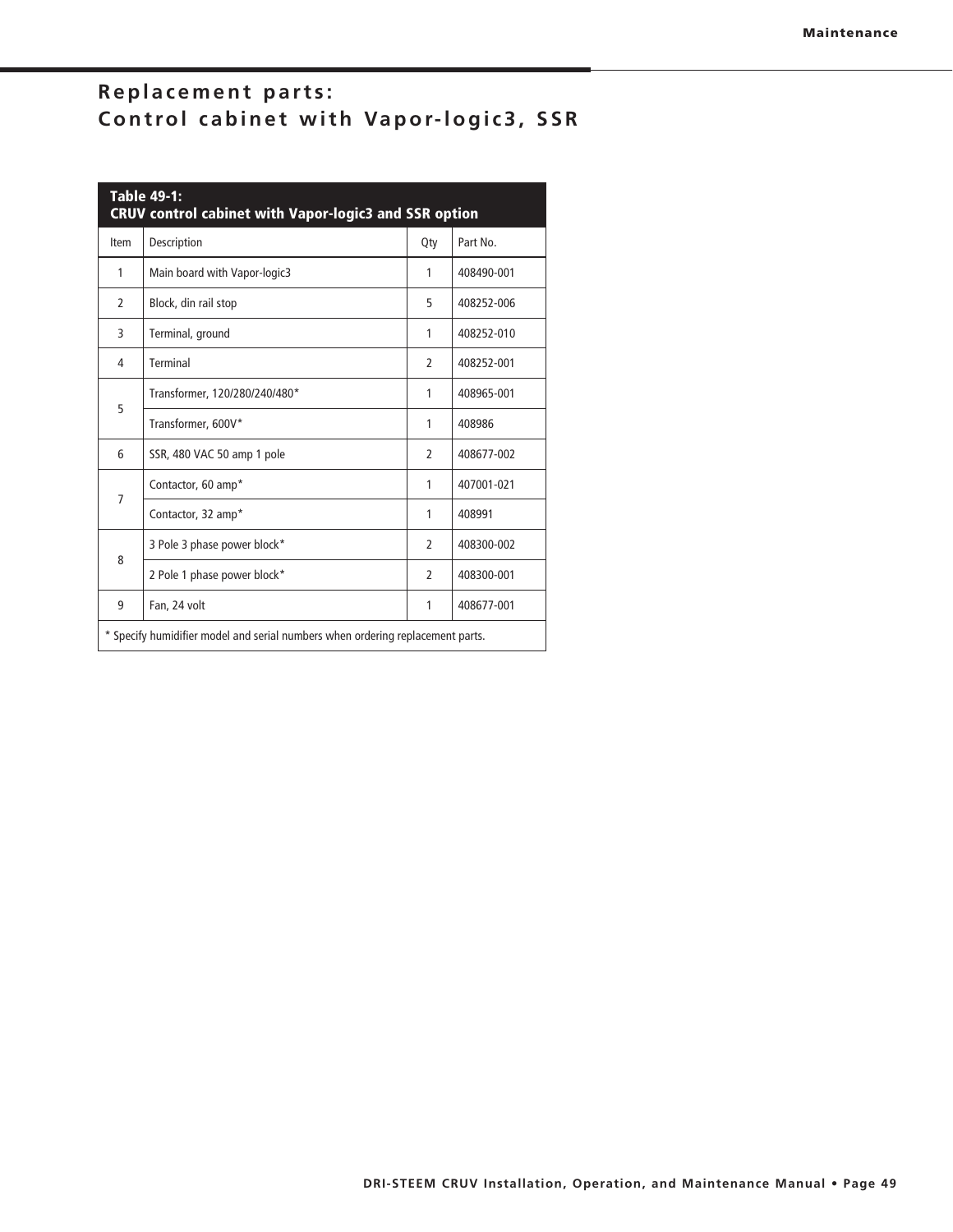## **Replacement parts: Control cabinet with Vapor-logic3**

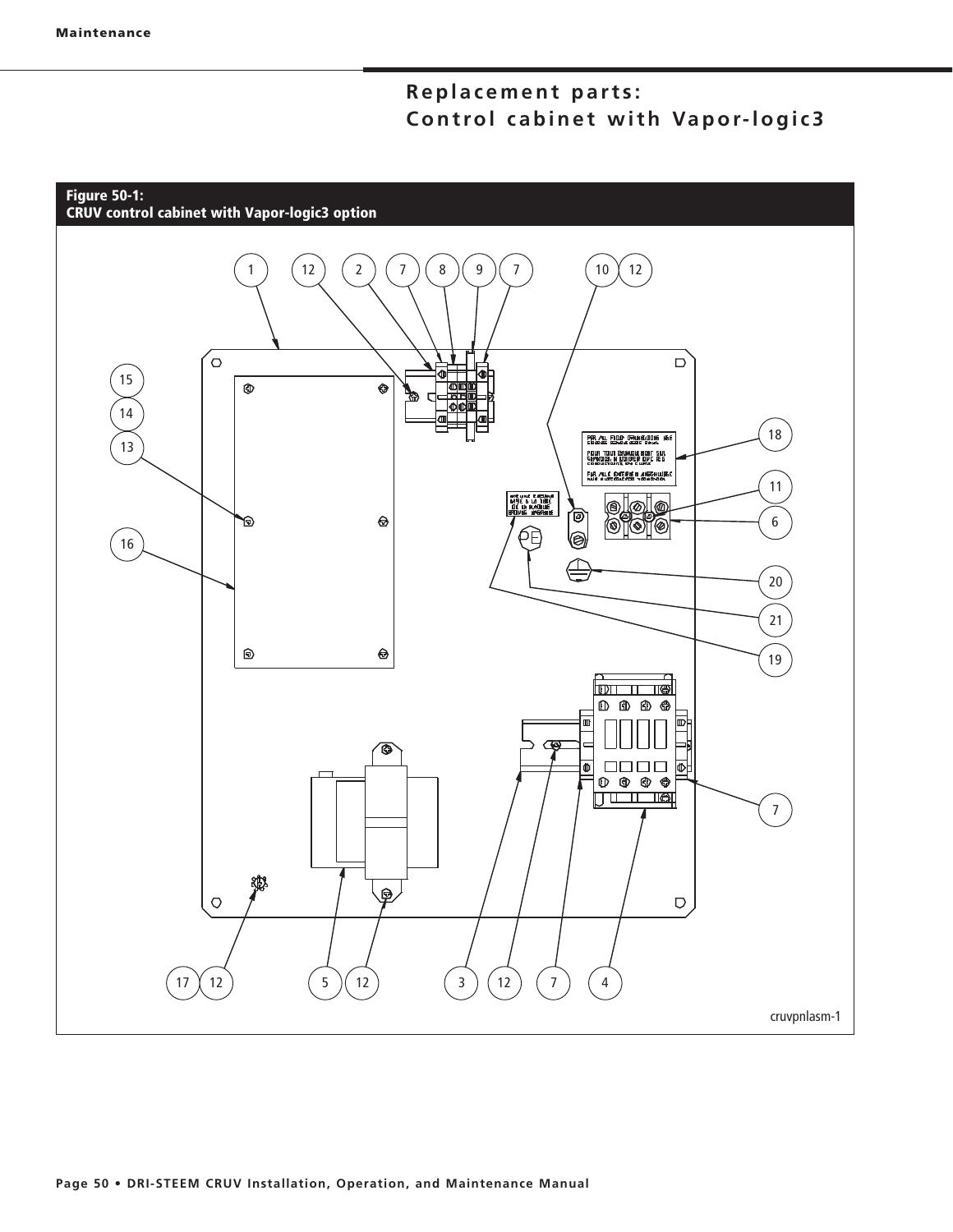## Replacement parts: **Control cabinet with Vapor-logic3**

| <b>Table 51-1:</b><br><b>CRUV control cabinet with Vapor-logic3 option</b>   |                                    |              |             |  |
|------------------------------------------------------------------------------|------------------------------------|--------------|-------------|--|
| Item                                                                         | Description                        | Qty          | Part No.    |  |
| 1                                                                            | Subpanel, 13" x 15"                | 1            | 165720-003  |  |
| 2                                                                            | DIN rail, 2-1/4" long              | 2            | 167765-0022 |  |
| 3                                                                            | DIN rail, 4-1/2"                   | 1            | 167765-0045 |  |
|                                                                              | Contactor, 35A*                    | 1            | 407010-001  |  |
| 4                                                                            | Contactor, 55A*                    | 1            | 407010-002  |  |
|                                                                              | Transformer, 600V*                 | 1            | 408986      |  |
| 5                                                                            | Transformer, 120/240/480/208*      | 1            | 408965-001  |  |
|                                                                              | 3 pole 3 phase power*              | 1            | 408300-002  |  |
| 6                                                                            | 2 pole 1 phase power*              | 1            | 408300-001  |  |
| 7                                                                            | Block, DIN rail stop               | 4            | 408252-006  |  |
| 8                                                                            | Terminal                           | 2            | 408252-001  |  |
| 9                                                                            | Terminal, ground                   | 1            | 408252-010  |  |
| 10                                                                           | Ground lug, L-70 6-8 GA CP-4       | 1            | 409250-018  |  |
| 11                                                                           | Screw, #6-32 x 1-1/4" type F       | 2            | 700100-002  |  |
| 12                                                                           | Screw, #8-32 x .38 phillips type F | 8            | 700170-001  |  |
| 13                                                                           | Screw, #6-32 x .75 phillips type F | 6            | 700100-001  |  |
| 14                                                                           | Standoff, metal #8 x 3/8"          | 6            | 409592      |  |
| 15                                                                           | Nut hex #6-32 plated               | 6            | 700100-003  |  |
| 16                                                                           | Microprocessor board               | 1            | 408490-001  |  |
| 17                                                                           | Star washer, #8-32 external tooth  | 1            | 700200-003  |  |
| 18                                                                           | Label, copper wire                 | 1            | 805050      |  |
| 19                                                                           | Label, machine ground              | $\mathbf{1}$ | 800010      |  |
| 20                                                                           | Label, system ground               | $\mathbf{1}$ | 806810      |  |
| 21                                                                           | Label, protective earthing         | 1            | 806820      |  |
| Specify humidifier model and serial numbers when ordering replacement parts. |                                    |              |             |  |